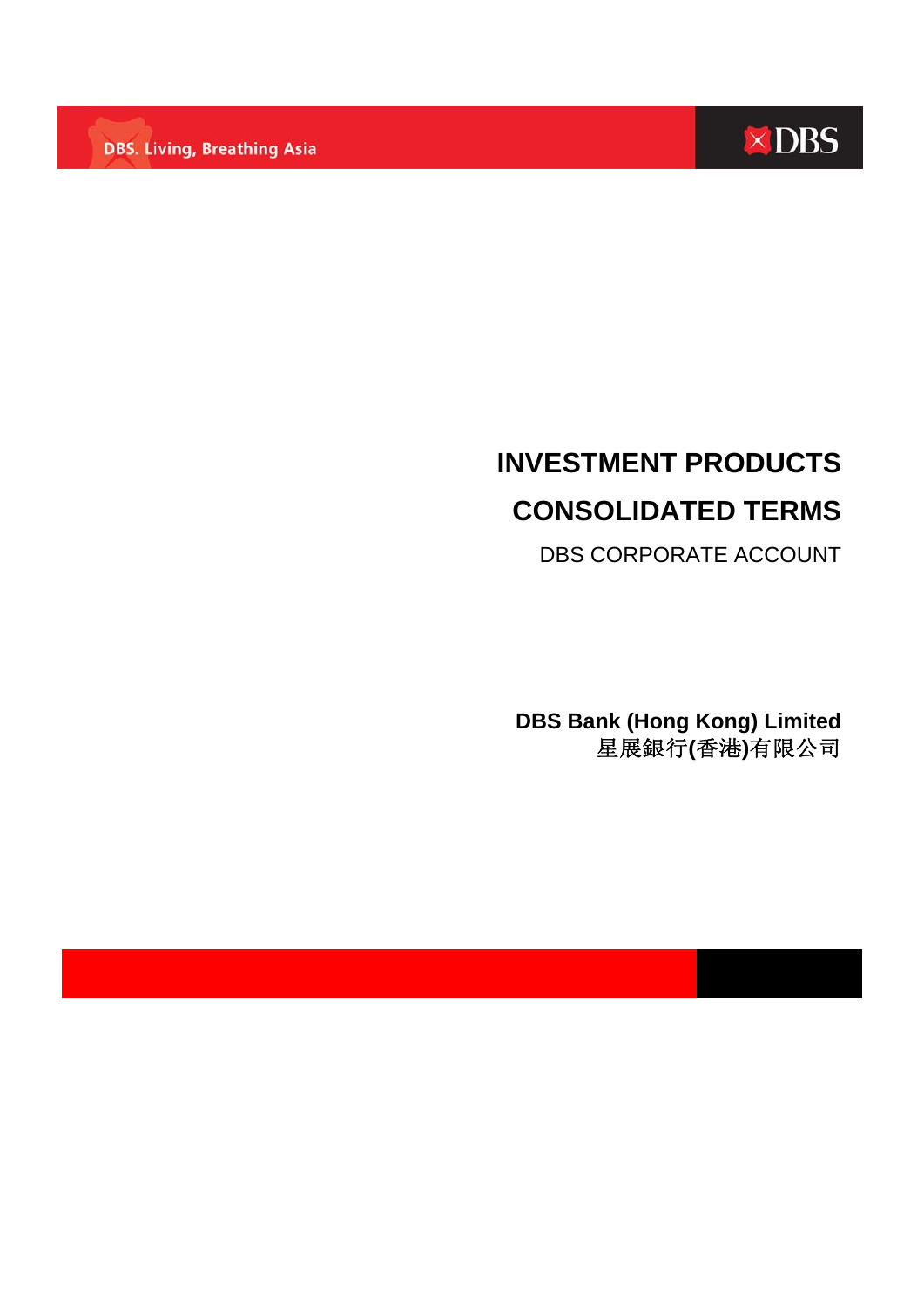# **Table of Contents**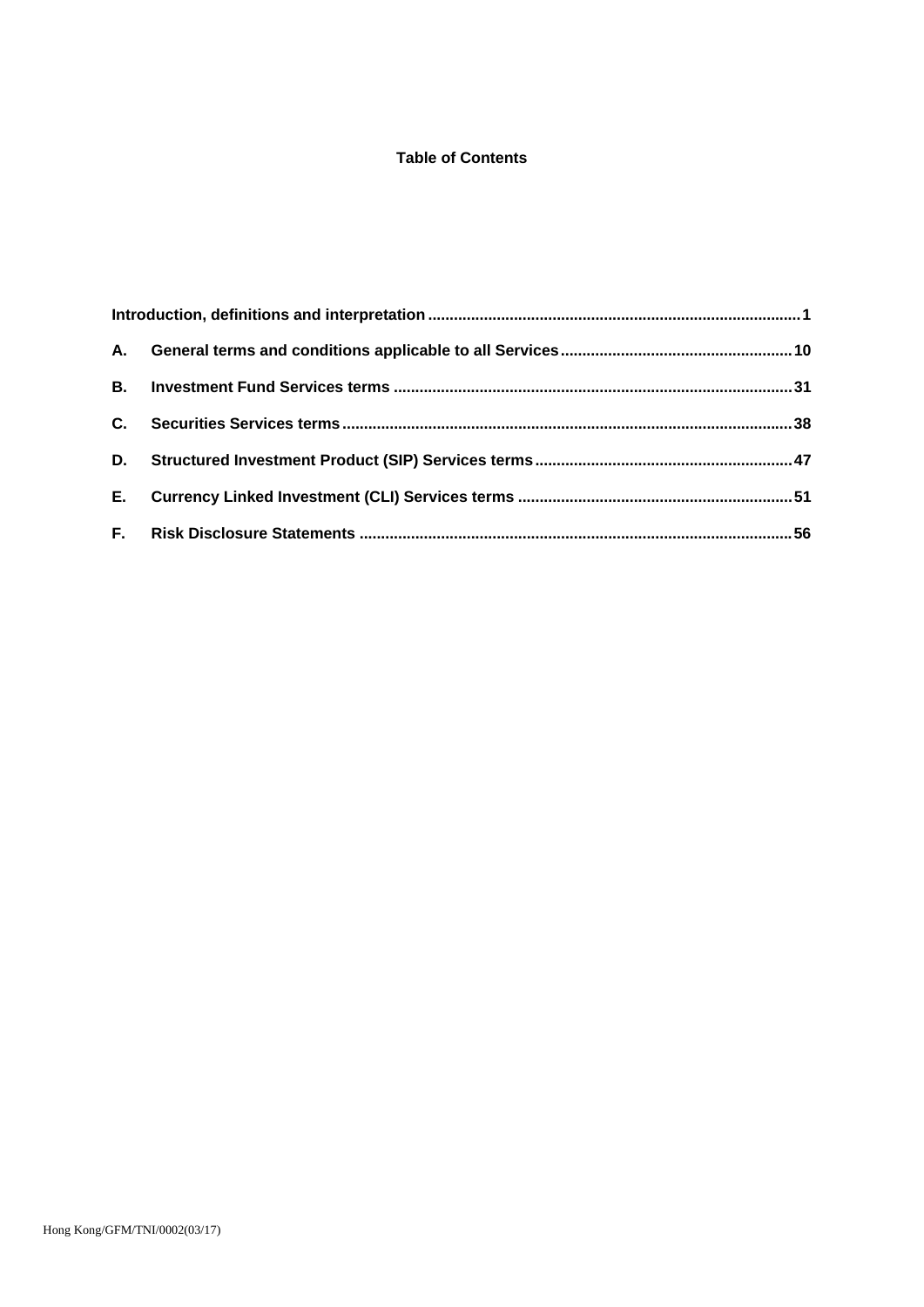## **DBS Bank (Hong Kong) Limited**

# 星展銀行**(**香港**)**有限公司

## **Introduction, definitions and interpretation**

## 1. **General introduction**

- (1) These Consolidated Terms consist of the following sections:
	- Section A General terms and conditions applicable to all Services
	- Section B Investment Fund Service terms
	- Section C Securities Service terms
	- Section D Structured Investment Product ("SIP") Service terms
	- Section E Currency Linked Investment ("CLI") Service terms
	- Section F Risk Disclosure Statements
- (2) Sections B to F will apply only if you choose or intend to use the relevant Service and DBS has agreed to provide the relevant Service to you.
- (3) These Consolidated Terms apply to corporates.
- (4) These Consolidated Terms and any relevant Application Form/Order Form shall apply to and be binding on you. They shall apply together with the terms and conditions and other requirements of DBS applicable for any new or additional products and service channels that you may use from time to time and any Transaction-specific terms.
- (5) In the event of inconsistency between any provision in Section A and any provision in any other Section, then unless specified, the latter shall prevail. In the event of inconsistency between any provision in a Section (not being Section A) and any other provision in a Section (not being Section A), then unless specified, DBS shall (in its sole and absolute discretion) determine how the terms apply. In determining how the terms apply, DBS shall operate in a way which best enables it to discharge all of its legal and regulatory obligations. You shall not dispute or challenge any such determination made by DBS.
- (6) For the avoidance of doubt, an Investment Account and a Settlement Account will also be subject to DBS's applicable terms and conditions governing accounts (the "**Account Terms**"). In the event of inconsistency between these Consolidated Terms and the Account Terms, then unless specified, DBS shall (in its sole and absolute discretion) determine how the terms apply. In determining how the terms apply, DBS shall operate in a way which best enables it to discharge all of its legal and regulatory obligations. You shall not dispute or challenge any such determination made by DBS.
- (7) In respect of any Investment Funds or Structured Investment Products that are specified to be authorized by the Securities and Futures Commission in the Offering Documents, such authorization does not imply official approval or recommendation by DBS.
- (8) DBS is incorporated in Hong Kong with limited liability. It is an authorized institution within the meaning of the Banking Ordinance (Chapter 155 of the laws of Hong Kong) and a registered institution (CE Number: AAL664) under the SFO carrying on Type 1 (dealing in securities), Type 4 (advising on securities), Type 6 (advising on corporate finance) and Type 9 (asset management) regulated activities.
- (9) **You agree and confirm that you have read, understood and accepted in full the risk disclosure statements set out in Section F.**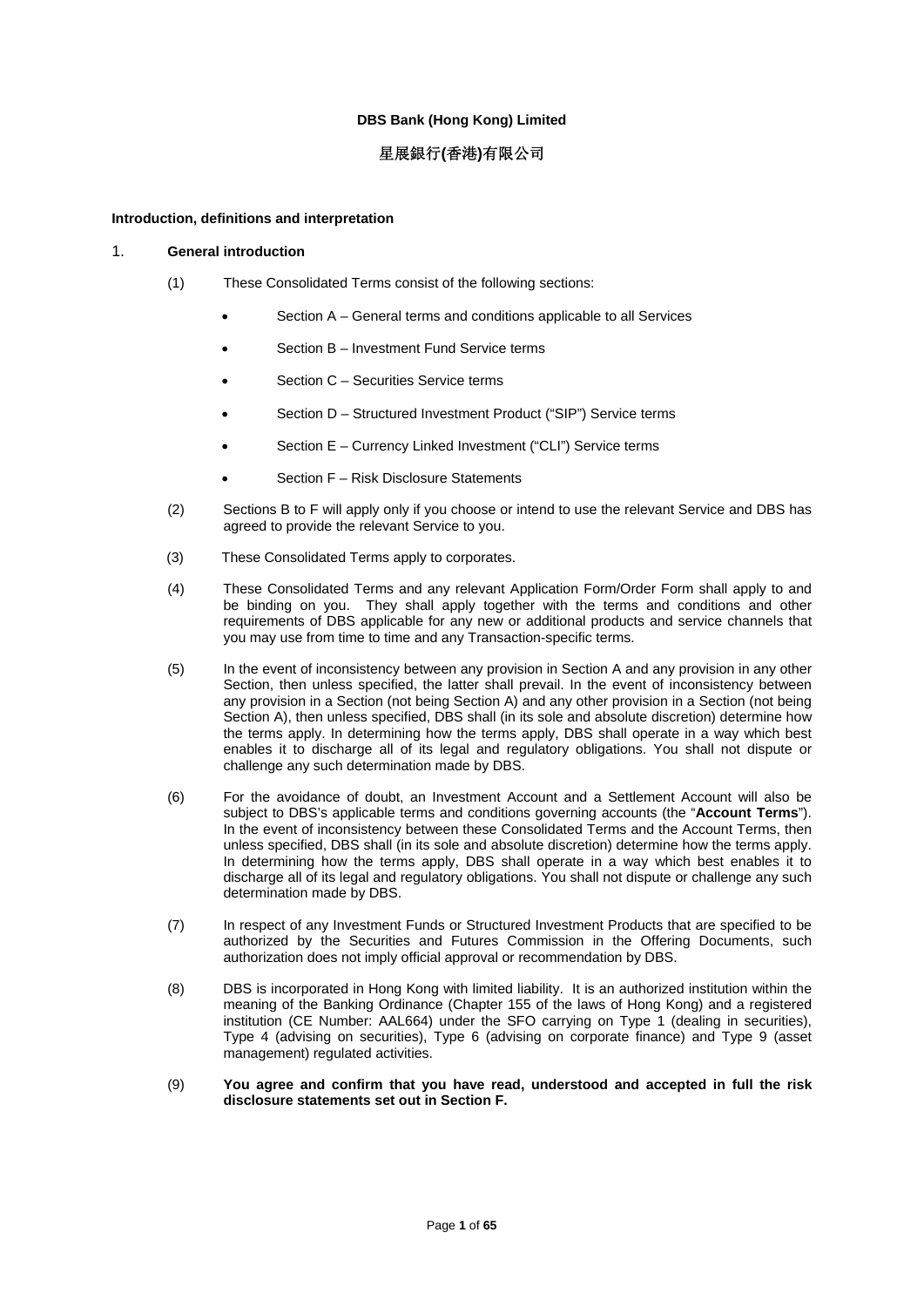## 2. **Definitions and interpretation**

(1) In these Consolidated Terms unless the context otherwise requires or permits:

"**Affiliate**" means, in relation to any person (i) any entity controlled, directly or indirectly, by that person, (ii) any entity that directly or indirectly controls that person, or (iii) any entity directly or indirectly under common control of that person; and "control" of any entity or person means ownership, directly or indirectly, of more than 50% of the issued ordinary or common share capital (or the like) of the entity or person and "Affiliate" shall be construed accordingly;

"**Application Form**" means any account opening form or application form signed by or for and on behalf of you in connection with the provision of one or more Services, as may be amended, supplemented or varied from time to time;

"**Australian Dollars**" means the lawful currency of Australia;

"**Authorised Person(s)**" means any person or entity appointed by you and agreed by DBS to give Instructions to DBS in relation to any matter regarding the Investment Account, the Settlement Account and its or their operation;

"**Bank Charges Schedule**" means the applicable schedule of fees, overdraft interest rates and other charges of DBS, as determined from time to time by DBS;

"**British Sterling**" means the lawful currency of the United Kingdom;

"**Business Day**" means, unless otherwise defined in the Offering Documents (if applicable):

- (a) in respect of any Securities, SIP and Currency Linked Investment, and in respect of any Investment Fund as far as any activities other than the subscription or application for dealing and/or trading of Units are concerned, a day (other than a Saturday or a Sunday) on which commercial banks are open for general business (including dealings in foreign exchange and foreign currency deposits) in Hong Kong and for the purposes of payment by DBS, a day on which commercial banks are open for business (including dealings in foreign exchange and foreign currency deposits) in the principal financial centre for the relevant currency in which payment is to be made (which, if the currency of the payment obligation is the Euro, shall be a day on which the Trans-European Automated Real-Time Gross Settlement Express Transfer System 2 (or any successor to such system) is open);
- (b) in respect of any Investment Fund as far as the subscription or application for, or the dealing and/or trading of Units is concerned, a day (other than a Saturday or Sunday) on which commercial banks are open for general business (including dealings in foreign exchange and foreign currency deposits) in Hong Kong and which is also a Dealing Day;
- (c) in respect of any other circumstances, a day (other than a Saturday or a Sunday) on which commercial banks are open for general business (including dealings in foreign exchange and foreign currency deposits) in Hong Kong, unless otherwise specified in the Offering Documents,

as determined in each case by DBS;

"**Canadian Dollars**" means the lawful currency of Canada;

"**CCASS**" means the Central Clearing and Settlement System and any replacement or successor organisation;

"**Chinese Renminbi**" or "**Renminbi**" means the lawful currency of the People's Republic of China;

"**Clearing House**" means, in relation to HKEx, The Hong Kong Securities Clearing Company Limited and, in relation to any other Exchange, the clearing house providing similar services to such Exchange;

"**Confirmation**" means a written confirmation or a contract note issued by DBS showing the final terms of a Transaction and confirming the execution of an Order;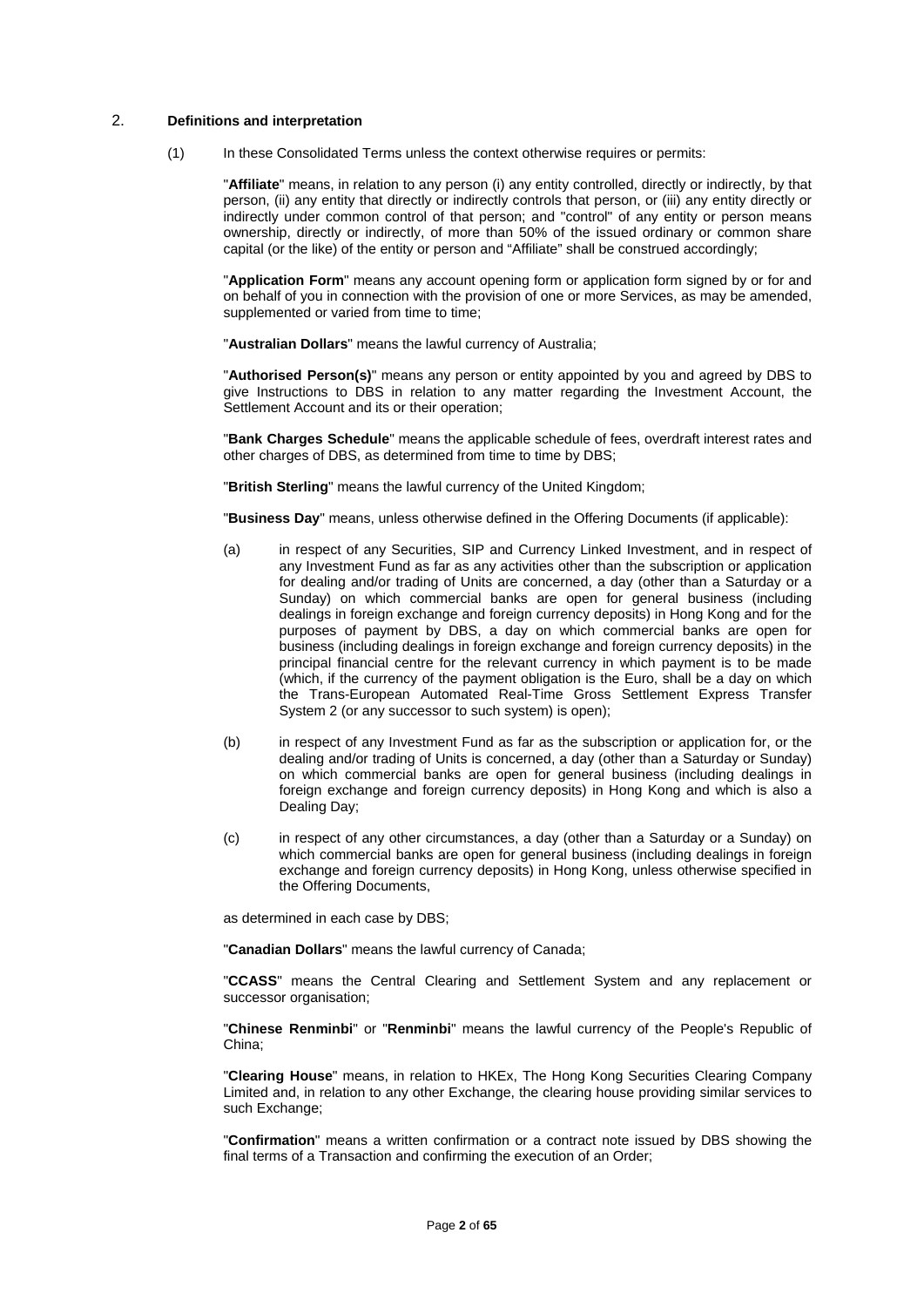"**Consolidated Terms**" means the Investment Products Consolidated Terms (of which this section forms a part), as supplemented, revised, amended or replaced from time to time;

"**Conversion Rate**" means, in respect of a Currency Linked Investment, the Exchange Rate shown in the Confirmation at which DBS has the right to convert the Principal Amount and Interest Amount of the Currency Linked Investment from the Investment Currency to the Linked Currency on the Maturity Date;

"**Currency Disruption Event**" means, in respect of a SIP or a CLI:

- (a) any event which makes it impracticable, illegal or impossible for DBS to:
	- (i) convert through the customary legal channels one Relevant Currency into another Relevant Currency;
	- (ii) deliver through the customary legal channels any funds in the Relevant Currency ("**Affected Currency**") from accounts inside the jurisdiction of the Affected Currency to accounts outside the jurisdiction of the Affected Currency;
	- (iii) deliver the Affected Currency between accounts inside the jurisdiction of the Affected Currency, or to a party that is a non-resident of the jurisdiction of the Affected Currency, due to the imposition of, or any change in, any applicable law or regulation of any Government Authority or otherwise; or
	- (iv) purchase, sell or otherwise deal (or to continue to do so) in the Relevant Currency or to enter into any option, forward or futures contract, swap or any other hedging arrangements to hedge its currency, price or other risks in order to perform its obligations under the Customer Agreement or any Investment Product under any restriction or limitation of any existing or future law or regulation of any Government Authority or otherwise; or
- (b) the currency exchange rate between one Relevant Currency and another Relevant Currency has been (or will be) split into dual or multiple rates or discontinued, or it has become impracticable, illegal or impossible for DBS (i) to determine (1) a currency Exchange Rate between one Relevant Currency and another Relevant Currency; or (2) the relevant Interest Rate; or (ii) to obtain a firm quote for any such rate for payment under the Customer Agreement or any Investment Product;

"**Currency Linked Investment**" or **"CLI"** means a currency linked investment of a type which DBS may, from time to time, make available in accordance with Section E;

"**Customer**" means the person or each of the persons in whose name(s) the Investment Account and/or the Settlement Account is opened and held, and includes a company, or corporation and, where the context permits, includes any Authorised Person(s);

"**Customer Agreement**" means the agreed terms and conditions pursuant to which any Transaction is entered into between you and DBS, consisting of your Application Form, these Consolidated Terms, any Instruction, Order Form, Offering Documents, Term Sheet, contract note, or Confirmation as may be applicable to each Transaction;

"**Day Count Fraction**" means, in respect of a SIP, as provided in the relevant Offering Documents and, in respect of a Currency Linked Investment, the actual number of days in the Tenor divided by (a) 365, if the Investment Currency is Hong Kong Dollars, British Sterling or Singapore Dollars; and (b) 360, if the Investment Currency is United States Dollars, Australian Dollars, New Zealand Dollars, Canadian Dollars, Euro, Japanese Yen, Swiss Franc or Renminbi, or calculated in such other manner as DBS may notify to you from time to time;

"**DBS**" means DBS Bank (Hong Kong) Limited, including its successors and assigns;

"**DBS Group**" includes DBS and its Affiliates together with any of their respective successors and assigns;

"**DBS Personnel**" means the directors, managers, officers, employees, agents, consultants and advisers of DBS from time to time;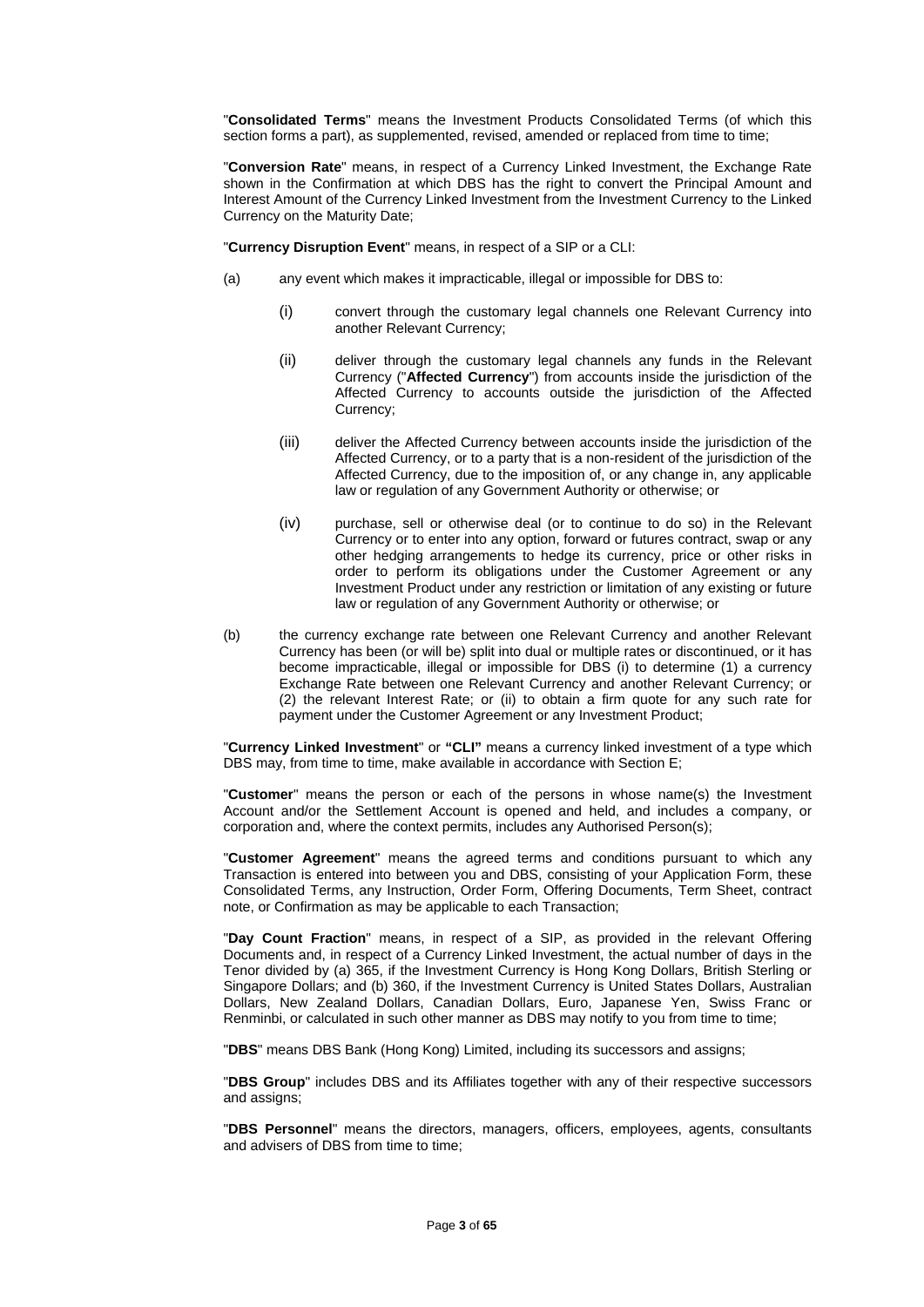"**Dealing Day**" means, in respect of each Unit in the Investment Account, a day on which dealings take place in the Units of that Investment Fund;

"**Dealing Procedures**" means, in respect of each Investment Fund, any procedures specified from time to time for subscription, switching, redemption and other disposal of Units and other incidental matters which may be different from the dealing procedures specified in the Offering Documents of that Investment Fund;

"**Debit Date**" means, in respect of an Investment Fund, such day as selected by you and agreed to by DBS on which the Monthly Contributions shall be debited from the Settlement Account;

"**Earmarked Assets**" has the meaning ascribed to it in Clause 9(3) of Section A;

"**Euro**" means the lawful currency of the member states of the European Union that adopt the single currency in accordance with the Treaty establishing the European Community;

"**Event of Default**" has the meaning ascribed to it in Clause 23(2) of Section A;

"**Exchange**" means HKEx and/or any other stock exchange or exchange or quotation system on which DBS may conduct dealings on your behalf;

"**Exchange Rate**" means the rate for converting one currency into another currency which DBS determines to be prevailing in the relevant foreign exchange market at the relevant time, such determination to be conclusive and binding on you;

"**Final Redemption Amount**" means, in respect of a SIP, the amount specified in, or calculated in accordance with the provisions set out in, the Term Sheet and, in respect of a Currency Linked Investment, the Principal Amount and Interest Amount in respect of the Interest Period that are payable either in (a) the Investment Currency or (b) the Linked Currency, as set out in the Confirmation;

**"Fixing Date**" means, in respect of a SIP, the date on which DBS determines the relevant amounts, prices, values or rates as specified in the relevant Confirmation and, in respect of a Currency Linked Investment, the Maturity Date, unless a different date is stated in the Term Sheet and the Confirmation;

"**Fixing Rate**" means, in respect of a Currency Linked Investment, the spot rate in the inter-bank foreign exchange market (which may be determined by reference to a rate source) at or about the Fixing Time for which the Investment Currency may be exchanged for the Linked Currency, all determined by DBS in its sole and absolute discretion;

**"Fixing Time**" means, in respect of a Currency Linked Investment, (i) approximately 11:00 a.m. (Hong Kong time); or (ii) approximately 3:00 p.m. (Tokyo time), which is equivalent to 2:00 p.m. Hong Kong time; or (iii) such other time, in each case, as may be provided in the Term Sheet and/or Confirmation, provided that with respect to any currency pair that has a different fixing time determined in accordance with market convention for such currency pair as determined by DBS in its sole and absolute discretion, the Fixing Time shall be determined by DBS in its sole and absolute discretion in accordance with such market convention;

"**Force Majeure**" means events beyond the reasonable control of the affected party, including but not limited to any one or more of the following:

- (a) any act of God;
- (b) any act of sovereign;
- (c) any act of foreign law, judgment, order, decree, embargo, blockade or labour dispute;
- (d) acts, restrictions, rules, directions, regulations, edicts, mandates, by-laws, governmental or regulatory orders, refusals to grant any licenses or permissions, changes in policy or prohibitions or measures of any kind on the part of any government or regulatory authority or the exercise of military or usurped powers;
- (e) interruptions, calamity, war, invasion, riots, acts of a foreign enemy, hostilities, terrorism, natural disasters, aircraft or aerial objects, fire, explosions, floods, frost, storm, lightning or other adverse weather conditions, strikes, industrial actions, civil war or strife, rebellion, revolution, insurrection or chemical contamination;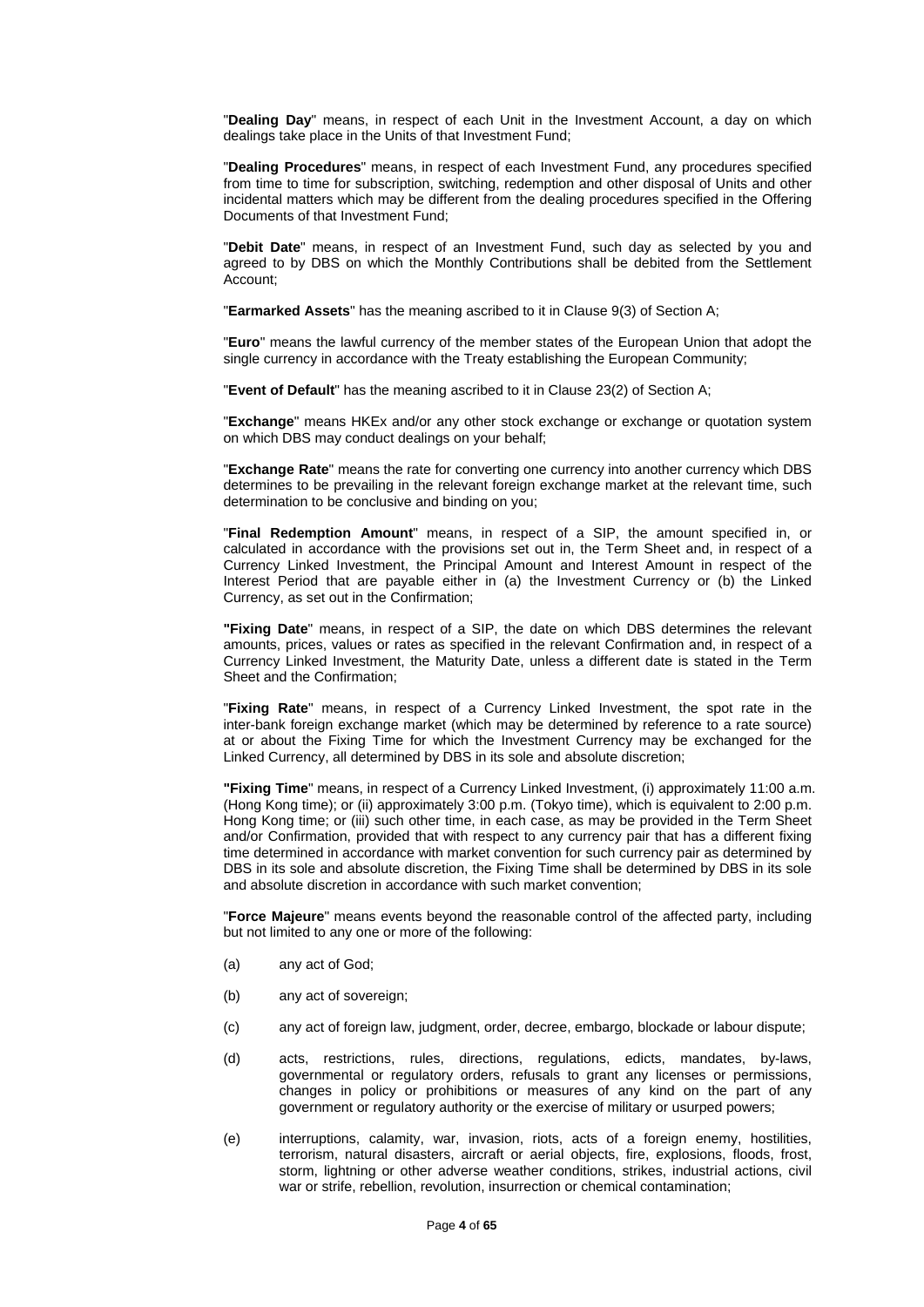- (f) breakdown, malfunction or failure of transmission or power, communication or computer facilities or systems;
- (g) actual, probably or suspected occurrence of avian or camel flu or similar respiratory syndrome or infection or disease epidemic(s);
- (h) sabotage;
- (i) a material adverse change in the monetary, political, financial (including conditions in any financial market) or economic conditions or exchange or capital controls or other moratorium or restrictions on currency exchange of remittance, whether in Hong Kong or elsewhere;
- (j) postal strikes or other industrial actions; and
- (k) unavailability or failure of any energy source or utility service;

"**Fund Manager**" means, in respect of any Investment Fund, each person or entity responsible for managing and implementing the Investment Fund's investment strategy;

"**GEM**" means the Growth Enterprise Market operated by HKEx;

"**Government Authority**" means any nation, state or government, any province or other political subdivision thereof, any body, agency, department or ministry, any taxing, monetary, foreign exchange or other authority, court, tribunal or other instrumentality and any other entity exercising executive, legislative, judicial, regulatory or administrative functions of or pertaining to government;

"**HKEx**" means The Stock Exchange of Hong Kong Limited and any replacement or successor exchange:

"**Hong Kong**" means the Hong Kong Special Administrative Region of the People's Republic of China;

"**Hong Kong Dollar**" means the lawful currency of Hong Kong;

"**Insolvency Official**" means a trustee, receiver, liquidator, conservator, administrator, custodian or other similar official;

"**Instruction**" means any request, application, authorisation, order or instructions given or deemed given to DBS by you (including any Authorised Person) through any communication method as DBS may from time to time determine and offer to you and includes Remote Instructions;

"**Interest Amount**" means, in respect of a SIP, such amount (if any) specified in, or calculated in accordance with the provisions set out in, the relevant Offering Documents and, in respect of a Currency Linked Investment, such amount calculated in accordance with the provisions set out in Section E of these Consolidated Terms and as set out in the Confirmation;

"**Interest Payment Date**" means, in respect of a SIP, such date(s) (if any) as specified in, or determined in accordance with the provisions set out in, the relevant Offering Documents and, in respect of a Currency Linked Investment, the Maturity Date;

"**Interest Period**" means, in respect of a SIP, such period(s) (if any) as specified in, or determined in accordance with the provisions set out in, the relevant Offering Documents and in respect of a Currency Linked Investment, the period from (and including) the Investment Value Date to (but excluding) the Maturity Date;

"**Interest Rate**" means, in respect of a SIP, such rate (if any) as specified in the relevant Offering Documents; and in respect of a Currency Linked Investment, the rate per annum specified in the Confirmation;

"**Investment Account**" means the account opened or to be opened by DBS for you and maintained and operated in accordance with the Customer Agreement, and where the context requires, shall mean any or all of the portfolios within such account. For the avoidance of doubt, references to assets in the Investment Account shall include any credit balance in respect of such account;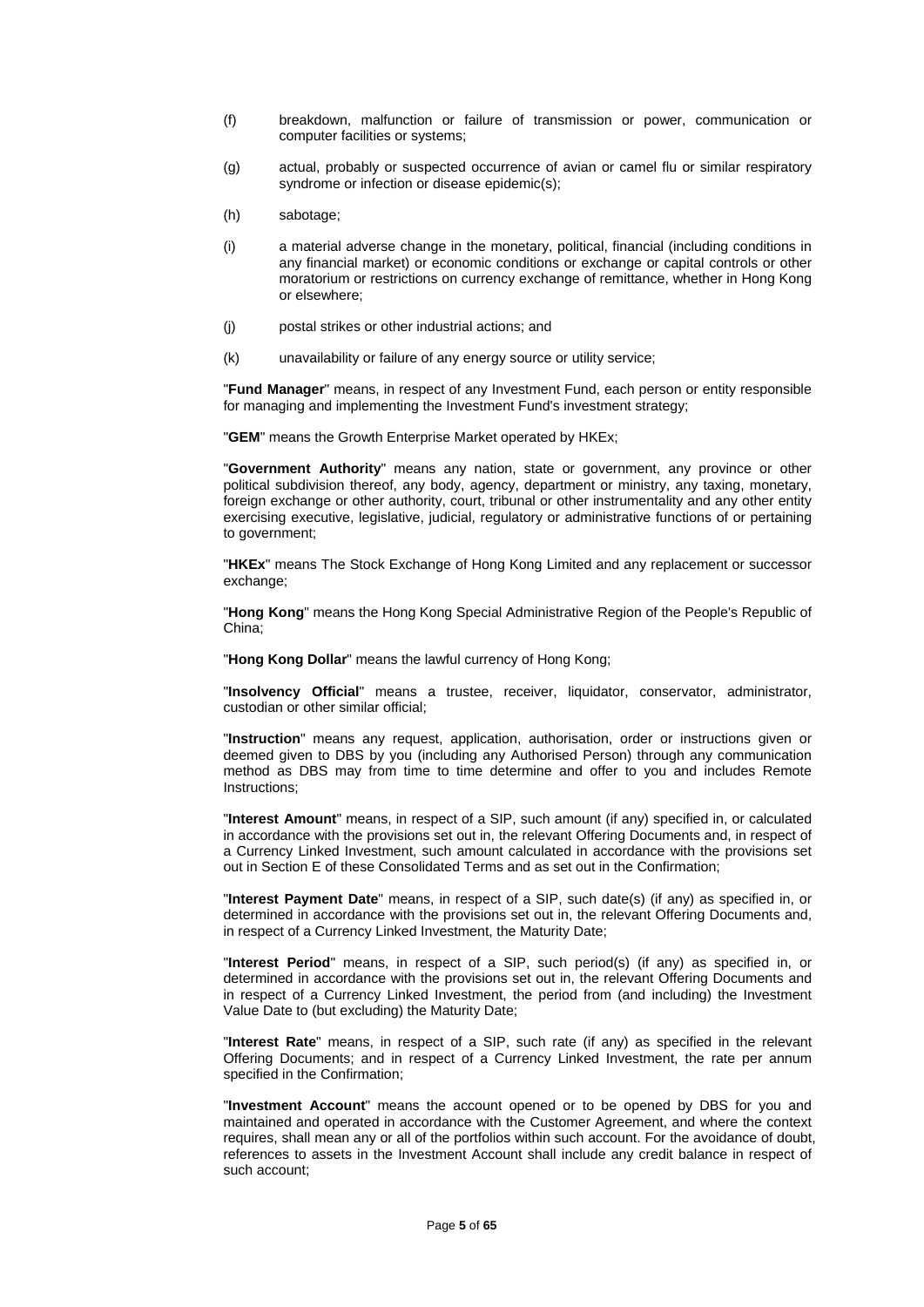"**Investment Account Records**" means: (i) Confirmations; (ii) statements of account in respect of assets held in the Investment Account; and (iii) receipts in respect of assets received by DBS from you;

**"Investment Currency**" means, in respect of a Currency Linked Investment, the original currency that you place as a Currency Linked Investment (as specified in the relevant Order Form and Confirmation);

"**Investment Fund**" means each unit trust, mutual fund, corporation or other collective investment scheme which may be offered by DBS pursuant to Section B, whether or not offered to the public generally or on a limited basis, and whether or not authorized by the Securities and Futures Commission or any other regulator;

"**Investment Fund Savings Plan**" (or the "**Plan**") means the investment fund savings plan that may be offered by DBS subject to these Consolidated Terms;

"**Investment Fund Service**" means the Services, to the extent they relate to any Investment Funds in the Investment Account;

"**Investment Period**" means, in respect of a SIP, such period (if any) as provided in the relevant Offering Documents; and in respect of a Currency Linked Investment, the period from (and including) the Investment Value Date to (but excluding) the Maturity Date, as specified in the Confirmation;

"**Investment Product**" means any one or more of the following products which may be available to you under these Consolidated Terms: Units, Securities, Currency Linked Investments and any other Structured Investment Products and other products offered by DBS in its sole and absolute discretion from time to time;

**"Investment Value Date**" means, in respect of a Currency Linked Investment or a SIP, the date specified as such in the Confirmation and/or Term Sheet.

"**Japanese Yen**" means the lawful currency of Japan;

"**Liabilities**" means all present and future obligations and liabilities (whether actual or contingent, joint or several or in any other capacity whatsoever, primary or collateral, accrued or not, whether or not matured, whether or not monetary or financial value can be attributed to such liability at the relevant time, whether or not arising under the Customer Agreement or any Transaction, and regardless of the currency, place of payment, booking office of such obligation) owed by the Customer to the Bank from time to time;

**"Linked Currency**" means the currency into which the Investment Currency of the Currency Linked Investment may be converted;

"**Maturity Date**" means (a) in relation to a Currency Linked Investment, the date on which DBS will pay the Final Redemption Amount as specified in the Confirmation; and (b) in relation to a SIP, the date specified in the Confirmation on which DBS shall, subject to the relevant terms and conditions of such SIP, pay the Final Redemption Amount to you;

"**Monthly Contribution**" means each monthly contribution made by you in an Investment Fund Savings Plan;

"**New Zealand Dollars**" means the lawful currency of New Zealand;

"**Nominee**" means any nominee or custodian appointed by DBS from time to time;

"**Offering Documents**" means:

- (a) in respect of any CLI, these Consolidated Terms, any information fact sheet, Term Sheet (if any) and/or any other similar documentation (by whatever name) in respect of such CLI;
- (b) in respect of any Investment Fund, the constitutive documents, information memoranda, prospectuses, Term Sheets, any other similar documentation (by whatever name) and any document set out in (c) below in respect of that Investment Fund;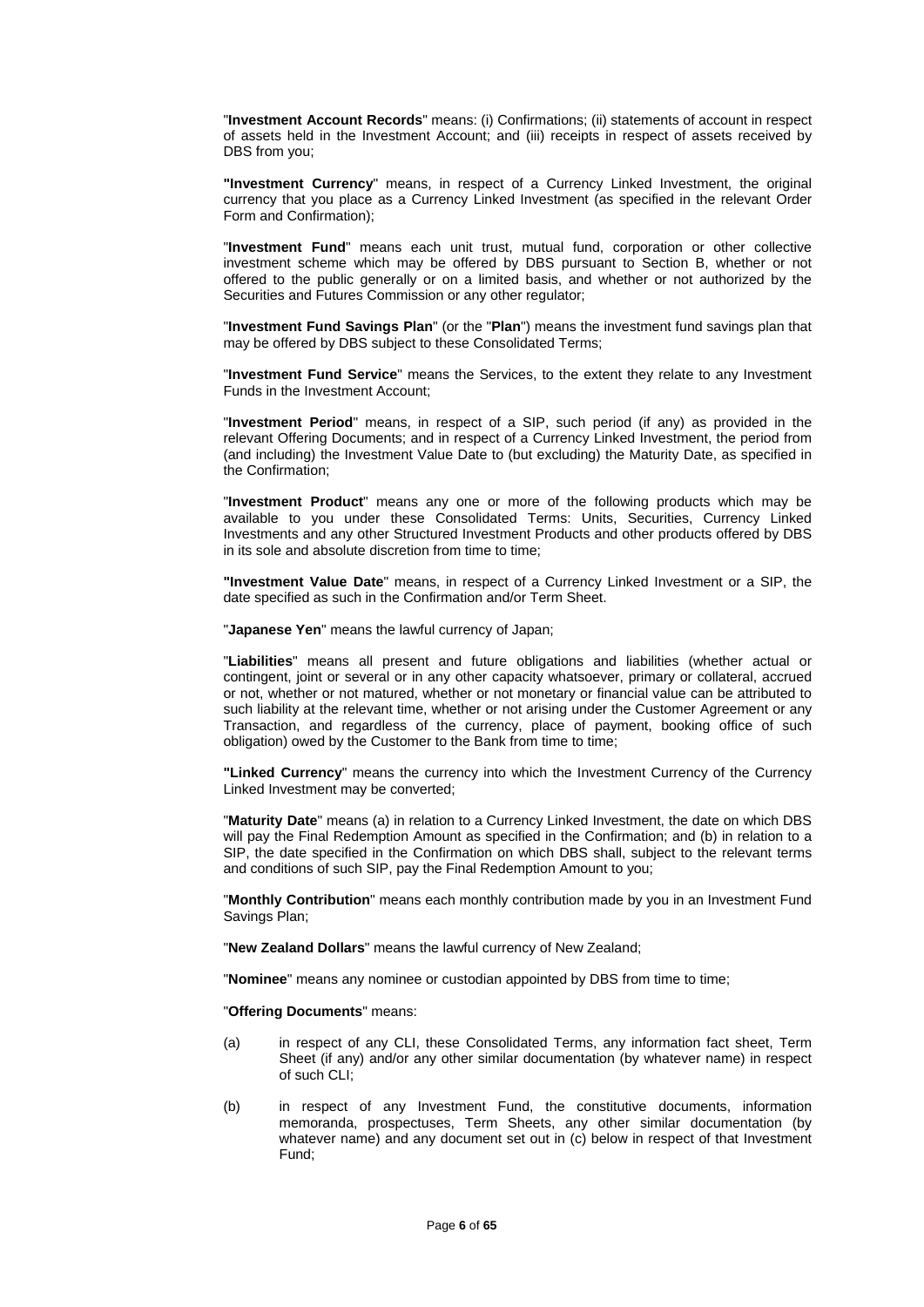- (c) in respect of any Securities, the offering documentation (including any prospectus, programme memorandum, offering circular, product booklet, principal brochure, key facts statement and/or Term Sheet, as applicable) in respect of such Securities; and
- (d) in respect of any SIP, these Consolidated Terms and any document set out in (c) above in respect of such SIP; and
- (e) in respect of any other circumstances, the relevant constitutive documents, information memoranda, prospectuses, term sheets (if any) and other relevant offering documents.

"**Order**" means, in respect of an Investment Product, an order validly placed on an Order Form which upon acceptance by DBS and execution in the market by DBS will be confirmed by a Confirmation;

"**Order Form**" means, in respect of an Investment Product, an order form for an Investment Product whether or not prescribed by DBS (which, in the case of an Order given via your Remote Instruction, will include DBS's record of such Instruction);

"**PIN**" means the personal identification number for giving Instructions;

"**Potential Event of Default**" means any event which, with the giving of notice or the lapse of time or both, would constitute an Event of Default;

**"PRC"** means the People's Republic of China;

"**Principal Amount**" means:

- (a) in respect of a SIP, the amount to be invested by you in DBS as set out in the Confirmation or, as the case may be, which has been invested by you in, and accepted by, DBS in accordance with these Consolidated Terms;
- (b) in respect of a Currency Linked Investment, the amount invested in a Currency Linked Investment as set out in the Confirmation or, as the case may be, which has been invested by you in, and accepted by, DBS in accordance with these Consolidated Terms; and
- (c) in respect of any other circumstances, the amount as set out in the relevant Offering Documents, Order Form or Confirmation.

"**Relevant Currency**" means, in respect of a SIP, the currency(ies) specified in the Term Sheet and, in respect of a CLI, the Investment Currency and/or the Linked Currency;

"**Remote Instruction**" means any Telephone Instruction or Instruction given by facsimile or by electronic means through the use of any password, card and/or code which DBS may provide or such other communication channels or device as DBS may from time to time approve;

"**Section**" means a Section of these Consolidated Terms, being any of Section A (General terms and conditions applicable to all Services) ("**Section A**"); Section B (Investment Fund Services terms) ("**Section B**"); Section C (Securities Services terms) ("**Section C**"); Section D (Structured Investment Product (SIP) Services terms) ("**Section D**"); Section E (Currency Linked Investment (CLI) Services terms) ("**Section E**"); and Section F (Risk Disclosure Statements) ("**Section F**");

"**Securities**" means all shares, debentures, stocks, loan stocks, warrants, bonds, notes (including but not limited to equity linked notes, currency linked notes, interest rate linked notes, index linked notes and commodity linked notes) and any rights, option, interest or derivative in respect of any of the same, Units, Structured Investment Products and other securities, in each case if (and only if) DBS in its absolute discretion have decided to accept the same as "Securities" under these Consolidated Terms or which may be prescribed as "securities" under the SFO;

"**Securities and Futures Commission**" or "**SFC**" means the Securities and Futures Commission of Hong Kong and/or any successor or other agency or authority performing or assuming its functions or substantially similar functions;

"**Services**" means the banking, investment, nominee and other services from time to time offered or provided to you by DBS (whether or not subject to the Consolidated Terms);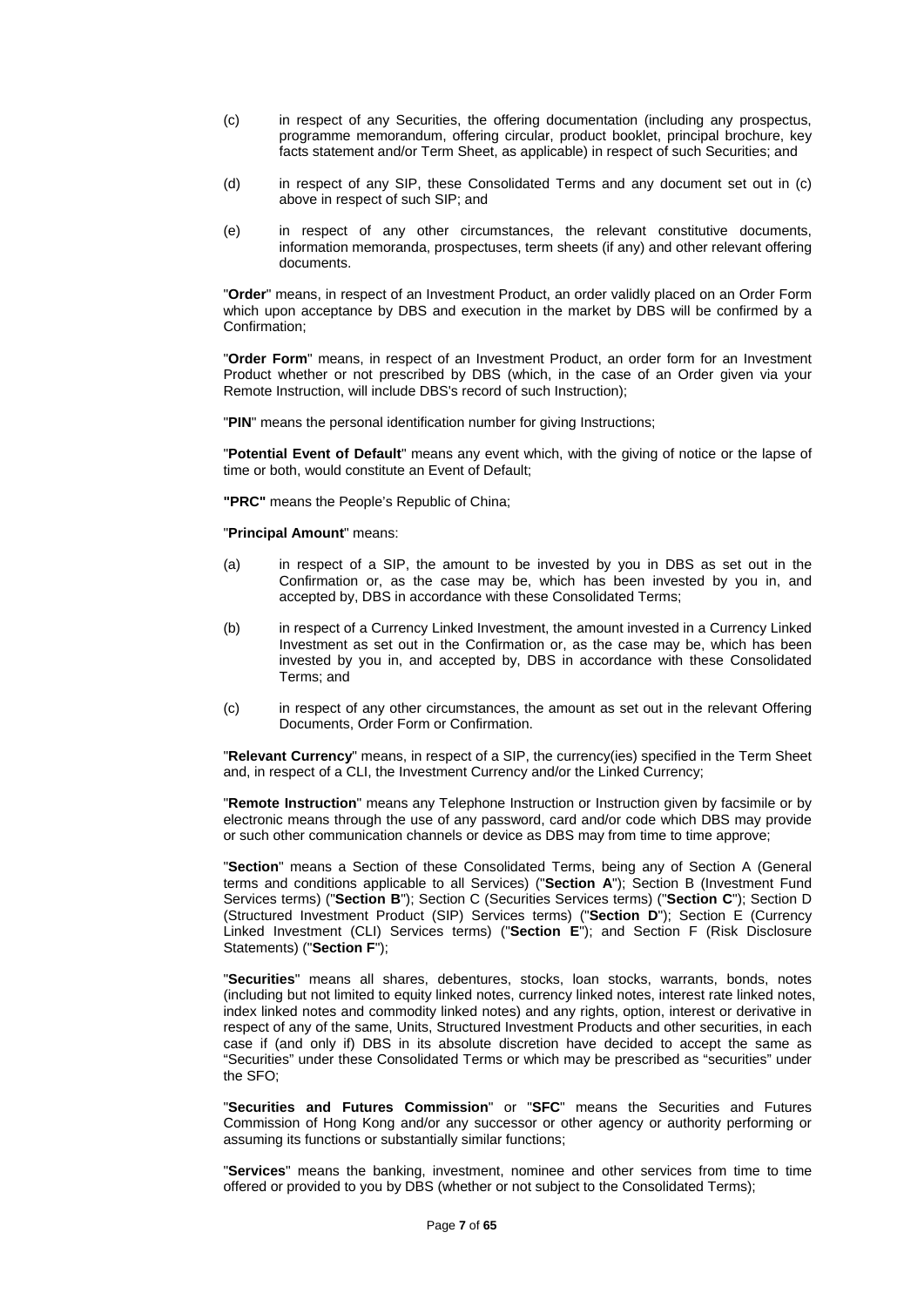"**Settlement Account**" means each account (whether single or multicurrency and of whatever type) opened or to be opened and maintained by you with DBS for the purposes of settling Transactions and making other payments in connection with the Investment Account and/or the Services as you may designate from time to time;

"**Settlement System**" means any Clearing House, settlement system or depository system holding the Securities from time to time;

"**SFO**" means the Securities and Futures Ordinance (Chapter 571 of the laws of Hong Kong), as amended, re-enacted or supplemented from time to time;

"**Structured Investment Product**" or "**SIP**" means any structured product as such term is provided in the SFO and shall include any structured investment product offered by DBS, from time to time, in accordance with Section D (whether in the form of a deposit, instrument or structured note) other than (a) an OTC derivative product (as may be defined in the SFO from time to time); and (b) a regulated investment agreement (as defined in the SFO) ;

"**Swiss Franc**" means the lawful currency of Switzerland;

"**Trade Date**" means the date on which Transaction is executed, as specified in the Customer Agreement;

"**Telephone Instruction(s)**" means Instructions that are given to DBS by telephone facilities (operated by voice or other means) whether in accordance with such identity verification or other requirements that DBS may determine from time to time;

"**Tenor**" means, in respect of a SIP, such rate (if any) as provided in the relevant Offering Documents; and in respect of a Currency Linked Investment, the total number of calendar days from and including the Investment Value Date to and excluding the Maturity Date;

"**Term Sheet**" means a document or other evidence containing terms and conditions and particulars of an Investment Product;

"**Termination Event**" has the meaning ascribed to it in Clause 23(1) of Section A;

"**Transaction**" means any transaction in respect of an Investment Product entered into by DBS on your behalf or between DBS and you pursuant to these Consolidated Terms or any other document(s) and/or as a result of an Instruction and/or other confirming evidence exchanged between the parties or otherwise effective for the purpose of confirming or evidencing such transaction;

"**Unit**" means, in respect of each Investment Fund, a unit/share/interest/deposit amount or other unit (howsoever described) in or of that Investment Fund;

"**United States Dollars**" means the lawful currency of the United States of America; and

- (2) In these Consolidated Terms, unless the context requires otherwise, the following shall also apply:
	- (a) the singular includes the plural and vice versa and words importing a gender include every gender;
	- (b) headings of clauses have been inserted for guidance only and shall not be deemed to form any part of the context or be taken into consideration in the interpretation of these Consolidated Terms;
	- (c) references to Sections and Clauses are to those in these Consolidated Terms;
	- (d) unless specified to the contrary, any reference to a time is to Hong Kong time and any reference to a day is to a "calendar day";
	- (e) any words following the terms including, include, in particular, for example or any similar expression shall be construed as illustrative and shall not limit the sense of the words, description, definition, phrase or term preceding those terms;
	- (f) references to a "person" shall include a corporate organisation and a corporate trustee acting on behalf of a trust and shall also mean that person's representatives and anyone authorised to take over its legal rights;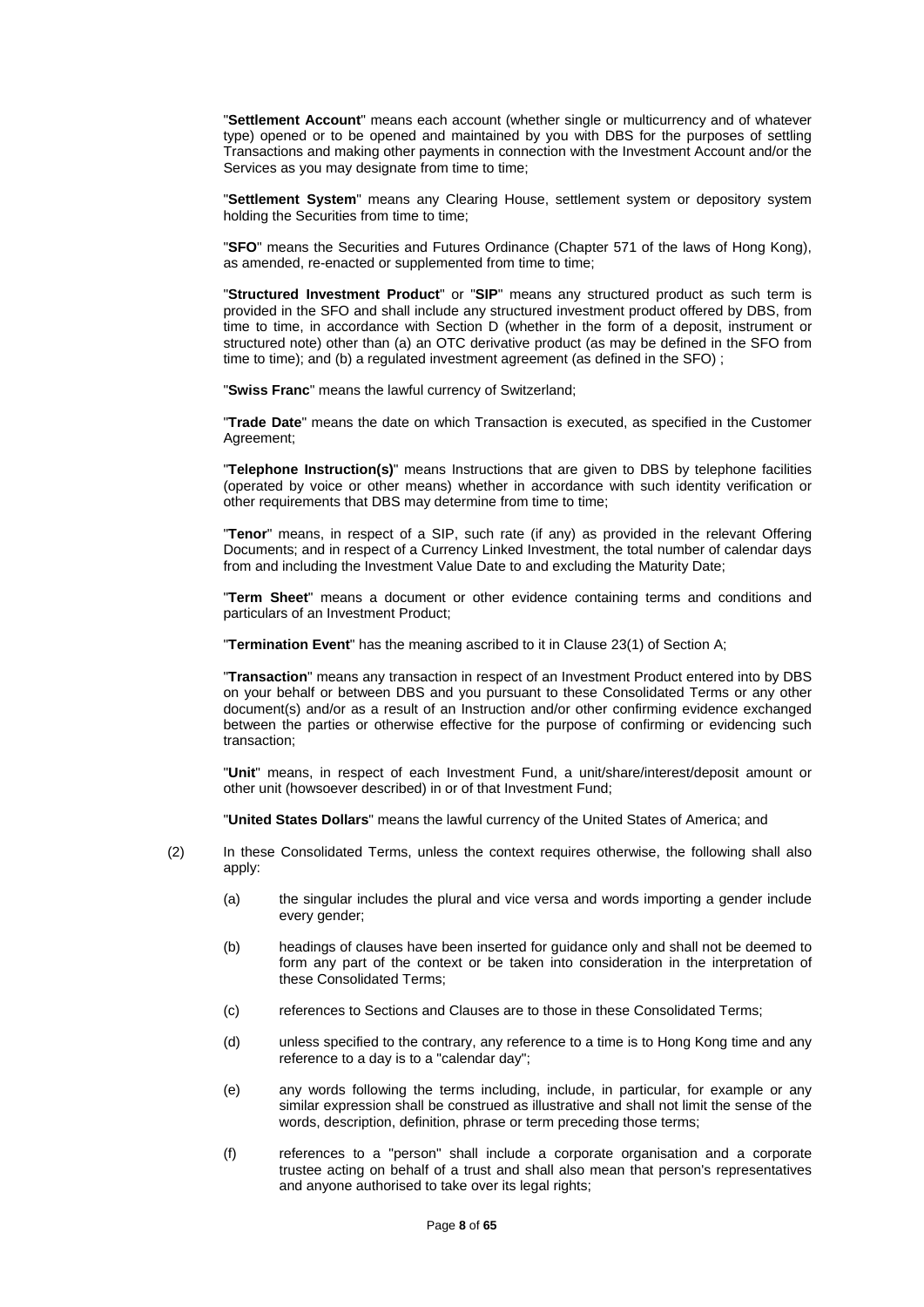- (g) references to "regulation" include any bye-laws, regulation, rule, official decree, directive, notice, order, judgment, request, code of practice or guideline (whether or not having the force of law) of any government organisation, agency, department, taxing authority or other authority or organisation in any jurisdiction;
- (h) references to a law or regulation shall include any amendments to it and any of its related legislation;
- (i) references to "agreement" include any amendment, supplement, modification, variation or replacement to that agreement;
- (j) "we", "us" and "our" mean DBS; and
- (k) "you" means the Customer and "your" shall be construed accordingly.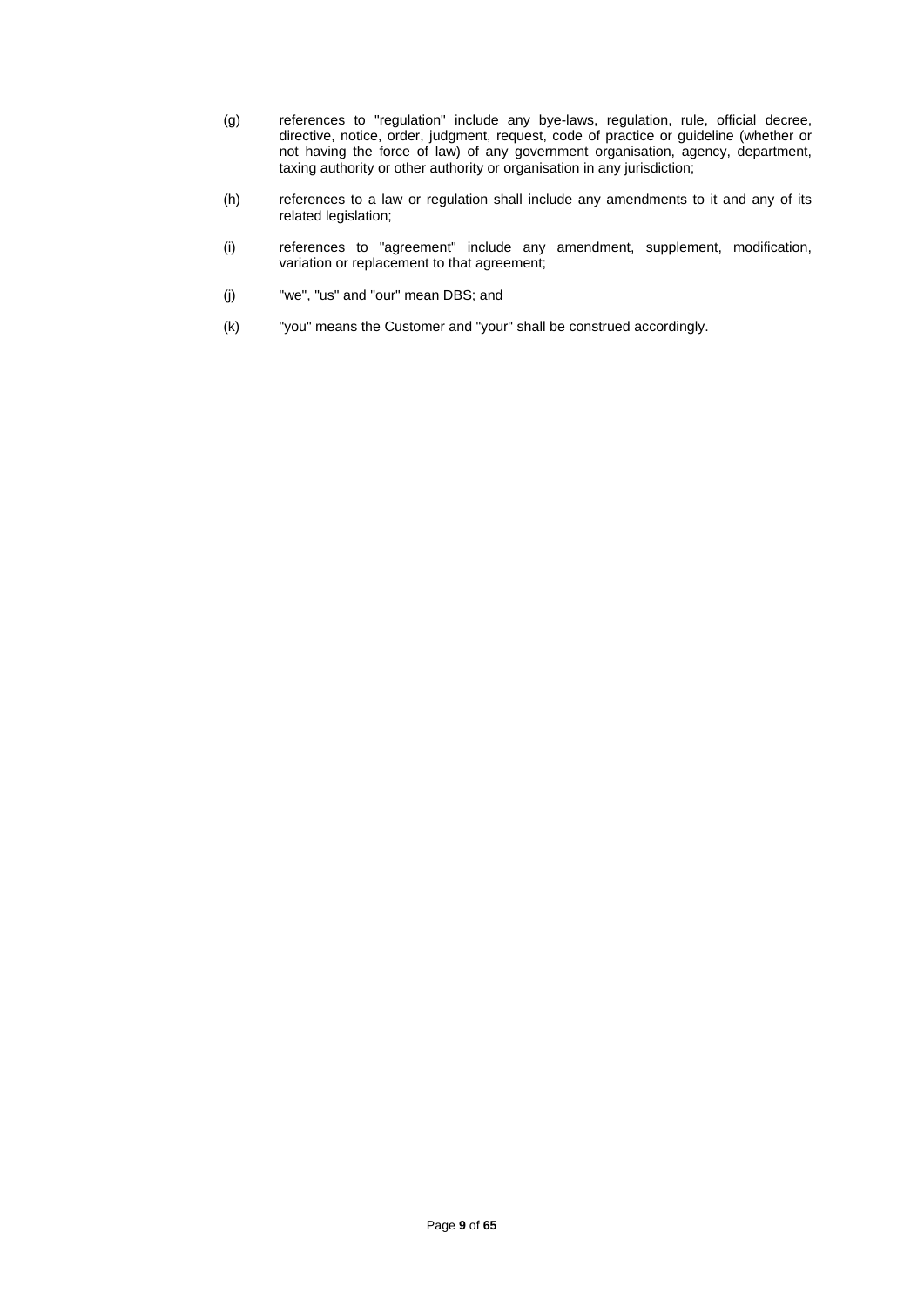#### **A. General terms and conditions applicable to all Services**

#### 1. **This Section A applies when any Services are provided to you.**

#### **Instructions**

- (1) You may communicate with or give Instructions to DBS and DBS may accept any Instructions given:
	- (a) in writing duly signed by you or any Authorised Person(s) and delivered in person or by post or facsimile;
	- (b) orally through any telephone banking service made available by DBS from time to time with your PIN or otherwise over the telephone or in person; and
	- (c) electronically through any internet banking service made available by DBS from time to time or otherwise via the internet.
- (2) DBS shall be entitled to prescribe from time to time, the telephone number through which any Telephone Instruction must be given.
- (3) A PIN or such other details or security measures may be required by DBS before you can give any Remote Instruction.
- (4) All Instructions, including Remote Instructions, as understood and acted on by DBS, shall be irrevocable and binding on you whether given by you or an Authorised Person or by any other person purporting to be you or an Authorised Person. Any Transaction effected pursuant to or as a result of an Instruction shall be binding on you whether or not made by you or with your authority, knowledge or consent.
- (5) DBS shall have no responsibility to assess the prudence or otherwise of any Instruction or to determine the authenticity of any Instruction or to verify the authority of the person giving or purporting to give the Instruction.
- (6) Instructions may not be rescinded or withdrawn without the written consent of DBS.
- (7) DBS shall be entitled to act in accordance with its regular business practice and procedures and will only accept Instructions insofar as it considers practicable and reasonable to do so. DBS reserves the right to prescribe any conditions and/or procedures subject to which it may accept any Instruction or refuse to act on any Instruction or make enquiries to clarify any Instruction (and for the avoidance of doubt, DBS shall not be responsible for any losses which may arise from any delay).
- (8) DBS shall be entitled at any time, at its discretion, to refuse to carry out any Instruction, even if a DBS Personnel may have indicated acceptance or willingness of DBS to accept it. DBS in so refusing is not obliged to give any reason nor be held responsible for refusing to act on any Instructions.
- (9) Without limiting the generality of DBS's right to refuse to carry out any Instruction: (i) if DBS is of the opinion that there are errors, ambiguities or conflict in the Instruction, DBS shall be entitled to refuse to execute the Instruction until clarification is obtained or to construe and execute the Instruction in the manner in which it is perceived by DBS and DBS will not be held responsible for acting or omitting to act on such Instructions and (ii) DBS may refuse to act on any Instructions that are inconsistent with any applicable law, rule, directions, orders, decrees or other regulatory requirement of any central bank or monetary authorities to which DBS is subject to.
- (10) If DBS determines that any Instruction from you or other circumstances may expose or lead it (whether directly or indirectly) to suffer loss or incur expense or prejudice DBS's rights or interest or damage or prejudice DBS's credibility, reputation or standing, it has the right to refuse to carry out the Instruction, suspend the operation of the Investment Account without notice to you or without giving any reasons for so doing and to require an indemnity from you or any third party before allowing continued operation of the Investment Account or complying with the Instruction.
- (11) DBS reserves the right to prescribe from time to time the channel(s) by which or conditions and/or procedures subject to which it accepts any Instruction.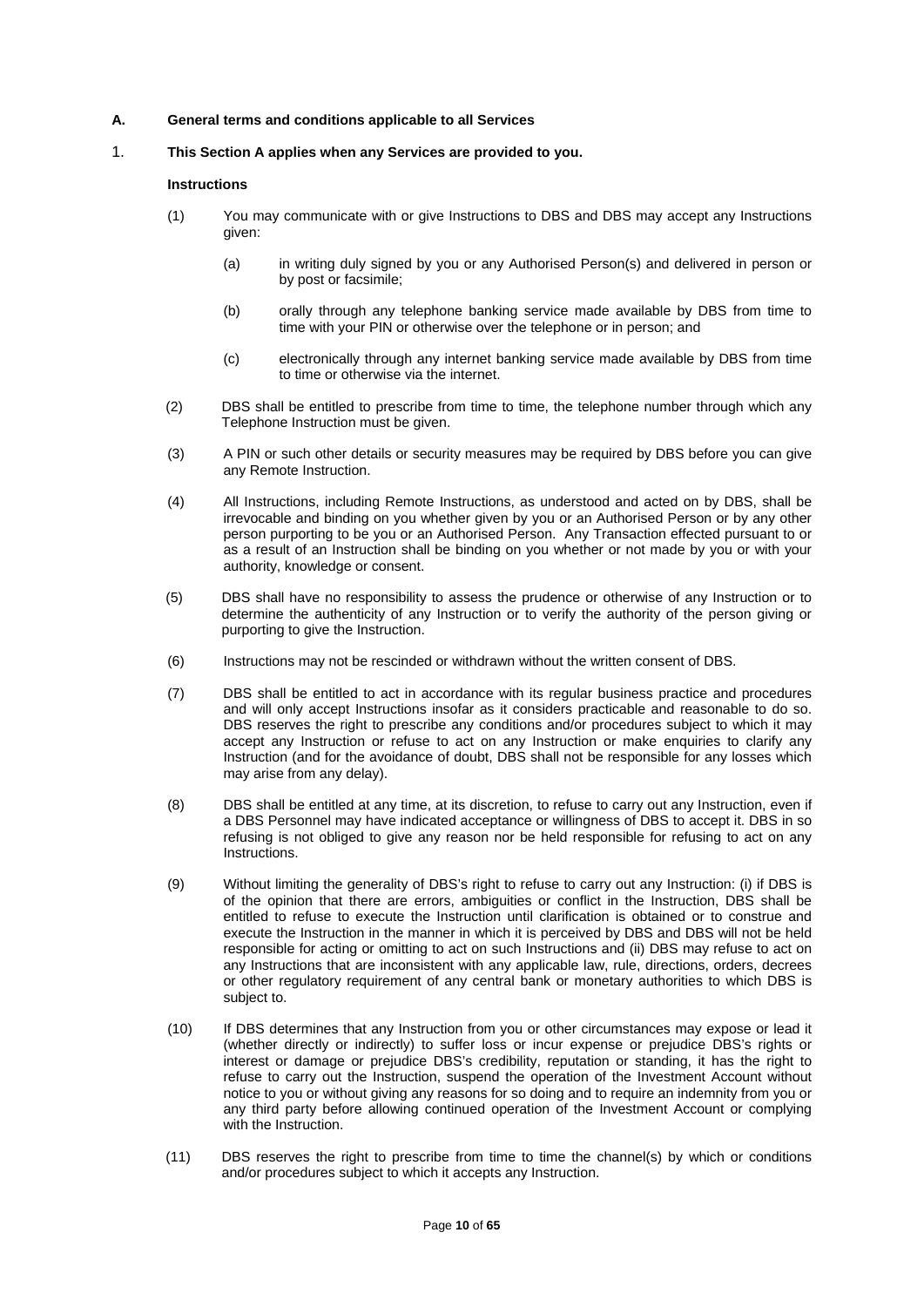- (12) Instructions will not be acted on by DBS unless there are sufficient funds or prearranged credit in the Settlement Account. However, DBS may at its discretion act on an Instruction notwithstanding insufficiency of funds or lack of credit without prior notice to or approval of you and you shall be responsible for repaying any debit to the Settlement Account (including any interest charged thereon by DBS) as a result.
- (13) You agree that DBS shall have no obligation or liability for carrying out Instructions or if (despite reasonable efforts) the Instructions cannot reasonably be performed or completed by DBS in full and on a timely basis. DBS is entitled to effect partial performance of an Instruction without prior confirmation from you.
- (14) You agree to the recording of all telephone conversations and that any such recording shall remain the property of DBS and shall be conclusive evidence of the Instructions as given and shall be binding on you.
- (15) If you give a Remote Instruction, you may not be required to sign an Order Form but such Instruction shall in all respects take effect as if set out in an Order Form signed by you.
- (16) **You shall bear all risks arising from the Instructions (including Remote Instructions) and on demand indemnify DBS and hold it harmless against all actions, proceedings, claims, losses, damages, costs and expenses that may be brought against or incurred by DBS in connection with acting on the Instructions which DBS reasonably believes to have been given by or on behalf of you.**
- (17) In consideration of DBS agreeing to act on Remote Instructions, you acknowledge, accept and agree that (i) use of such Remote Instructions involves some risk, in particular, that Remote Instructions are not secure communication channels and may be given by unauthorized persons and/or for dishonest purposes and (ii) giving Remote Instructions increases the risks, of error, misunderstandings and/or conflicts arising. You are however willing to accept such risk and agree to be bound by the resulting Transaction, as understood and carried out by DBS in good faith. You acknowledge, agree and/or undertake:
	- (a) that you shall bear all risks arising from any Remote Instructions received by DBS, and DBS shall have no liability or responsibility for errors or omission in receipt, any delay in receipt or any non-receipt provided that DBS has acted in good faith. DBS shall not be responsible for any matters beyond its control, including, but not limited to, error, failure or breakdown in any equipment or interference with or interception of any transmission. You shall bear all the risks and consequences which arise from any failure or delay in DBS's receipt and execution of any Remote Instruction (including any inability to execute a Remote Instruction at any particular quoted price/rate or any "at best" or "at market" price or rate);
	- (b) that DBS shall not be liable for any losses which you may suffer in connection with DBS acting in accordance with the Remote Instruction including without limitation any oral instruction of a person who is not you or an Authorised Person, or any facsimile instruction upon which one or more of the signatures may be forged or is otherwise unauthorized;
	- (c) that DBS shall be entitled at any time, at its absolute discretion, to require confirmation of Remote Instructions before carrying them out, or may refuse to carry out any Remote Instruction, even if the Remote Instruction has previously been accepted by (or on behalf of) DBS or DBS Personnel and DBS shall not be liable for any consequences;
	- (d) that all Remote Instructions must comply with any pre-transaction, daily or other monetary limits, or such operating, procedural or other limits or requirements from time to time required by DBS;
	- (e) that if DBS gives a confirmation of any Remote Instructions (not being a contract note), you must examine such confirmation and must notify DBS within 1 Business Day of its receipt of any error, discrepancy or that there has been an unauthorized transaction arising from whatever cause (including forgery, fraud, lack of authority or negligence by you or by any other persons). Unless there is fraud or if DBS has failed to act in good faith after such period, the confirmation will be deemed to be correct and conclusive evidence that the Transaction is authorized and binding on Customer;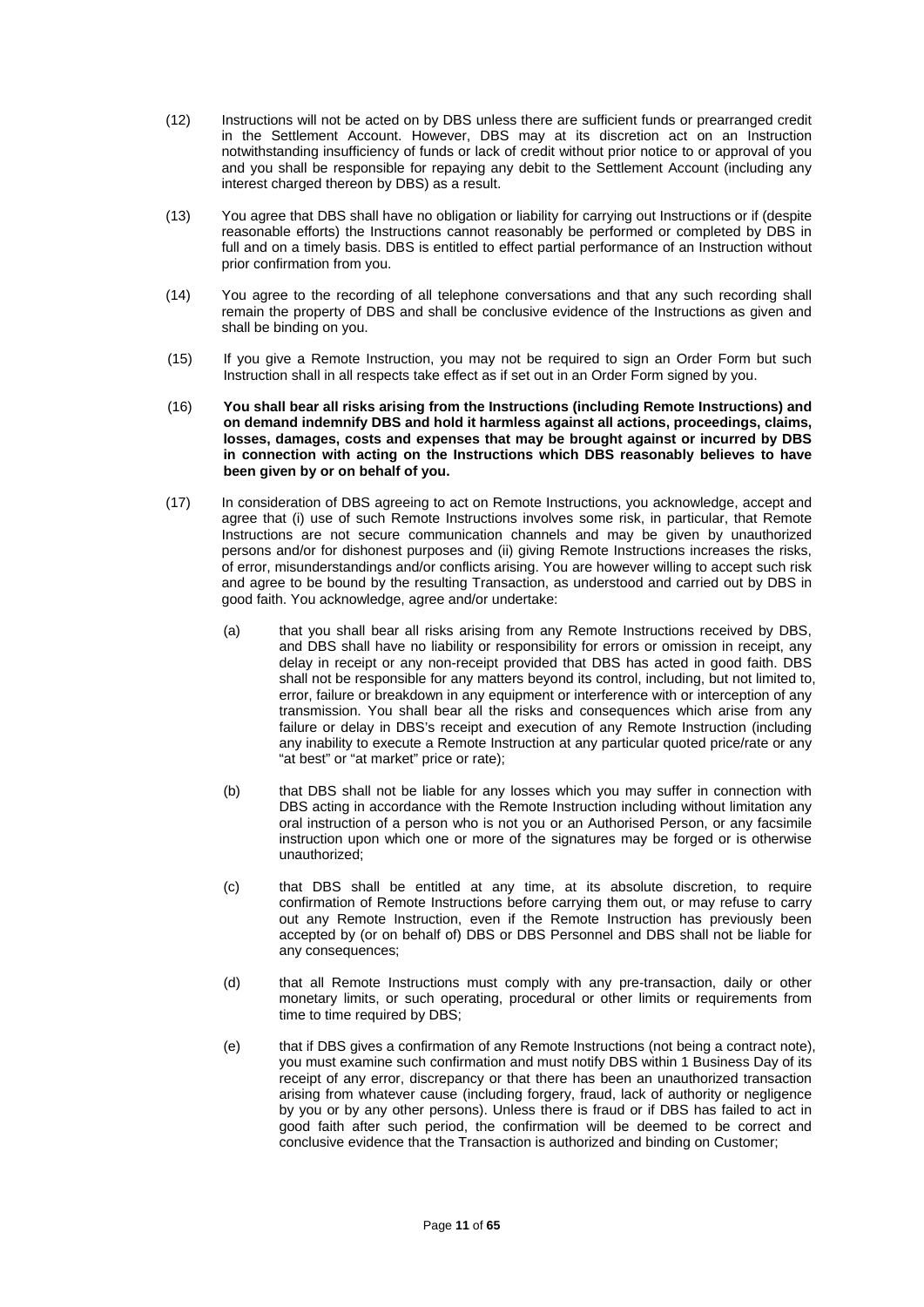- (f) that a note made by any of DBS Personnel of any oral Instruction shall be conclusive and binding evidence of such Remote Instruction, provided that DBS shall not be obliged to cause any DBS Personnel to make any note of any oral Instruction and the failure to make any such note shall not in any way affect the acceptance by DBS of the oral Instruction;
- (g) that if any written confirmation of any Remote Instruction is given by you to DBS, it must be clearly marked: "Confirmation only-do not duplicate". If any confirmation is not clearly marked in this way, DBS will not be liable for any consequences, including for any losses if an Instruction is executed more than once;
- (h) that it is relatively easy to adopt the identity of another person when sending information electronically. Intruders may be able to fraudulently take on the address or name of a familiar system *vis-a-vis* the recipient computer. You shall bear all the risks and consequences which arise from the manipulation or misuse of your facsimile machine;
- (i) that you should ensure that any fax is sent to the genuine and correct fax number of DBS as advised by DBS from time to time and DBS shall have no liability for any claim, loss or damage in relation to any failure on your part to do so; and
- (j) that you must promptly notify DBS (i) of any changes in any information provided to DBS in connection with the Remote Instructions, including the designated phone number or fax number registered with DBS, or (ii) if any designated phone number or fax number becomes unavailable for receiving alerts and notifications.

## 2. **Eligibility of Customers**

- (1) You must be a corporate duly incorporated, constituted or organised and validly existing under the laws of the jurisdiction of your organisation or incorporation and, if relevant under such laws, in good standing.
- (2) You warrant to DBS that you are not a resident of or domiciled in the United States of America or otherwise connected to the United States of America in such a way which would make you a "U.S. person" (or other similar concept) whether for tax purposes or otherwise, and you will notify DBS in writing as soon as reasonably practicable and in any event within 14 days of any change in such status or of becoming aware of the likelihood of any change of such status.

## 3. **Settlement of Transactions**

- (1) As a condition to DBS providing any Services to you, you must open with DBS one or more Settlement Account(s).
- (2) All Instructions from you which are accepted by DBS and all Transactions which are effected by DBS on your behalf are on the understanding that you contemplate actual performance and will do so in accordance with such terms. You shall promptly take all action necessary to enable due payment and/or delivery pursuant to the terms of the Transaction and in accordance with all applicable laws and regulations and (where relevant) the rules, practices and requirements of any relevant Exchange or Clearing House.
- (3) You request and authorise DBS to:
	- (a) credit any proceeds of a Transaction to, and debit any payment or withdrawal pursuant to or as a result of a Transaction (on such date as DBS may require for the purpose of effecting such Transaction) from, the Settlement Account(s); and
	- (b) credit any Securities received by DBS on behalf of you pursuant to or as a result of a Transaction to, and withdraw any Securities pursuant to or as a result of a Transaction (on such date as DBS may require for the purpose of effecting such Transaction) from, the Investment Account unless DBS has received Instructions to the contrary.
- (4) If you fail to make payment or delivery, then DBS may take all such actions as it (in its sole and absolute discretion) considers necessary, including (without limitation) the following:
	- (a) transfer, sell or close-out the relevant Investment Products;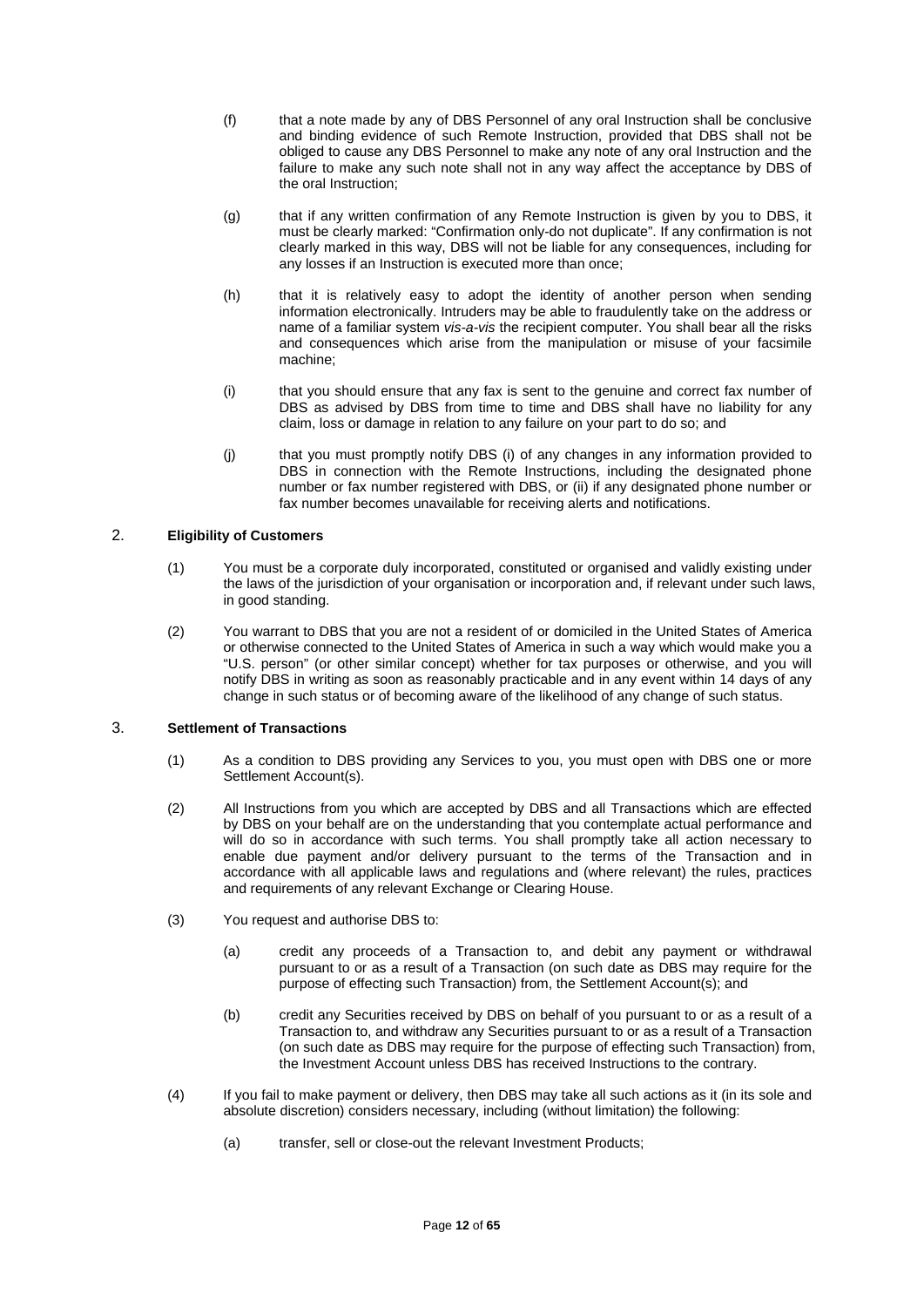- (b) borrow or purchase such Investment Products or underlying assets of a Transaction to settle the Transaction; or
- (c) debit any account that you hold with DBS,

and (if necessary) you shall do all such things and/or execute all such documents as DBS may reasonably require for the purposes of effecting such actions. You shall be responsible for any expenses or loss arising from such actions and you shall, on demand, indemnify DBS and hold it harmless against all actions, proceedings, claims, losses, Liabilities, damages, costs and expenses that may be brought against or incurred by DBS directly or indirectly in connection with such actions.

- (5) If the counterparty to a Transaction (or any person acting on its behalf) or the relevant Exchange or Clearing House and/or any other person, fails to settle the Transaction, DBS's obligation shall be limited to the delivery of such Securities, cash or other assets that is actually received by DBS.
- (6) If you wish to change your designated Settlement Account in respect of any Transaction, you must notify DBS no later than two Business Days before the relevant payment date. If your designated Settlement Account has ceased to be operative or if you have not designated any Settlement Account, DBS will credit any proceeds of a Transaction to any of your other accounts as DBS may in its sole and absolute discretion determine. DBS shall not be responsible for any loss or damage suffered by you from any delay in effecting such payment if you do not notify DBS within the time period stipulated herein of the account to which DBS should make payment.
- (7) No further interest or other payment will be made as a result of any delay in payment for any reasons unless due to the fraud, negligence or wilful default of DBS.

## 4. **No on-going investment advisory services**

- (1) From time to time, DBS may provide you with advice on an ad hoc basis. However, DBS does not provide on-going investment advisory services to you and is not responsible for monitoring the Investment Products in your Investment Account. DBS has not given and will not give any representation, guarantee or other assurance as to the outcome of any Investment Product. **Where necessary, you should seek your own investment advice from a suitably qualified adviser.**
- (2) You represent to DBS that as of the date of giving any relevant Instruction and entering into any Transaction:
	- (a) you have a fair and reasonable understanding of financial matters and the nature and risks of the Investment Products you deal (or intend to deal) in, and/or DBS has duly explained the nature and risks of such Investment Products to you. If you have any doubts regarding the nature or risks of such Investment Products, you undertake to seek further advice from your own independent investment adviser. You undertake to carefully consider any information or explanation provided by DBS and to promptly notify DBS in the event that any information or explanation made available to you by DBS (whether personalized or not) does not, in your view, appropriately take into account your financial situation, investment experience or investment objectives;
	- (b) you have provided DBS with all up-to-date information relating to your financial situation, investment experience and investment objectives, to allow DBS to comply with its duties under applicable laws and regulations. You acknowledge that if you do not provide DBS with all such information, then the information and/or explanations made available to you by DBS (whether personalized or not) may not take into account all of the information which is relevant to you. In particular, you acknowledge that DBS will not take into account assets which are held away from DBS, unless you have specifically disclosed such assets to DBS;

#### (c) **you are acting on your own account and have reviewed carefully your specific financial needs and investment objectives, and are responsible for entering into the Transaction**;

(d) where (for your reference) DBS provides any information relating to an Investment Product to you which is prepared by a third party, DBS does not and cannot ensure that such information is true, accurate or complete;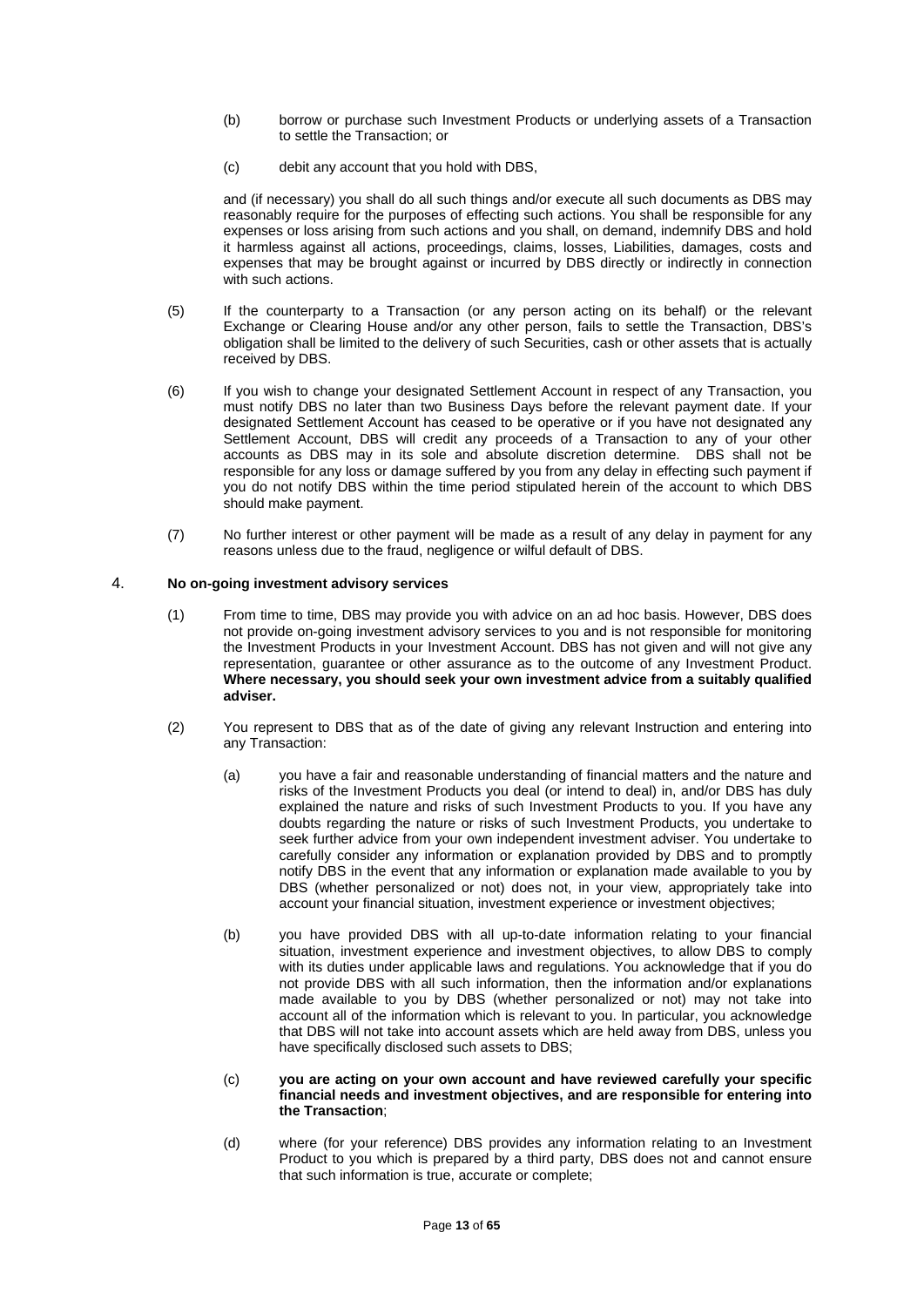- (e) where you intend to deal in derivatives, DBS is required to conduct additional procedures and in certain circumstances DBS may not be able to proceed on the basis of your Instructions (for example if, in DBS's opinion, the Transaction is not suitable for you and not in your best interests). In such case, DBS shall not be liable to you for any loss arising from not executing your Instruction or any delay in executing your Instruction;
- (f) where necessary, you have sought independent advice from competent legal, financial, tax, accounting and other professional advisers;
- (g) you understand the terms and conditions of the Transaction and the legal, financial, tax, accounting and other risks arising in respect of the Transaction and are able to bear the consequences (including a total loss of the investment);
- (h) you understand and agree that DBS assumes no responsibility for the performance of any obligation in respect of a Transaction that it is not a counterparty to; and
- (i) no communication (written or oral) received from DBS shall be deemed to be an assurance, representation or guarantee as to the expected or projected success, profitability, performance, results, benefits, mechanics or terms of the Transaction.
- (3) **If DBS solicits the sale of or recommends any financial product to you, the financial product must be reasonably suitable for you having regard to your financial situation, investment experience and investment objectives. No other provision of the Customer Agreement or any other document DBS may ask you to sign and no statement DBS may ask you to make derogates from this Clause 4(3).**

*Note: For the purposes of Clauses 4(3) and 4(4) of this Section A, "financial product" means any securities, futures contracts or leveraged foreign exchange contracts as defined under the SFO. Regarding "leveraged foreign exchange contracts", it is only applicable to those traded by persons licensed for Type 3 regulated activity.* 

(4) **To the extent that the Bank does not solicit the sale of or recommend any financial product to the Customer or where any Service is provided as a transactional execution service, to the extent permitted by law and unless otherwise agreed in writing, the Bank is not acting as the Customer's investment adviser or in a fiduciary capacity to the Customer. The Bank has not given and will not give any representation, guarantee or other assurance as to the outcome of any Investment. The Customer should seek his, her or its own investment advice from a suitably qualified adviser.** 

#### 5. **Representations and warranties**

- (1) You represent, warrant and undertake to DBS that, as of the date of accepting these Consolidated Terms and as of each time an Instruction is given to DBS or a Transaction is entered into:
	- (a) **you have read, understood and accepted in full these Consolidated Terms and the risk disclosure statements as set out in Section F, the Order Forms, the Offering Documents and/or other relevant materials that have been provided to you and are fully aware of the risks involved in investing in any Investment Product;**
	- (b) you are duly incorporated, constituted or organised under the laws of the place of your incorporation, validly existing and have full power to own your property and assets under the laws of your place of incorporation, and, if relevant under such laws, in good standing;
	- (c) you have obtained all necessary consents, licences, internal corporate and other approvals which are in full force and effect, and have taken all actions, to enter into any Transaction, and to open the Investment Account, execute these Consolidated Terms and the Customer Agreement, Order Form and any other document in relation to any investment under the Investment Account;
	- (d) you shall maintain in full force and effect all consents, licences or approvals of any authority that are required to be obtained by you with respect to the Customer Agreement and will obtain any that may become necessary in the future;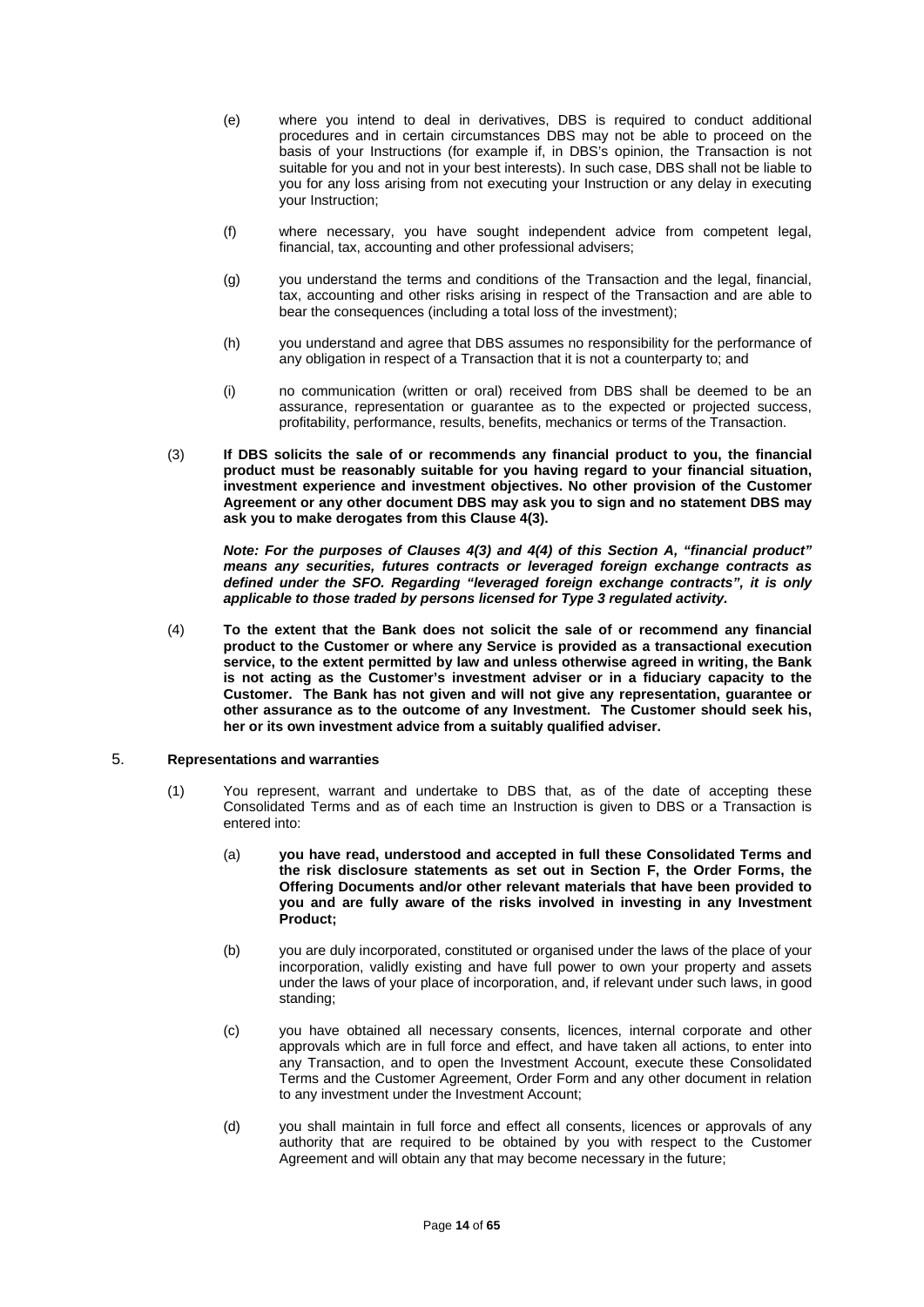- (e) you and your representative(s) have full capacity, power and authority to agree to these Consolidated Terms and enter into Transactions and execute, deliver and perform your obligations under the Customer Agreement and any other contract, agreements and/or forms for any such purpose;
- (f) all the information provided to DBS in connection with these Consolidated Terms and any Services or to facilitate the provision or maintenance of any Services is true, complete and up-to-date. You will promptly notify DBS of any change to such information;
- (g) these Consolidated Terms constitute, and each Transaction and other dealings in accordance with these Consolidated Terms will constitute, your valid and legally binding obligations which are enforceable against you in accordance with their terms;
- (h) the Investment Account is opened, maintained and operated for your own benefit, and you are entering into the Customer Agreement, including each Transaction, as principal and ultimate beneficiary and not as agent or trustee of any other person or entity;
- (i) Transactions effected are for legitimate purposes and all monies and assets applied to such Transactions are the result of bona fide activities;
- (j) the purpose of opening the Investment Account is not illegitimate and you shall not use the Investment Account as a platform for illegal tax activities, and you are aware of Hong Kong's and DBS's firm stance against illegal or illicit tax activities;
- (k) you have not committed or been convicted of any serious tax crimes or been subject to any investigation or criminal proceedings, whether in Hong Kong or elsewhere, in relation to tax matters and you do not have knowledge of such investigations or proceedings being taken against you;
- (l) you shall read the up-to-date versions of any Offering Documents or other relevant materials prior to giving any Instruction relating to that Investment Product and shall consult such professional advisers as you consider appropriate and in respect of each Instruction given in relation to an Investment Product;
- (m) the opening and maintenance of the Investment Account, the giving of Instructions, the entering into of Transactions and performance of your obligations under the Transactions and any other dealings contemplated in these Consolidated Terms by you will not (i) contravene any existing applicable law, statute, regulation or permit to which you are subject and (where relevant) the rules, practices and requirements of any relevant Exchanges (including HKEx) and associations, alternative trading facilities, Clearing Houses and regulatory and self-regulatory organisations (including HKEx) as such may be amended from time to time, or (ii) violate or conflict with, or result in any breach of any of the terms of, or constitute a default under, any agreement or other instrument to which you are a party or are subject, or (iii) contravene or conflict with any provision of any of your constitutional documents (if applicable), or (iv) contravene or conflict with any judgment, order, injunction, decree, determination or award of any courts or any judicial, administrative or governmental authority or organization presently applicable to you;
- (n) the execution, delivery and performance of the Customer Agreement, any Transaction and any other contracts by which you are bound pursuant to the Customer Agreement does not violate or conflict with any laws or regulations applicable to you and you will comply with all applicable laws, rules and regulations, policies, practices and (where relevant) the rules, practices and requirements of any relevant securities and futures Exchanges (including HKEx) and associations, alternative trading facilities, Clearing Houses and regulatory or self-regulatory organisations (including HKEx) as such may be amended from time to time;
- (o) no Event of Default or Potential Event of Default or, to your knowledge, event entitling DBS to terminate the Customer Agreement with respect to you has occurred and is continuing and no such event or circumstance would occur as a result of your entering into or performing your obligations under the Customer Agreement. You shall immediately notify DBS of the occurrence of an Event of Default or Potential Event of Default;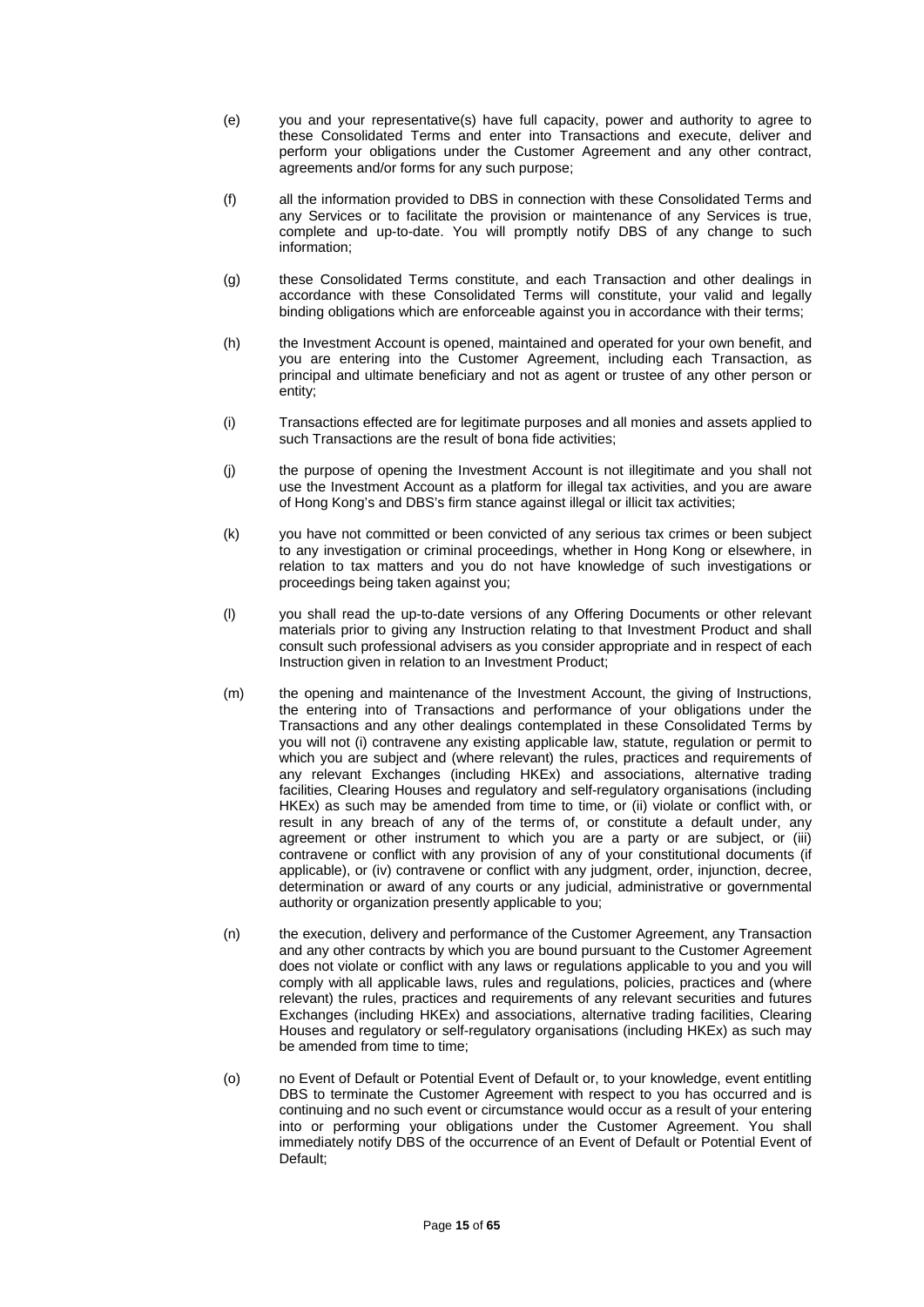- (p) there is not pending or, to your knowledge, threatened against you, any litigation, action, suit or proceeding at law or in equity or before any court, tribunal, governmental or administrative body, agency or official or any arbitrator (whether in Hong Kong or otherwise) that is likely to affect the legality, validity or enforceability against you of the Customer Agreement or your ability to perform your obligations under the Customer Agreement;
- (q) you will not create security over, assign, transfer or otherwise dispose of in any way any of your benefits, interests and/or obligations under the Customer Agreement or the Investment Account or any Investment Product without the prior written consent of DBS;
- (r) you are the legal and beneficial owner of all Securities and underlying assets of a Transaction which are deposited in the Investment Account or with DBS, and such Securities or underlying assets are fully paid with valid and good title (free of all encumbrances and adverse interests, other than those created in favour of DBS);
- (s) any and all representations warranties made by you remain true, accurate and up-todate and you will promptly notify DBS if they are no longer accurate or complete;
- (t) you will consult with your own tax advisers to determine your reporting obligations and you are satisfied and will continue to satisfy yourself as to your tax obligations and in particular the tax implications in relation to any Transaction. For these purposes, you acknowledge that you are responsible for your own tax affairs and will comply with all tax laws and regulations which are applicable to you;
- (u) no legal or other proceedings have been initiated or threatened against you and you are not insolvent or otherwise experiencing financial difficulties, no meeting has been convened or is proposed for your dissolution, liquidation, winding-up, judicial management, termination of existence, re-organisation or for the appointment of an Insolvency Official, you have not made or proposed to make any arrangement, composition with or assignment for the benefit of your creditors, and you are not entering into any Transaction with the intent to hinder, delay or defraud any person to which you are or may become indebted:
- (v) you shall ensure that your obligations and indebtedness to DBS are direct, unconditional and unsubordinated and will at all times rank at least *pari passu* with all your other present and future unsecured and unsubordinated obligations (except for such obligations mandatorily preferred by law);
- (w) you shall co-operate fully in respect of any enquiry that DBS may make for the purposes of compliance with any applicable laws and regulations (including the United States Foreign Account Tax Compliance Act and/or any other reporting or withholding tax requirements of any government);
- (x) you shall promptly provide such information or documents and do such acts or deeds, at your own costs, as may be required by DBS at any time in connection with the provision of Services to you;
- (y) you will notify DBS immediately in the event that any order or warrant is issued against you or any of your assets under applicable anti-money laundering laws or counter terrorist financing laws; and
- (z) you shall not claim any immunity or privilege from any set-off, suit, judgment, execution, attachment or any other legal process.
- (2) Notwithstanding the generality of Clause 5(1)(f) of this Section A, you must promptly (and in each case no later than 30 calendar days from such change, termination and/or amendment or, if earlier, the date on which you enter into any Transaction) notify DBS in writing of:
	- (a) any change to your name, address, telephone/fax numbers and other particulars (including your particulars in any public register);
	- (b) the termination of, or amendment to, the authority of any person or any power of representation towards DBS conferred on any person (whether or not such authority or power is recorded in any public register);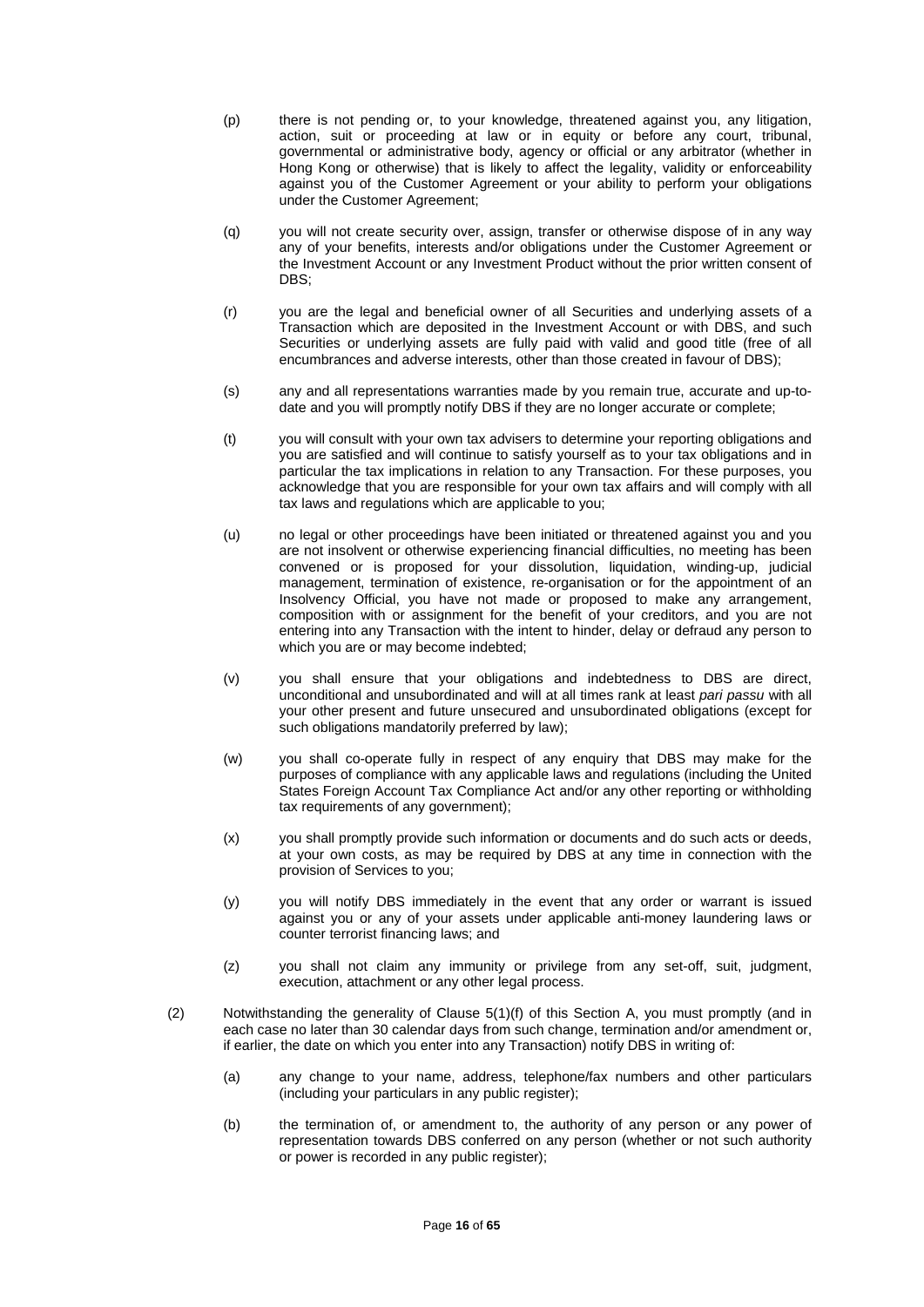- (c) any change in your constitution, shareholders, directors, company secretary or nature of business; and
- (d) any material change to the information provided in your Investment Account or Investment Product application and any other document containing information submitted or supplied by you to DBS.
- (3) Where any Authorised Person is an employee of an intermediary regulated by the Securities and Futures Commission and/or the Hong Kong Monetary Authority:
	- (a) you undertake to provide each relevant employer's written consent for such Authorised Person to deal on your behalf before any dealing is carried out by such Authorised Person;
	- (b) DBS is not obliged to accept or act on any Instructions provided by an Authorised Person acting on behalf of you unless and until DBS has received the written consent of such Authorised Person's employer in the form and substance to DBS's satisfaction; and
	- (c) you shall notify DBS in writing as soon as reasonably practicable (and in any event within 30 calendar days or, if earlier, before you enter into any Transaction) of any change in employment status or upon becoming aware of the likelihood of any change of such employment status.
- (4) DBS undertakes to notify you in the event of any material change to the following information:
	- (a) its name, address, registration status with the SFC or CE number;
	- (b) the nature of services to be provided or which are available to you;
	- (c) the fees (and the basis for payment) that are to be paid by you to DBS; and
	- (d) if margin is provided, details of margin requirements, interest charges, margin class and circumstances in which your position may be closed without your consent.

## 6. **Use of information**

- (1) You agree that DBS's general policy on disclosing customer information (including any personal data) as set out in any statements, circulars, notice or other communications or terms and conditions DBS has provided to you ("**Data Policy Notice**") will apply and are part of these Consolidated Terms. You acknowledge that DBS has given you a copy of our current Data Policy Notice before you entered into this Customer Agreement. You also acknowledge that you can obtain a copy of the Data Policy Notice which applies at any DBS branch or from DBS's website (www.dbs.com.hk). You confirm that our Data Policy Notice applies to any information you give DBS or which DBS receives from any other sources or which arises from your relationship with DBS or any of the DBS Group.
- (2) You confirm that you have the permission of each individual whose personal data you give DBS for DBS to receive, hold, process and use those data in line with the Data Policy Notice.
- (3) You agree that DBS may, in disclosing information (including personal data) in accordance with the above Clauses 6(1) and 6(2), provide or disclose information to a person whose main place of business is outside Hong Kong and such information may be held, processed or used by them outside Hong Kong.
- 7. **Limitations on DBS's liability** 
	- (1) **Any application for subscription, switching, redemption or other disposal of Investment**  is subject to approval by DBS **Manager/bank/issuer/market. DBS assumes no responsibility for ensuring that any application will be approved by it or the relevant Fund Manager/bank/issuer/market.**
	- (2) **DBS gives no representation, assurance or guarantee as to any investment outcome or any gains or profitability to you. DBS shall not be liable for any loss of or diminution in the value of any Investment Products save and except direct and reasonably foreseeable loss and damage (if any) arising directly and solely from any fraud, negligence or wilful default of DBS.**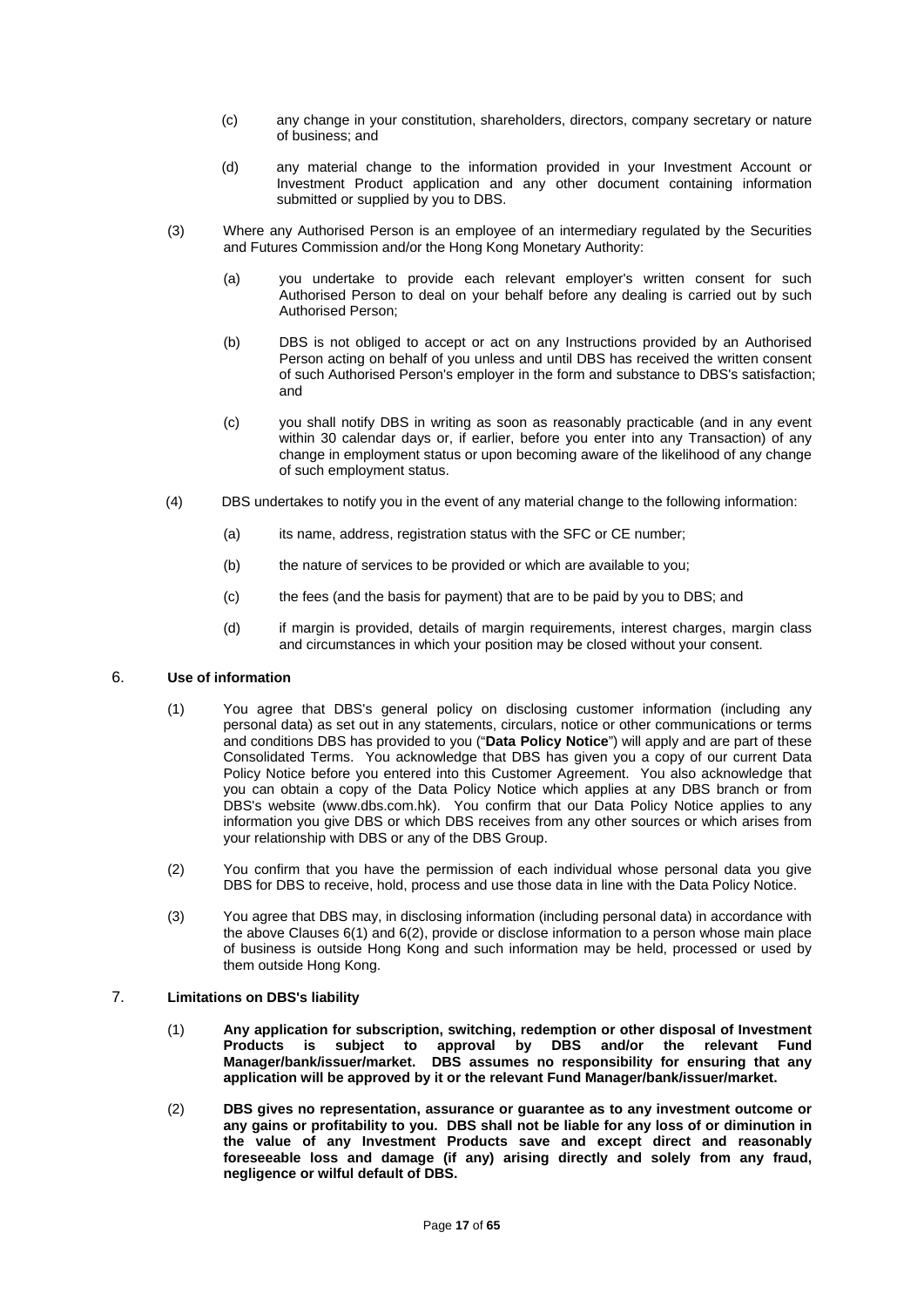- (3) You understand and accept that the internet, electronic and mobile telecommunication channels are subject to inherent technological deficiencies, network traffic congestion and other extraneous factors beyond DBS's reasonable control. For these reasons, internet, electronic and mobile telecommunications are not always reliable means of communication. You acknowledge and agree that, as a result of any of the above factors, there may be failure or delays in DBS's receipt of Instructions and consequential failure or delays in the execution of Instructions, and/or the execution of Instructions at prices different from those prevailing at the time the Instructions were given. Such failure or delays are more likely when there are high volumes of instructions on the internet or electronic banking service and when the markets show greater volatility. You further acknowledge and agree that there are risks of interception of Instructions and that such risks shall be borne by you (save only where another party is lawfully responsible). You acknowledge and agree that it is not usually possible to cancel an Instruction after it has been given.
- (4) DBS shall not be liable for any expense, loss or damage ("**Loss**") suffered by you as a result of the acts or omissions, or insolvency, of any Nominee, except where the Nominee is an Affiliate of DBS and such Loss is a direct result of an act or omission of such Nominee which is regarded by the law of the place where the Nominee provides its services as fraud, negligence or wilful default of such Nominee.
- (5) **You shall be responsible for making your own independent investigation and appraisal of any Investment Products or Transactions in which you intend to deal.**
- (6) **Unless due to the fraud, negligence or wilful default of DBS or DBS Personnel and only to the extent of direct and reasonably foreseeable loss and damage (if any) arising directly and solely therefrom, DBS does not assume any liability or responsibility to you or any third party for any consequence arising from:** 
	- (a) **your default or negligence (which shall include, without limitation, you or your Authorised Person's failure to comply with any obligation under the Customer Agreement);**
	- (b) **any act or omission of DBS pursuant to any Instruction or otherwise permitted under the Customer Agreement;**
	- (c) **any delay or failure by DBS in performing its duties or other obligations resulting (whether in whole or in part) from any action taken for the purposes of complying with applicable laws and regulations or the rules, practices or requirements of any Exchange or Clearing House;**
	- (d) **any liability for tax or similar charges payable in connection with any Investment Product or Transaction or arising from the utilisation of any of the Services offered by DBS to you;**
	- (e) **access to the Services by you or any other person, whether or not authorised;**
	- (f) **any interruption, suspension, delay, loss, mutilation or other failure or inaccuracy in transmission of Instructions or other information howsoever caused;**
	- (g) **any inability of DBS to execute any Instruction due to prevailing market conditions, or the manner or timing of the execution of any Instruction;**
	- (h) **any imposition or change of any applicable law, market disruption or fluctuation, or procedures, restrictions or suspension of trading imposed by any government, Exchange, Clearing House or market, or insolvency or liquidation of any relevant bank, financial institution, broker, Exchange, Clearing House or government;**
	- (i) **any debits or revisions of the Investment Account for the purposes of reversing any incorrect entries in the Investment Account;**
	- (j) **any falsification of identity or faulty identification which could not have been detected despite DBS exercising due care in verifying the identity of the party it deals with;**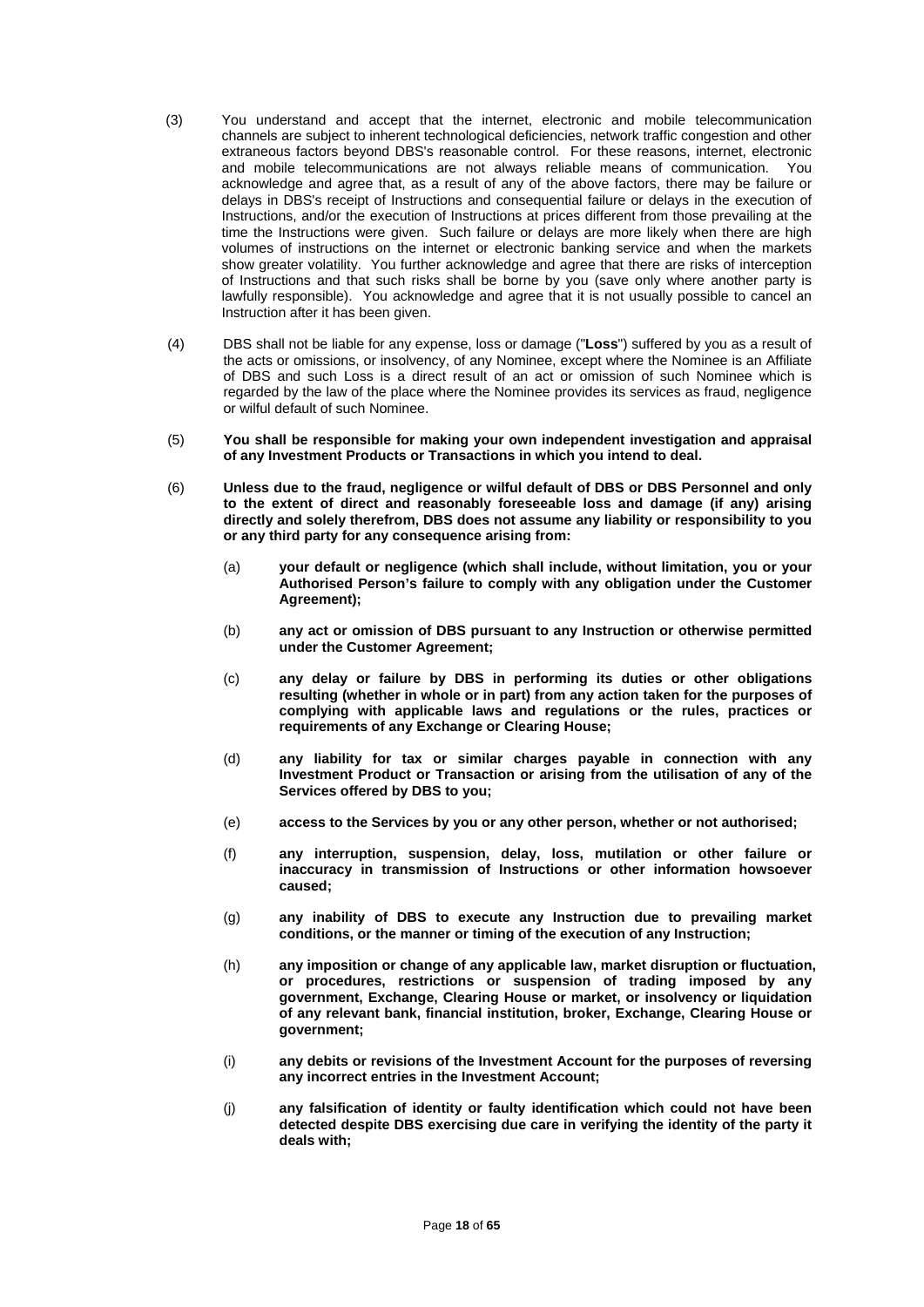- (k) **any irregularity, inaccuracy, omission, incorrect entry, error and/or unauthorised transaction in any Investment Account Record, or any loss of, destruction of or error in any other records (save as expressly provided for in the Customer Agreement) which occurs notwithstanding that DBS has taken reasonable care and skill in performing its duties;**
- (l) **the suspension, closure or termination of the Investment Account or any Service to you;**
- (m) **any loss suffered in connection with any Securities or other assets which are kept in custody;**
- (n) **any Exchange or Clearing House, agent or other person ceasing for any reason to recognize the existence or validity of a Transaction entered into by DBS on behalf of you, or failing to perform or close out positions of any such Transactions provided that such cessation or failure shall not affect your obligations in respect of or arising from such Transaction;**
- (o) **any loss suffered in connection with DBS exercising or not exercising any power, right or discretion under the Customer Agreement (including, without limitation, any of its rights on the occurrence of an Event of Default);**
- (p) **any inaccuracy or omission from any document sent by DBS to you in connection with any Investment Product (whether or not such document is prepared by DBS) which occurs notwithstanding that DBS has taken reasonable care and skill in performing its duties;**
- (q) **any mechanical failure, power failure, malfunction, breakdown, interruption or inadequacy of equipment or installation in connection with the Services; and/or**
- (r) **Force Majeure.**
- (7) **DBS may act as a principal or an agent of a third party in any Transaction. You should refer to each Transaction document (e.g. Confirmation, or Term Sheet) in order to determine DBS's capacity.**
- (8) **In no circumstances will DBS be liable, whether in contract, tort (including negligence) or otherwise, for any consequential, indirect, exemplary or incidental losses or special or punitive damages, however they arise, or for any loss of revenue, loss of profit, loss of business, loss of opportunity, loss of goodwill, whether or not foreseeable, even if DBS is advised or is aware of the possibility of such damages or losses.**
- 8. **Customer's indemnity** 
	- (1) **You shall hold harmless and on demand fully indemnify DBS, any DBS Personnel, and their respective nominees and sub-contractors against all Liabilities, claims, demands, losses (whether direct, consequential or special), damages, penalties, taxes, costs, charges and expenses of any kind and howsoever arising, including, without limitation, legal fees and other expenses (on a full indemnity basis) which may be incurred by any of them and all actions, orders or proceedings which may be brought by or against any of them in connection with the provision of the Services, the maintenance of the Investment Account, the execution of any Transaction or the exercise or preservation of DBS's powers and rights under these Consolidated Terms, except in the case of fraud, negligence or wilful default of DBS, DBS Personnel, and their respective nominees or sub-contractors and only to the extent of direct and reasonably foreseeable loss and damage (if any) arising directly and solely from such fraud, negligence or wilful default.**
	- (2) **DBS is entitled to withhold, retain or deduct such portion from your assets in the possession or control of DBS or such amount(s) from any of your accounts with DBS as it determines to cover any amount which may be owed by you under Clause 8(1) of this Section A.**

## 9. **Set-off, lien, earmarking and charge**

(1) Without prejudice to any rights which DBS may be entitled to under applicable laws and regulations or otherwise, DBS is irrevocably and unconditionally authorised and entitled to, at any time and without prior notice to you or your consent, liquidate any of your assets and set-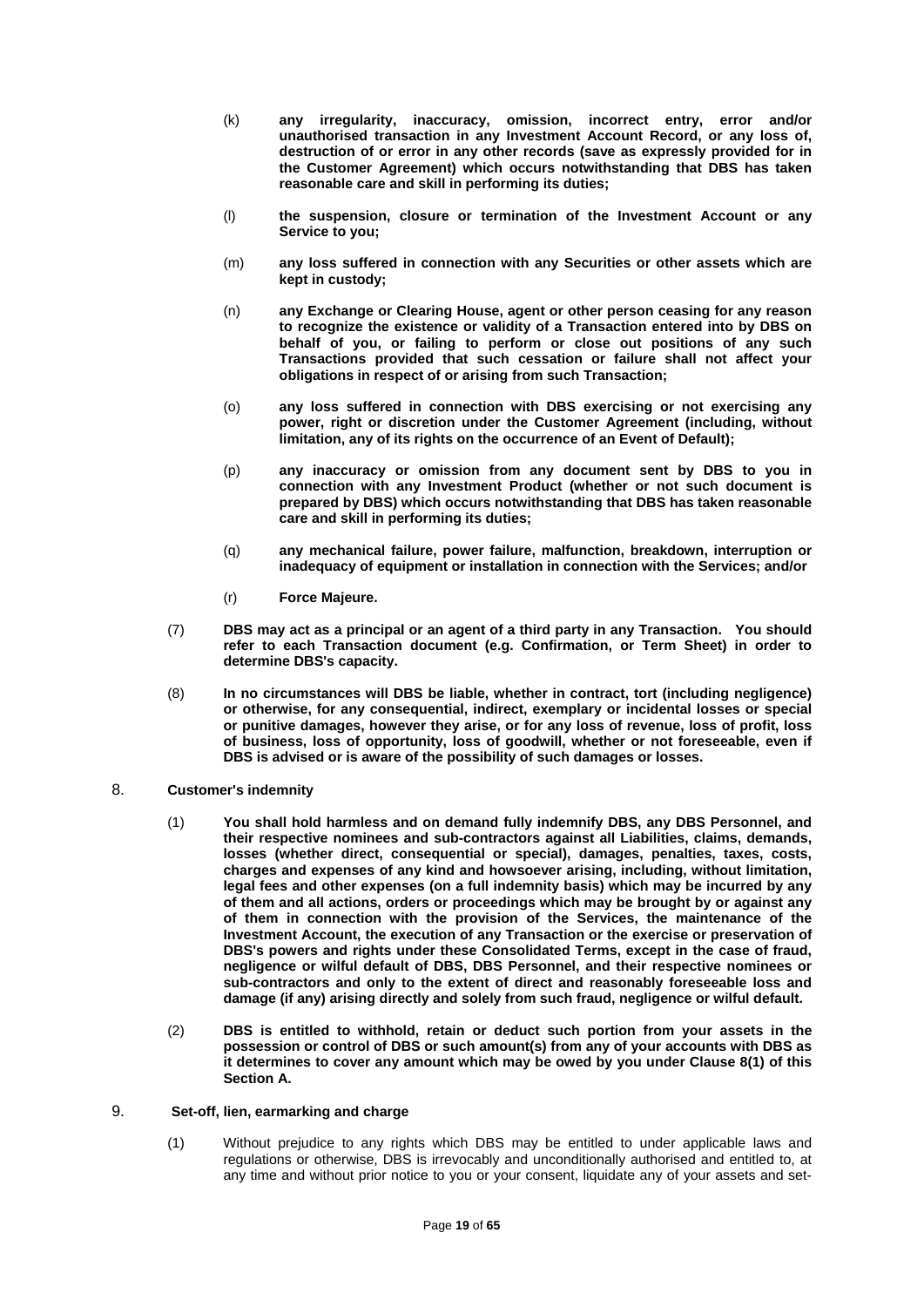off, combine, merge or consolidate any balances standing to the credit of any of your accounts (whether subject to notice or not and whether matured or not) with DBS (including, without limitation, the Settlement Account) and any other obligation of DBS owed to you (whether or not matured) towards the repayment, discharge or satisfaction of any of your obligations or Liabilities. DBS will notify you promptly of any such set-off, combination, merger or consolidation where practicable, but failure to do so or any delay in doing so does not invalidate DBS's exercise of such right. Where such combination, consolidation, set-off, debit, withholding or transfer requires the conversion of one currency into another, such conversion shall be calculated at the Exchange Rate on the relevant date, as determined by DBS in its sole and absolute discretion and the cost of conversion shall be borne by you. If an obligation is unascertained, DBS may in good faith estimate that obligation and set-off in respect of the estimate, subject to the relevant party accounting to the other when the obligation is ascertained.

- (2) Without prejudice to any rights which DBS may be entitled to under applicable laws and regulations or otherwise, all your property which is or comes into the possession or control of DBS, for custody or any other reason, and whether or not in the ordinary course of its business, is subject to a general lien in favour of DBS as continuing security for all of your Liabilities to DBS, and DBS shall have the power to sell such property and apply the proceeds of sale, after deduction of reasonable charges and expenses, to satisfy any obligations, indebtedness and Liabilities owed by you to DBS. For so long as any of your Liabilities remain outstanding, DBS reserves the right to decline any request by you to withdraw any of your property which is held by us or effect any Instruction. DBS will notify you promptly of any exercise of such rights where practicable, but failure to do so or any delay in doing so does not invalidate DBS's exercise of such right.
- (3) Without prejudice to any rights which DBS may be entitled to under applicable laws and regulations or otherwise, DBS is authorized to earmark any or all of the assets in the Investment Account and/or any or all credit balance in the Settlement Account ("**Earmarked Assets**"), for the purposes of ensuring the settlement of Transactions. You undertake that you will not withdraw any Earmarked Assets for any purposes without DBS's express consent. DBS may (in its sole and absolute discretion) refuse to allow a withdrawal of any Earmarked Assets.
- (4) In consideration of DBS agreeing to or continuing to (a) open and operate the Investment Account and make available other Services or accommodation whatsoever, including to giving time and indulgence, to you; and/or (b) enter into Transactions with you, you hereby charge, pledge, mortgage, assign and otherwise create a first fixed charge to and in favour of DBS over all your Assets as a continuing security for the payment and discharge of your Liabilities. The charge created hereunder is in addition to, and independent of, any charge, guarantee or other security or right or remedy now or at any time hereafter held by or available to DBS. Without prejudice to any provision in these Terms, you agree to perform all such acts and/or execute all such documents as may be necessary for the purpose of perfecting the charge created under this clause.

# 10. **Tax**

- (1) You agree that DBS shall not be liable for any tax, withholding, gross-up or similar charges payable in connection with any Transaction and DBS is authorised to deduct or withhold, without notice to you, any amount of tax deducted from any payments, interest, dividends or any other amounts whatsoever payable to you, pay such taxes to the relevant tax authorities and to credit the balance to the Settlement Account.
- (2) You agree to be bound by the terms relating to tax reporting, withholding and associated requirements specified in the "Tax Requirements Notice" from time to time issued by DBS, which are incorporated by reference into and shall form part of these Terms. A copy of the "Tax Requirements Notice" is available on request at any branch of DBS or from its website (www.dbs.com.hk).

## 11. **Authorisation**

You irrevocably authorise DBS, with full power of substitution, and in your name or otherwise on your behalf and as your act and deed to do all things which may be required or which DBS may think fit for carrying out any of your obligations in the Customer Agreement. You ratify and confirm (and agree to ratify and confirm) all DBS's acts and deeds in exercise of this power.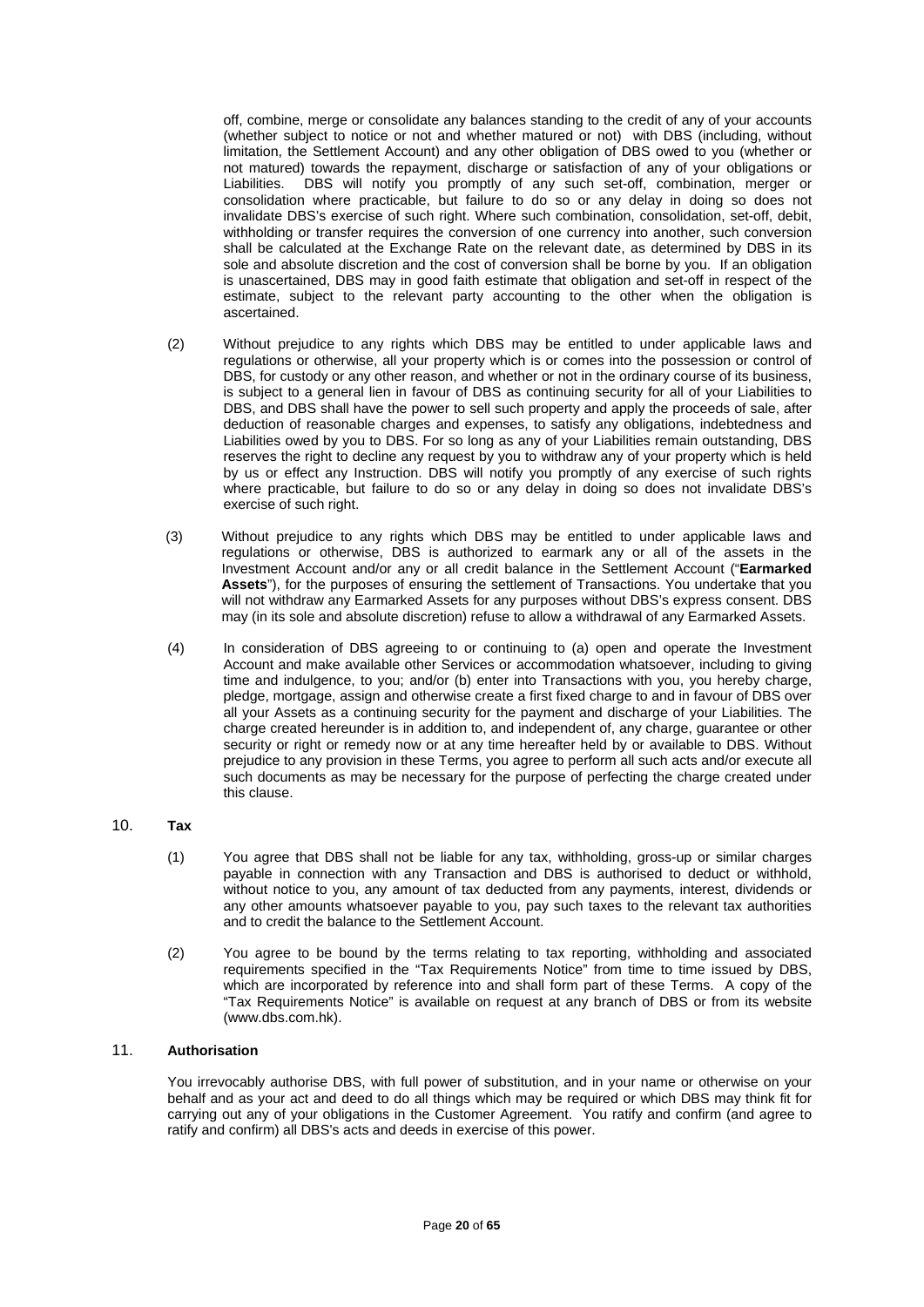## 12. **Delegation**

- (1) DBS reserves the right to appoint any other person(s) (whether in Hong Kong or elsewhere) as its nominee, broker or agent to perform any services for the Investment Account or Settlement Account on its behalf. DBS may delegate any of its powers under the Customer Agreement to such person to be carried out in accordance with market practice and the normal dealing and operational practices of such broker or agent. DBS will exercise reasonable care in the selection of such person. **Save in the case of fraud, negligence or wilful default and subject to Clause 7(6), DBS shall not be liable for any act, omission, fraud, negligence or default of any such person and in any such case, such liability shall be strictly limited to reasonably foreseeable loss directly and solely arising as a result of any of the foregoing.**
- (2) In connection with the provision of Services to you, DBS is authorized to disclose information about you or the Investment Account to any person to whom it delegates its powers to.
- (3) DBS may also appoint any person as its agent to collect any or all indebtedness owed by you to DBS and you shall be responsible for all costs and expenses of reasonable amount and reasonably incurred by DBS for that purpose on each occasion.

#### 13. **Investment Account Records**

- (1) DBS will send you all Investment Account Records in accordance with the Securities and Futures (Contract Notes, Statements of Account and Receipts) Rules (Chapter 571Q of the Laws of Hong Kong).
- (2) Investment Account Records may be sent to you through the post or through any electronic services or by any other method DBS has agreed with you. DBS may not send you any such documents if there are no entries covering the statement period and/or there is no outstanding balance on the Investment Account since the last statement.
- (3) The parties intend that they are legally bound by the terms of each Transaction from the moment those terms are agreed (whether orally or otherwise). DBS will, where applicable, deliver to you a written Confirmation in respect of any Transaction within the time limit (if any) prescribed by law.
- (4) **You shall, upon receipt of any Investment Account Record, have a duty to examine the same and to give immediate notice to DBS if you consider that any details stated therein are incorrect in any respect. If DBS does not receive any notice from you within 90 days of delivery of such statement (or such other time period stipulated in the Investment Account Record for this purpose), you shall be deemed to have accepted all the transaction details therein contained as true and accurate and binding on you in all respects. In the event of any omission, inaccuracy discrepancy or error in such Investment Account Record, DBS may add or amend the entries and transactions reflected in such Investment Account Records, without liability to you.**
- (5) In providing the Services, DBS shall maintain records in compliance with all applicable laws, rules and regulations.

## 14. **Renminbi transactions**

In respect of any Renminbi denominated deposits or Investment Products, you acknowledge that Renminbi is currently not a freely convertible currency and the conversion of Renminbi through banks in Hong Kong is subject to certain exchange controls and restrictions (as the same may be modified, amended or substituted from time to time). As a result, any holding or investment in Renminbi or Renminbi related products may be subject to exchange rate risks (including, but not limited to, lower liquidity and higher volatility) and disruption risks which are less common with respect to freely convertible currencies. You should read the Offering Documents of the relevant Investment Products for more details.

# 15. **Fees, charges and expenses**

(1) **You shall pay to DBS all fees, applicable charges, commissions, brokerage or any other service charges (including related custodian charges) as shown in DBS's Bank Charges Schedule enclosed and any reasonable expenses incurred by DBS in connection with providing the Services to you. DBS may vary or charge further fees, charges or**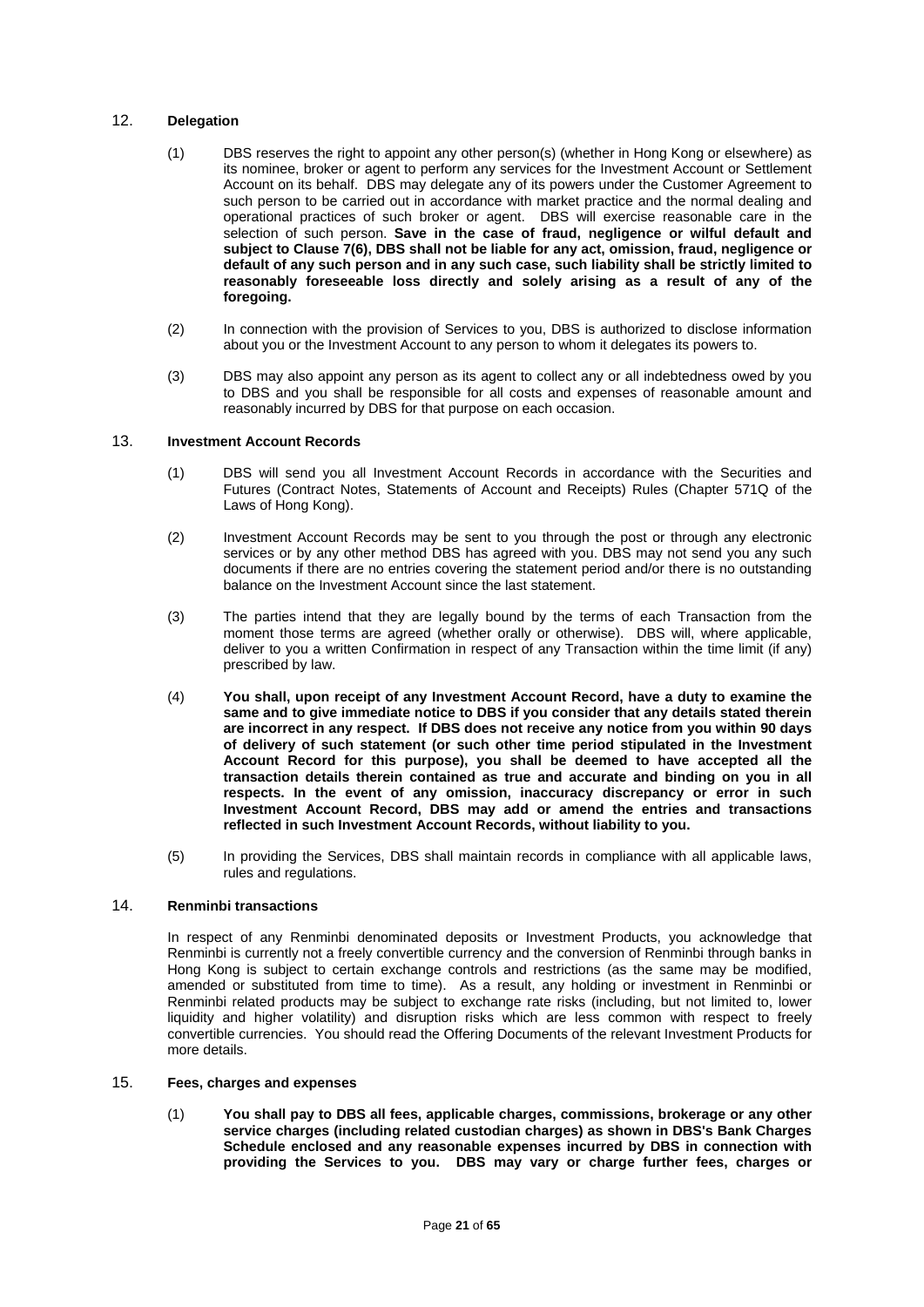**commissions on any account or service and you should therefore check our current rates of fees, charges and commissions.** 

- (2) **You shall pay all sums due to DBS (whether or not demanded by DBS) in immediately available funds at DBS's Hong Kong office or to any other account specified by DBS, without set-off, counterclaim or any other condition and free and clear of any tax or other deduction or withholding of any nature.**
- (3) **Every transaction executed by DBS shall be subject to any applicable levy, normal stock transaction charges, stamp duty, deposit fee, custody fee and settlement fees which an Exchange, CCASS and/or any Clearing House may from time to time impose and DBS is authorised to deduct any such amounts from the Settlement Account. The rules of such Exchange and the Clearing House (including those relating to trading and settlement) shall be binding upon both you and DBS.**
- (4) **In respect of any CLI or SIP, you hereby irrevocably authorise DBS to collect such fees, commissions and other remuneration by deduction from the Principal Amount, the Final Redemption Amount or the Interest Amount if you shall fail to make any such payment.**

## 16. **Rebate and commission**

DBS may receive, either directly or indirectly, remunerations, commissions, retrocession fees, monetary or other non-monetary advantages from third parties (including any entities belonging to the DBS Group) in connection with the provision of Services and/or the handling of Transactions. The nature, amount and method of calculating these remunerations, commissions, retrocession fees, monetary or other nonmonetary advantages may vary over time, depending on the third parties and/or investments and transactions carried out.

DBS or any members of the DBS Group may receive certain benefits from the product issuer for distribution of an Investment Product. DBS may also receive monetary benefit from distributing its own Investment Products. When DBS distributes Investment Products issued by a member of the DBS Group, DBS may not explicitly receive monetary benefits for doing so, but DBS and/or any member of the DBS Group may nevertheless benefit indirectly from the origination and distribution of such Investment Products. Accordingly, the benefits which might be received by DBS include: (i) non-explicit monetary benefits for distributing an Investment Product which is issued by DBS or any member of the DBS Group; (ii) monetary benefits which are not quantifiable prior to or at the point of sale such as trailer fees and rebates; (iii) retrocession fees; and (iv) non-monetary benefits such as research and advisory services, market analysis, portfolio analysis, training and seminars.

You hereby consent to DBS receiving such remunerations, commissions, retrocession fees, monetary or other non-monetary benefits.

# 17. **Exchange rate**

- (1) DBS shall be entitled to effect any Transaction or payment under this Customer Agreement in any currency as DBS may consider appropriate. Where a conversion of one currency into another currency is required (under the Customer Agreement or as determined by DBS) or if you instruct DBS to conduct any currency conversion, such conversion shall be at the Exchange Rate and the costs shall be borne by you. You acknowledge and agree that when DBS conducts any currency conversion, DBS may charge a fee or otherwise profit from arranging such conversion (including, without limitation, by entering into a back-to-back transaction with a third party at a rate more favourable than the Exchange Rate).
- (2) No payment to DBS under the Customer Agreement pursuant to any judgment or order of any court or otherwise shall operate to discharge your obligations under the Customer Agreement unless and until payment in full shall have been received by DBS in the currency in which such payment was due (the "**currency of obligation**"). To the extent that the amount of such payment shall on actual conversion into the currency of obligation at the Exchange Rate fall short of the amount due in the currency of obligation, DBS shall have a separate and additional cause of action against you for the recovery of such sum as shall, after conversion into the currency of obligation, be equal to the amount of the shortfall.

#### 18. **Assignment and transfer of rights and obligations**

(1) You may not assign, transfer or otherwise dispose of the Customer Agreement, the Investment Account, any Transaction, or any interest, benefit, right or obligation in respect of or under the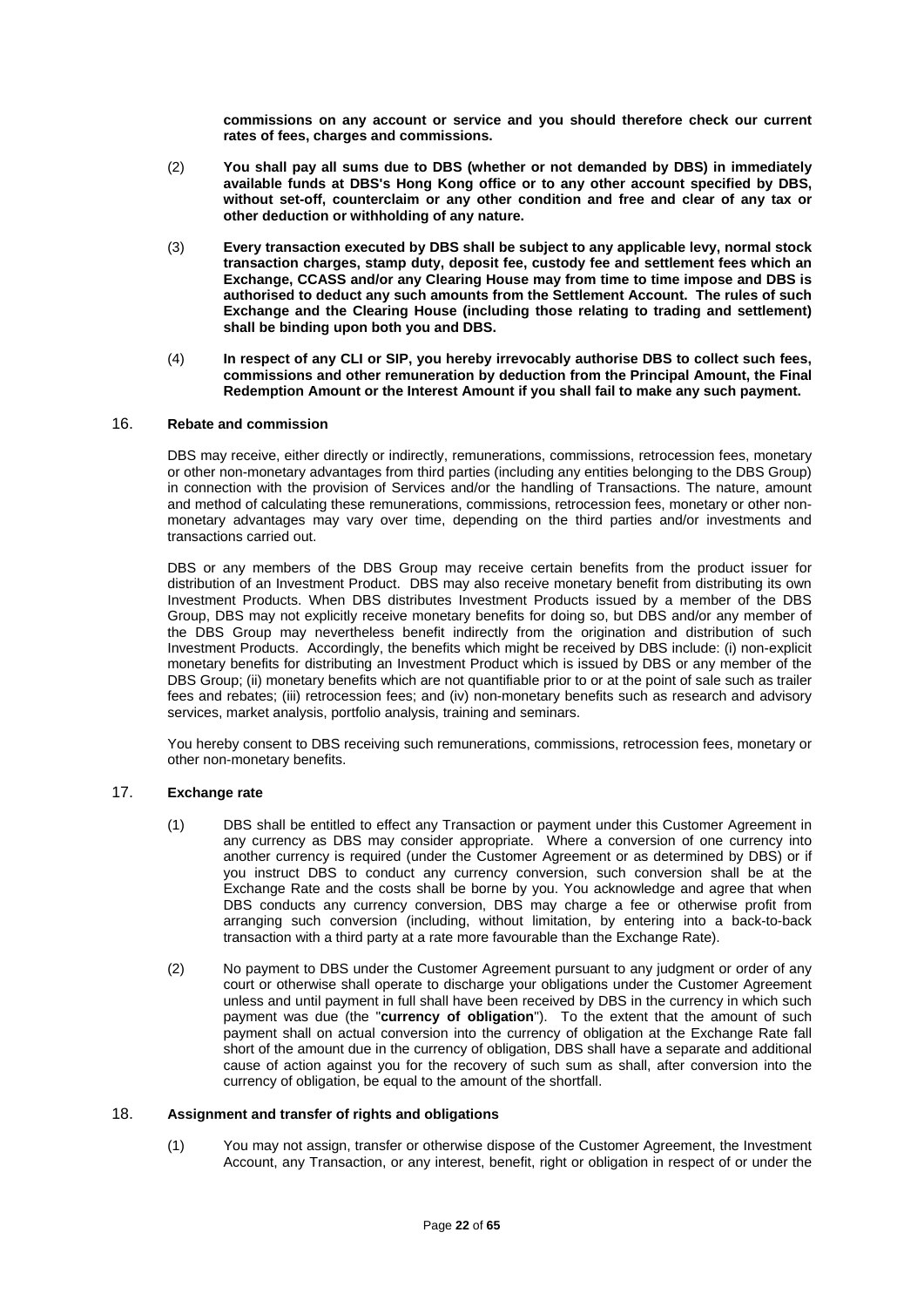Customer Agreement, the Investment Account or any Transaction without the prior written consent of DBS.

(2) DBS may, without your consent, assign or transfer all of its interests, benefits, rights or obligations under the Customer Agreement, the Investment Account and any Transaction to a third party, who (for the avoidance of doubt) shall be vested with all of the interests, benefits, rights or obligations formerly vested in DBS and DBS shall thereafter be relieved and fully discharged from any liability or responsibility to you.

## 19. **Amendments**

- (1) Any amendment, modification or waiver in respect of the Customer Agreement or any Transaction will only be effective if made in writing.
- (2) DBS may revise these Consolidated Terms from time to time subject to DBS giving to you reasonable prior written notice, and the changes will be effective from the date specified in such notice. If you do not accept any revisions to these Consolidated Terms, you may close your Investment Account and if you do not close your Investment Account, DBS will treat you as having agreed to the changes. If any amendment is not within DBS's control (including, without limitation, any amendment which is necessary as a result of any change of relevant laws and regulations) then such amendment will take effect on the date as specified in DBS's notice of amendment to you.

#### 20. **Notices and communications**

(1) DBS shall be entitled to prescribe, from time to time, the form of notice acceptable to DBS and the mode of communication.

Any notice or communication in respect of the Customer Agreement from DBS to you will be deemed effective as indicated below:

- (a) if by hand, on the date it is delivered;
- (b) if by post, three Business Days after posting;
- (c) if sent by facsimile transmission, at the time shown in DBS's transmission report as being successfully sent;
- (d) if sent by e-mail or other electronic services, at the time it was sent; and
- (e) if made through the press, radio, television or internet, at the time it was made,

subject to any contrary provisions in the Offering Documents of any Investment Products.

- (2) Any notice or communication in respect of the Customer Agreement from you to DBS must be given in writing and must be received by a responsible officer of DBS before it will be effective.
- (3) Any facsimile, letter or payment to you or to your authorised representative is sent, delivered or transmitted at your risk. It is your responsibility to ensure that DBS is kept informed of your upto-date address and other contact details.

## 21. **Binding effect**

These Consolidated Terms shall be binding on and enure to the benefit of DBS and its successors and assigns and you, and with DBS's prior written consent, your successors and assigns.

## 22. **Suspension of Services**

- (1) DBS reserves the right to suspend any of the Services and/or the operation of the Investment Account (or any portfolio within the Investment Account) at any time without giving any reason or notice, for such duration as DBS deems fit. DBS may (in its sole and absolute discretion) impose conditions on you, which you must fulfil or agree to, before any suspension is lifted.
- (2) The suspension of any of the Services, and any withdrawal of cash or property from the Investment Account, whether or not following such suspension, shall be without prejudice to the right of DBS to settle any Transaction entered into, or to settle any liability incurred, by you under the Customer Agreement or by DBS on your behalf, prior to suspension.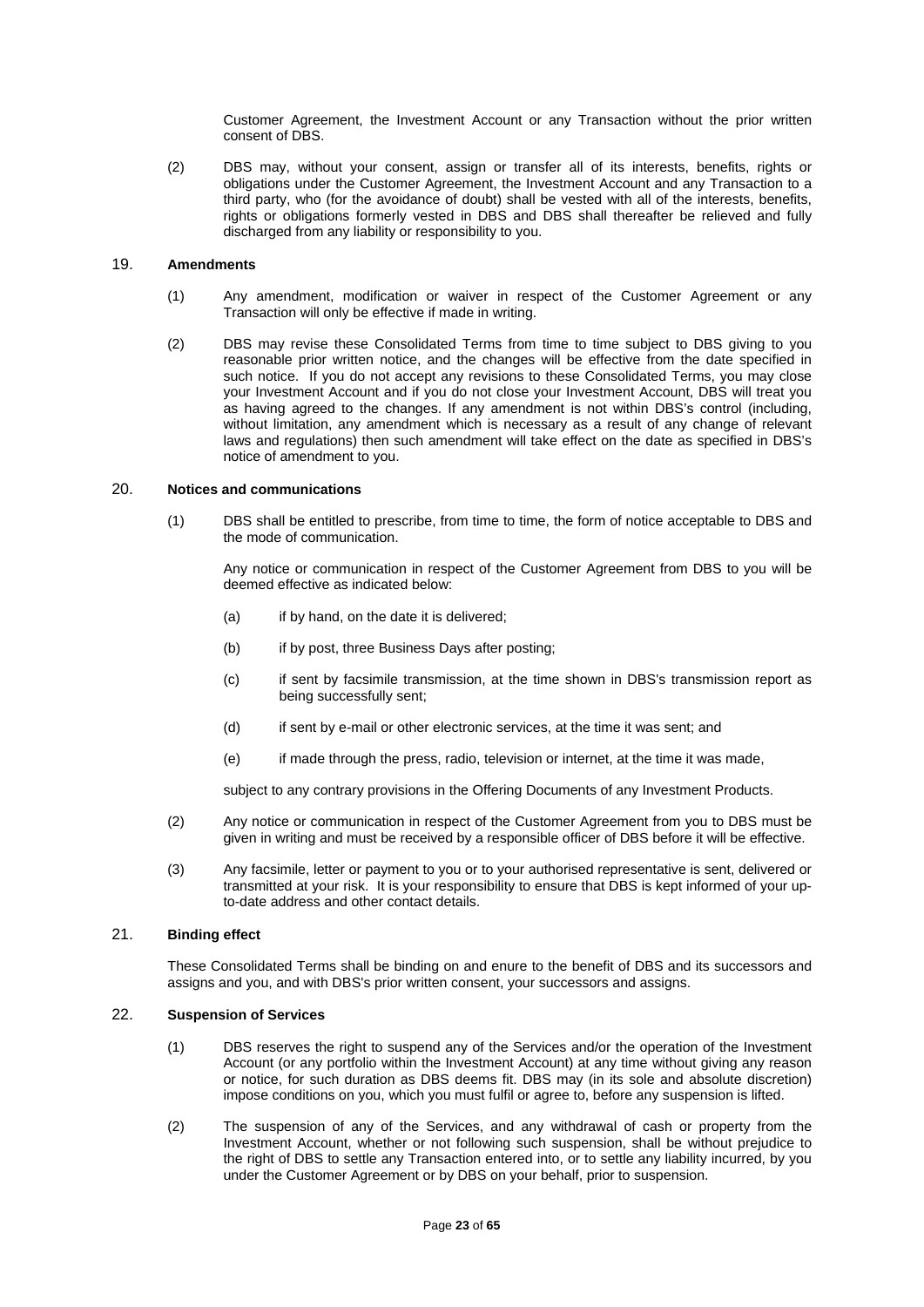(3) Notwithstanding any suspension of the Investment Account (or any portfolio within the Investment Account), you shall continue to be bound by these Consolidated Terms to the extent that they relate to any of your obligations or Liabilities which remain to be performed or discharged.

## 23. **Termination Events and Events of Default**

- (1) The occurrence at any time of any of the following events shall constitute a "**Termination Event**":
	- (a) by reason of Force Majeure or act of state:
		- (i) occurring after a Transaction is entered into (A) DBS is prevented from settling such Transaction, or (B) it becomes impossible for DBS to settle such Transaction; and/ or
		- (ii) DBS's performance under the Customer Agreement, Investment Product or Investment Account is prevented or materially hindered or delayed; or
	- (b) the Investment Account is or is suspected of being used for any illegal purpose; or
	- (c) any event beyond the control of DBS which makes it impracticable, illegal or impossible for DBS to perform its obligations under or in respect of the Customer Agreement or any Investment Product, Investment Account or Transaction or to hedge its obligations effectively under the Customer Agreement or any Investment Product, Investment Account or Transaction; or
	- (d) in its sole and absolute discretion, DBS determines that any impracticality, illegality, impossibility or other circumstances may affect a CLI or a SIP (as applicable) following the occurrence of any Currency Disruption Event; or
	- (e) DBS's books and records show a zero balance in the Investment Account for a period of at least six continuous months or for such shorter period as DBS may prescribe.
- (2) The occurrence at any time of any of the following events with respect to you shall constitute an "**Event of Default**":
	- (a) Payment default You fail to pay or deliver, when due or on demand, any amount payable or deliverable under the Customer Agreement or any other agreement with DBS:
	- (b) Misrepresentation Any representation or warranty made or repeated or deemed to have been made or repeated by you to DBS pursuant to the Customer Agreement or pursuant to DBS customer documentation proves to have been incorrect, false or misleading in any material respect;
	- (c) Insolvency of you or your Affiliates–
		- (i) you or your Affiliate are dissolved, liquidated, wound-up, reorganized or other similar action has been taken under relevant insolvency laws, or there is a proposal or resolution for such action;
		- (ii) you or your Affiliate become insolvent or are unable to pay your debts as they become due, or stop, suspend or threaten to stop or suspend payment of all or a material part of your (or your Affiliate's) respective indebtedness or begin negotiations or take any other step with a view to the deferral, rescheduling or other readjustment of all or a material part of your (or your Affiliate's) respective indebtedness (or of any part of such indebtedness which it will or might otherwise be unable to pay when due) ;
		- (iii) you or your Affiliate enter into or propose or make any arrangement, composition with, or any assignment for the benefit of your (or your Affiliate's) creditors or a moratorium is agreed or declared in respect of or affecting all or a material part of your (or your Affiliate's) respective indebtedness;
		- (iv) you or your Affiliate have been struck off the register of companies in your (or your Affiliate's) place of incorporation;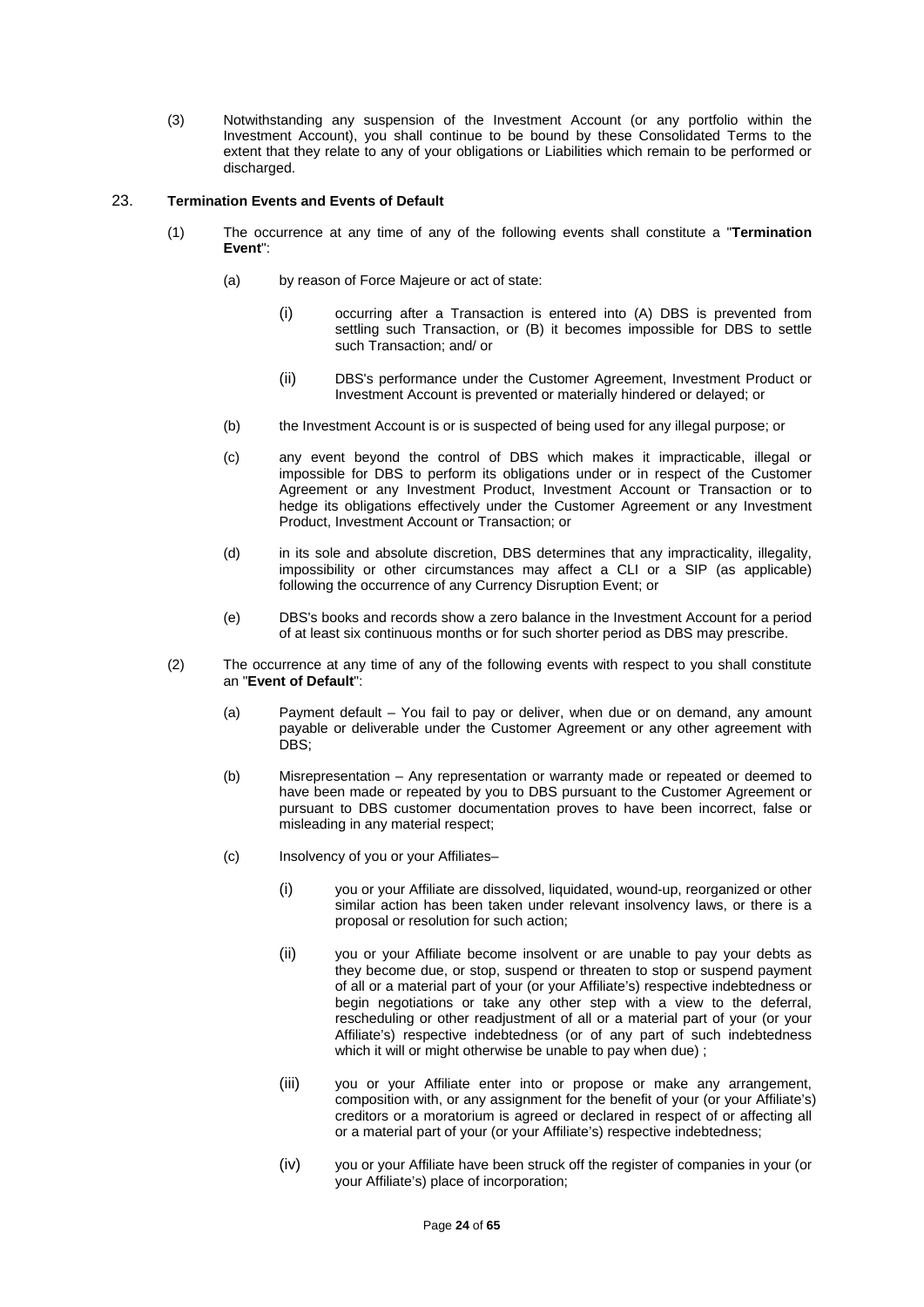- (v) an Insolvency Official has been appointed (or an application for the appointment of such person has been presented) in respect of any of your (or your Affiliate's) assets;
- (vi) you or your Affiliate make or have proposed to make a general assignment, arrangement or composition with or for the benefit of all or any class of your (or your Affiliate's) creditors;
- (vii) you or your Affiliate institute a proceeding seeking a judgment of insolvency or a petition is presented for your (or your Affiliate's) winding-up, judicial management, dissolution or liquidation, or such proceedings have been instituted against you (or your Affiliate);
- (viii) you or your Affiliate seek or become subject to the appointment of an Insolvency Official; or
- (ix) you or your Affiliate fail to comply with any judgment or order made against it within the stipulated time or if any attachment, sequestration, distress, execution or other legal process is issued or levied against you (or your Affiliate);
- (x) you or your Affiliate cause or are subject to any event with respect to you (or your Affiliate) which, under the applicable laws of any jurisdiction, has a similar or analogous effect to any of the events specified above;
- (xi) you or your Affiliate take any action in furtherance of, or indicating your (or your Affiliate's) consent to, approval of, or acquiescence of, any of the above;
- (d) Breach You fail to comply with or perform any obligation in respect of the Customer Agreement or any other agreement with DBS or any of its Affiliates;
- (e) Failure to respect undertakings regarding security You fail to comply with any undertaking with regard to security, collateral or margin as required by the Customer Agreement including, but not limited to, your failure to deposit additional cash or investments in order to satisfy promptly and in full a demand for security, collateral or margin hereunder within the time specified in such demand;
- (f) Other default A default, potential event of default, event of default or termination event (howsoever described) occurs or is declared under the Customer Agreement or any other agreement (whether or not arising under the Customer Agreement) between (i) you or any of your Affiliates and (ii) DBS or any of its Affiliates;
- (g) Cross default Any other indebtedness of you or any of your Affiliates (to whomsoever owing) is not paid when due, or is or is declared to be or is capable of being declared due and payable before its normal maturity by reason of any actual or potential default, event of default or the like (howsoever described);
- (h) Financial condition Any event or series of events occurs which may, in DBS's opinion: (i) have a material or adverse effect on your (or your Affiliate's) business or financial condition, or (ii) have a material or adverse effect on your ability or any Affiliate's ability to perform their respective obligations under the Customer Agreement or any other agreement with DBS;
- (i) Licences etc. Any licence, consent or registration which is necessary or desirable under the Customer Agreement or any other agreement with DBS is not obtained, granted or perfected, or is revoked, withheld, materially modified or ceases to be in full force and effect;
- (j) Events which affect your assets Any expropriation, attachment, sequestration, distress, execution or other event which affects any of your or your Affiliates' assets, or if DBS is given notice of a garnishee order and/or injunction and/or similar order in respect of the Investment Account or your assets and/or information which DBS reasonably believes would likely adversely affect its relationship with you;
- (k) Repudiation You (or any Insolvency Official acting on your behalf) disaffirm, disclaim or repudiate any obligation under the Customer Agreement or any other agreement with DBS: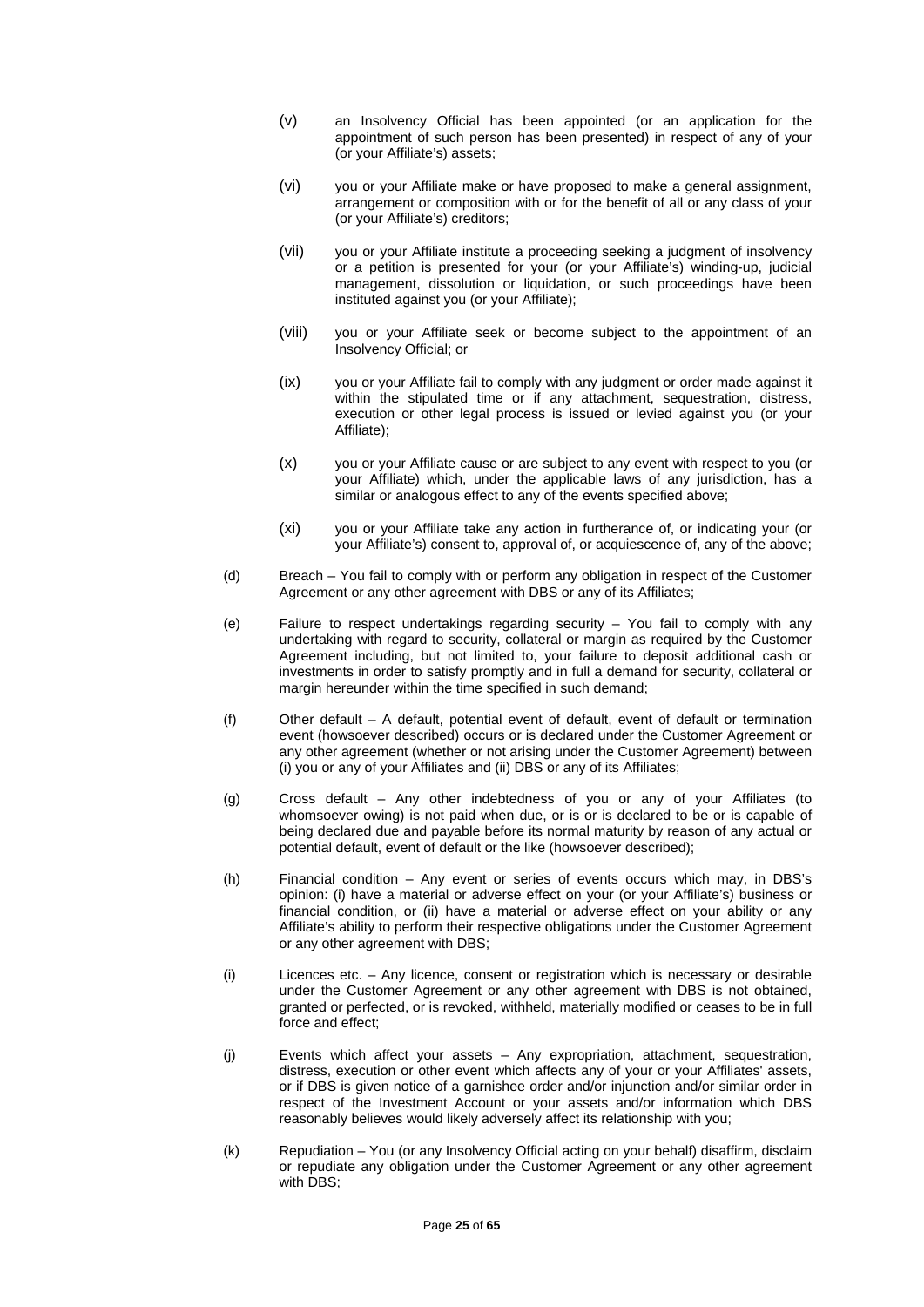- (l) Breach of applicable law An event occurs or circumstances arise or exist which DBS considers are or might be a violation of any applicable law or good standard of market practice, or you become involved in or public allegations are made which suggest that you may be involved in abnormal or irregular activities which are not generally accepted customs and practices of a person in the same position;
- (m) Material adverse effect DBS concludes that any change of your legal status, tax residency, business or financial condition or any other event has occurred or circumstance has arisen which in DBS's opinion (i) may be prejudicial, impractical or may lead to a material increase of cost for DBS in connection with the provision of Services to you or for the maintenance of your Investment Account or any Investment Product or Transaction, or (ii) may adversely affect or prejudice your ability to perform, or the actual performance of, your obligations under the Customer Agreement or such that it would be contrary to prudent banking practice to allow any of your obligations to remain outstanding or incur any new obligation to you or for your account;
- (n) Change in law There is or may be, in DBS's opinion or belief, a change in or adoption of a new law, regulation or policy or in its interpretation or administration or in the requirements, guidance or policy of any monetary, fiscal or other competent authority in or affecting the law, regulation or policy of any jurisdiction, which might, in any such case, result in an increase in the cost to DBS of providing the Services, maintaining your Investment Account or Investment Product or having any Transaction outstanding or have an adverse effect on the ability of:
	- (i) you or DBS to perform or comply with any obligation under the Customer Agreement (including, without limitation, making or receiving any payment or delivery under the Customer Agreement or any Investment Product or Transaction); or
	- (ii) any party to any hedging transaction entered into in connection with DBS's hedging of any Transaction to make or receive any payment or delivery under that hedging transaction; or
	- (iii) DBS to exercise any of its rights and remedies under the Customer Agreement or any other agreement between DBS and you; or
	- (iv) you to maintain or operate the Investment Account;
- (o) Investigations You become the subject of any investigation by any governmental authority or regulator (including, without limitation, the Independent Commission Against Corruption, the Inland Revenue Department and the Hong Kong Police force), whether in Hong Kong or any other jurisdiction;
- (p) Money laundering etc. Any order or warrant is issued against you or your assets under applicable money laundering or counter terrorist financing rules or if you become (or become associated with) an individual and/or entity named in any list under any sanctions, freezing, anti-terrorism or other programs enforced and administered by the relevant regulatory authorities or bodies (including, without limitation, the Specifically Designated Nationals and Blocked Persons List administered by the United States Office of Foreign Assets Control), whether in Hong Kong or elsewhere;
- (q) Consolidation / merger You consolidate, amalgamate with, or merge into, or transfer all or substantially all your assets or undertakings to another entity and at the time of such consolidation, amalgamation, merger or transfer, the resulting surviving or transferee entity: (i) fails to assume all your obligations under the Customer Agreement or any other agreement with DBS for any reason whatsoever; or (ii) is in DBS's opinion materially weaker financially than you prior to such consolidation, amalgamation, merger or transfer;
- (r) Material adverse conditions Any event which, in DBS's opinion, is a material adverse change or development which may result in material adverse changes in the monetary, political, financial (including conditions in any of the financial markets) or economic conditions or exchange controls, whether in Hong Kong or elsewhere (including, without limitation, changes in stock, bond, currency, interbank or property market conditions, interest rates or foreign exchange controls);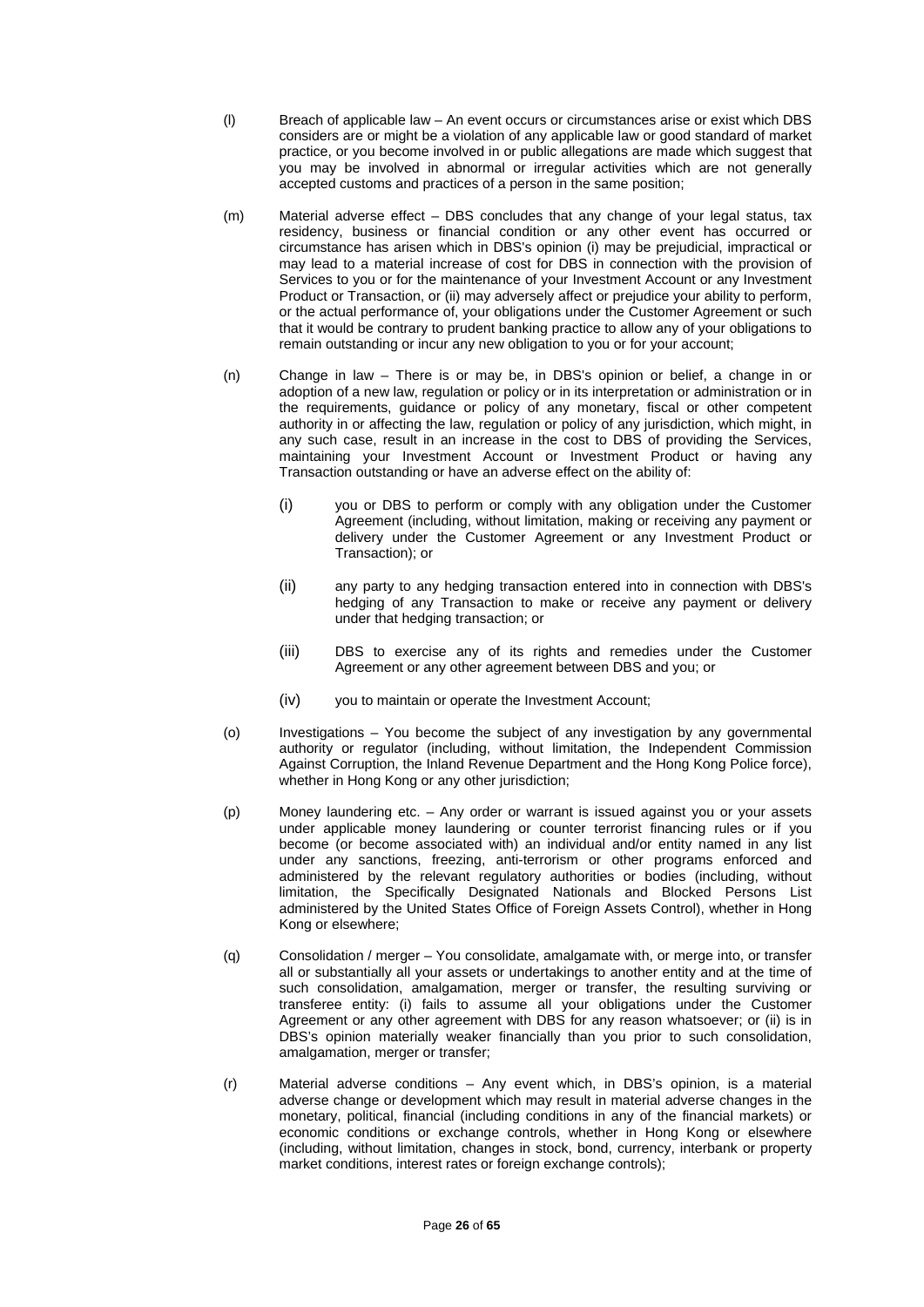- (s) Legal proceedings Any legal proceeding, suit or action of any kind whatsoever (whether criminal or civil) is instituted against you and DBS is of the opinion that it will or could materially and adversely affect your ability to perform and observe your obligations under the Customer Agreement or any other agreement with DBS;
- (t) Change of business You or any of your Affiliates changes or threatens to change the nature or scope of your (or your Affiliate's) business, or cease or suspend (or threaten to cease or suspend) all or a substantial part of your (or your Affiliate's) business operations, or any governmental or other authority takes any step to expropriate, nationalize or compulsorily acquire all or a substantial part of your (or your Affiliate's) respective assets or any of the shares in you or any of your Affiliates;
- (u) Interests of DBS Any other matter or event which in the sole and absolute opinion of DBS jeopardises its rights under the Customer Agreement or renders termination necessary or advisable in the interests of DBS; or
- (v) Failure to notify Event of Default You fail to notify DBS in writing immediately after you become aware of the occurrence of, or the impending or threatened occurrence of, any event referred to in the foregoing paragraphs of this Clause 23(2).

## 24. **Termination**

- (1) DBS may close your Investment Account (or any portfolio within such Investment Account) at any time (without giving any reason) by giving you reasonable notice.
- (2) You may close any of your Investment Account (or any portfolio within such Investment Account) at any time prior to the occurrence of a Termination Event or an Event of Default, by giving reasonable notice in writing to DBS.
- (3) Without prejudice to any other rights which DBS may have, if a Termination Event or an Event of Default has occurred or you or DBS have given notice to close the Investment Account (or any portfolio within such Investment Account), DBS may at any time and without prior notice to you do all or some of the following:
	- (a) terminate the Customer Agreement whereupon all outstanding Liabilities owing by you to DBS will become immediately due and payable, including overdrawn amounts (if any), interest, costs, expenses, commission and any other charges you owe to DBS;
	- (b) terminate early, settle, reverse, replace or close-out any or all outstanding Transactions by whatever means DBS considers appropriate (and for the avoidance of doubt, the costs of such actions shall be borne by you);
	- (c) determine all amounts payable under Transactions (including losses or costs or gains under terminated (closed-out) Transactions) in its sole and absolute discretion (taking into consideration all information which DBS may consider relevant and taking into account the cost of initiating, replacing or terminating any hedge arrangement);
	- (d) exercise its rights under Clause 9 of this Section A of these Consolidated Terms and any other general right of set-off or consolidation that DBS may have;
	- (e) sell any or all of your property or collateral which DBS holds (including any assets held in the Investment Account) in such manner and on such terms as DBS thinks fit and apply the sale proceeds (after deduction of costs) towards discharge of any of your indebtedness and Liabilities or hold such proceeds pending full settlement of any of your indebtedness and Liabilities;
	- (f) convert any amount payable by you in one currency into another currency at the Exchange Rate:
	- (g) suspend the performance of any of its obligations to you (including the payment of any sum or delivery of asset which is due or which might thereafter become due);
	- (h) cease to provide you with Services, cease to take any Instructions from you, terminate or suspend the Services and/or suspend or close any or all accounts; and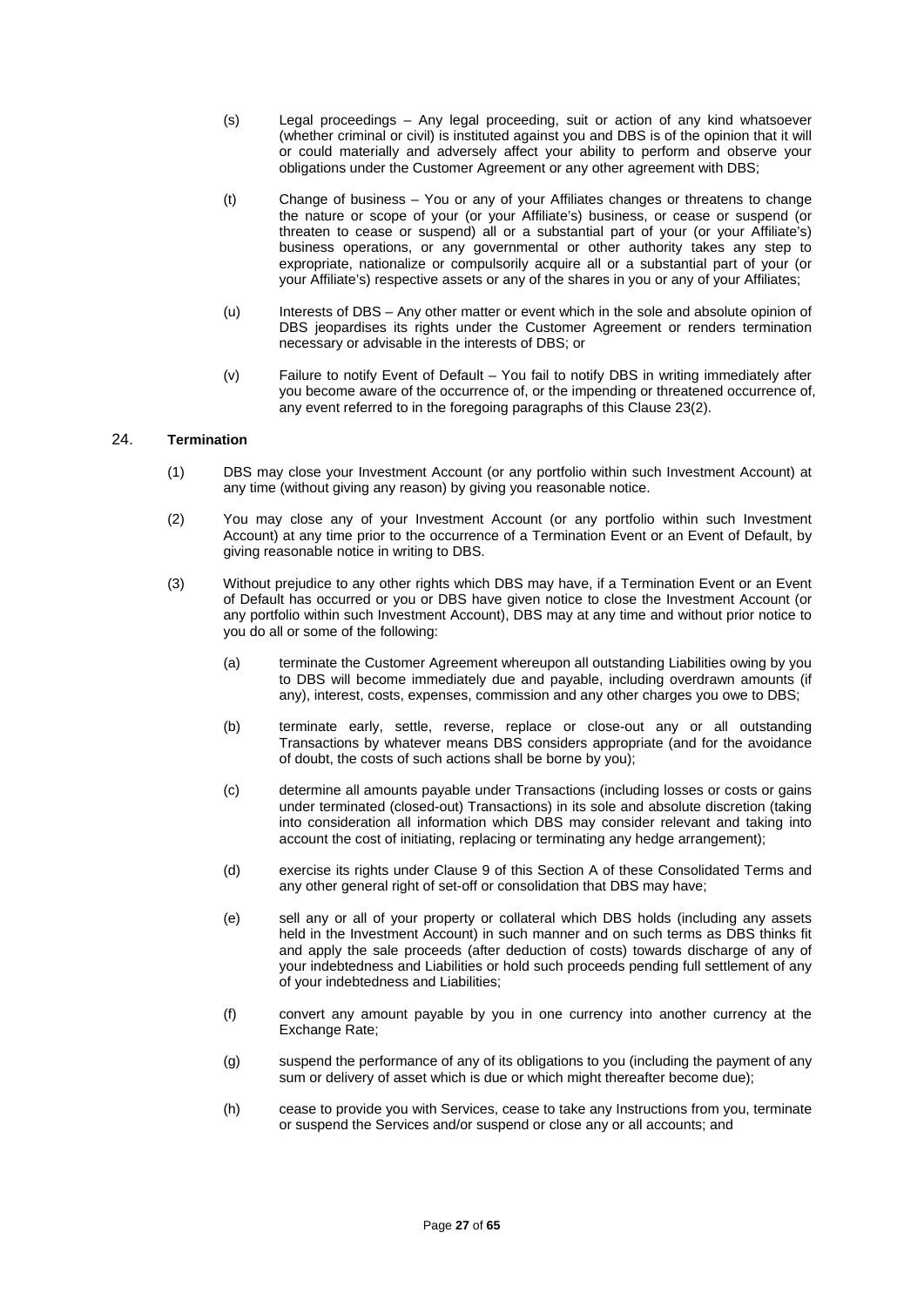- (i) take any other action DBS considers appropriate to mitigate or limit its potential loss from any Termination Event or Event of Default or the closing of the Investment Account.
- (4) In addition to and without prejudice to the rights of DBS under Clause 24(3) above, upon and following the occurrence of a Termination Event or an Event of Default or the giving of notice by you or DBS to close the Investment Account, DBS shall:
	- (a) be entitled to ignore any Instructions in respect of the Investment Account, or any Investment Product and/or Transaction (as the case may be) until such time as DBS shall (in its sole and absolute discretion) be satisfied that it is properly and lawfully instructed, approved or authorised, by any appropriate party or authority, to release or otherwise deal with the Investment Account, Investment Product and/or Transaction (as the case may be), **provided that** pending such satisfaction DBS may, in its sole and absolute discretion and on such terms as DBS may require, continue to accept Instructions;
	- (b) on the closure of the Investment Account that is in credit, pay you the balance (after exercising its rights under the Customer Agreement, including under Clause 24(3) above, and deducting any amount you owe DBS) by posting a cashier's order or a banker's draft for the balance to your last notified mailing address or in any other manner DBS deems fit, and DBS shall not be liable to you for any interest on any unclaimed balance on the closed Investment Account;
	- (c) on the termination (close-out) of any CLI or SIP, pay you the net amount (if any) determined by DBS to be payable to you in respect thereof, such payment to be made in such manner and in such currency as DBS may notify to you; and
	- (d) not be liable for (and you shall not hold DBS responsible for) any loss, expense, damage, liability or other consequence which you may suffer or incur by reason of the exercise by DBS of any of its rights under Clause 24(3) above.
- (5) You agree to do all such things and/or execute all such documents as DBS may reasonably require to facilitate DBS's exercise of any right specified in this Clause 24.
- (6) For the avoidance of doubt, DBS's exercise of any right in this Clause 24 is without prejudice to any right, remedy or obligation which has accrued (or which is still accruing). The termination or suspension of specific Services or portfolios within the Investment Account, without termination of the Customer Agreement or the Investment Account, shall not affect the continued operation, validity, enforceability or applicability of the Customer Agreement or the other portfolios within the Investment Agreement which have not been terminated or suspended.
- (7) All exclusions and indemnities given by you under the Customer Agreement and the provisions in Clauses  $6 - 10$ ,  $24 - 28$ ,  $30$ ,  $31$ ,  $33$ ,  $36$  and  $37$  of this Section A of these Consolidated Terms shall survive termination.

## 25. **Closing out**

Notwithstanding anything to the contrary in the Customer Agreement and whether or not a Termination Event or Event of Default has occurred, if in the opinion of DBS, any Transaction or series of Transactions entered into has or have given rise or may be liable to give rise to losses of any nature (whether secured or not) which in DBS's opinion should not be allowed to continue or which should be limited, or if required by any relevant regulator, Exchange or Clearing House, then, without notice to you, DBS may in its sole and absolute discretion, take all actions it considers necessary in the circumstances, including but not limited to the following:

- (1) (at your cost) cause such Transaction or Transactions to be terminated in a manner that DBS deems appropriate; and/or
- (2) open an account in your name and allocate any of your assets to such account, to be held as security for such losses, and to hold the same until such time as DBS in its sole and absolute discretion may require or sell such assets (in a manner that DBS deems appropriate) and apply the proceeds (after deduction of reasonable charges, expenses or costs) in settlement of any of your indebtedness and Liabilities owed to DBS and any losses incurred by DBS,

and in all cases DBS shall not be liable to you for any loss incurred by you in connection with the acts taken by DBS pursuant to this Clause 25.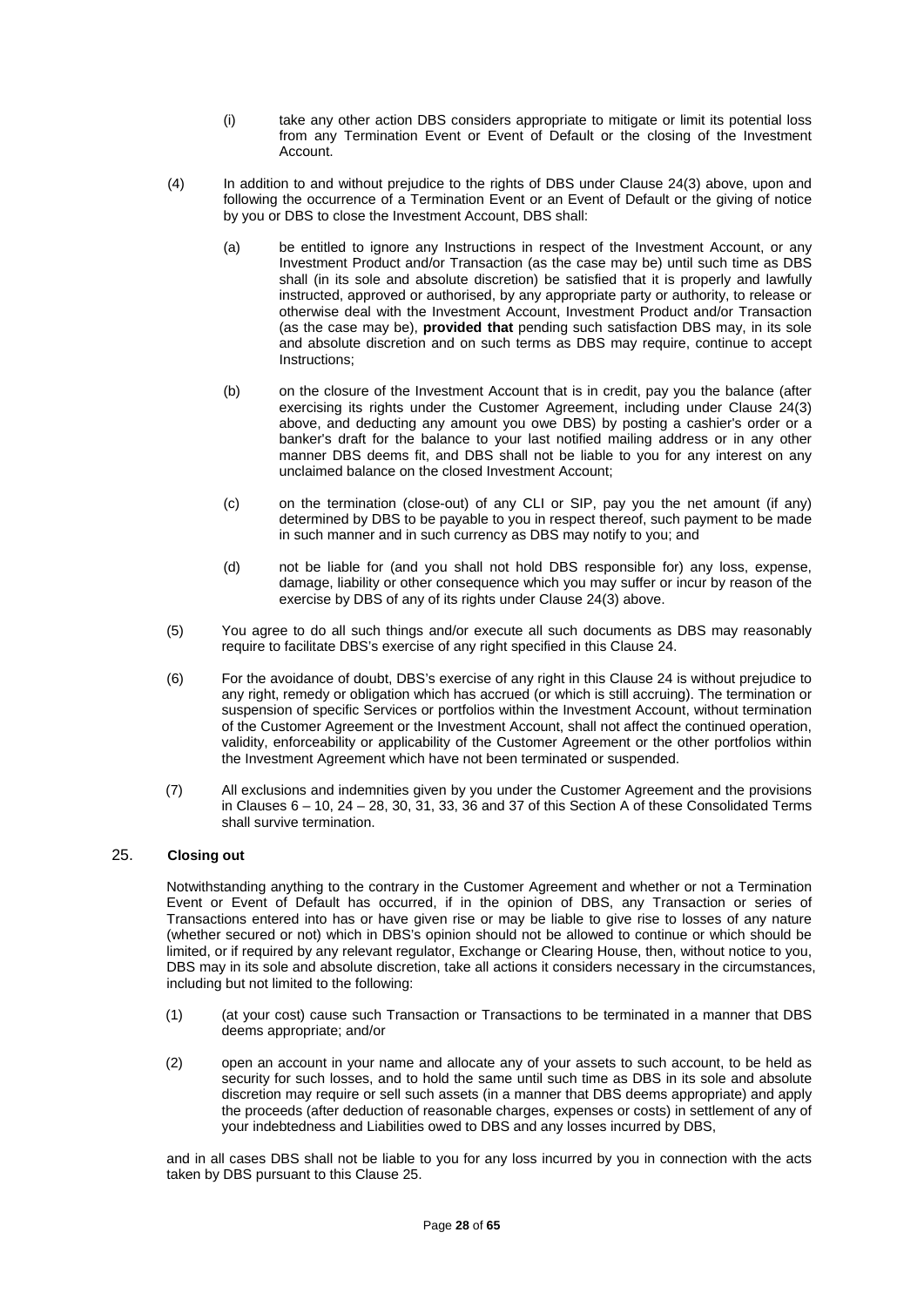## 26. **Time is of the essence**

Time shall be of the essence in relation to all matters arising under the Customer Agreement.

#### 27. **Severability**

Each of the provisions of these Consolidated Terms is severable and distinct from the others and, if at any time one or more of such provisions is or becomes illegal, invalid or unenforceable in any respect under the laws of any jurisdiction, such provision shall be deemed to be modified or rescinded to the extent necessary to secure compliance, and the legality, validity or enforceability of the remaining provisions shall be unaffected.

# 28. **Compliance with laws**

DBS may take or omit to take any action which it determines to be necessary in order to ensure compliance with all applicable laws and regulations, and (where relevant) the rules, practices and requirements of any relevant securities and futures Exchanges (including HKEx) and associations, alternative trading facilities, Clearing Houses and regulatory and self-regulatory organisations (including HKEx) as such may be amended from time to time. You agree to, and such action shall be binding on you, and you shall also ensure that you are in compliance with the same.

#### 29. **Fiduciary and other duties**

DBS assumes no greater responsibility, fiduciary duty or equitable duty than imposed by applicable laws and regulations or the express terms of the Customer Agreement.

#### 30. **No waiver**

No act or omission by DBS pursuant to these Consolidated Terms shall affect DBS's rights, powers and remedies thereunder or any further or other exercise of such rights, powers or remedies.

## 31. **Professional advice**

In connection with the provision of Services to you, DBS may seek, at your cost, and act on, advice given by any lawyer, accountant or other professional adviser and shall not incur any liability by acting upon such advice.

#### 32. **Product specifications, offering document**

If any of the Services relates to derivatives products, including options, DBS shall provide you with any prospectus or other offering document covering such products upon your request.

## 33. **Miscellaneous**

- (1) Survival of Obligations The obligations of the parties under the Customer Agreement will survive the termination of any Transaction.
- (2) Cumulative Remedies Any remedy provided to DBS under the Customer Agreement is not intended to be exclusive of any other remedy and each and every remedy shall be cumulative and in addition to every other remedy given under the Customer Agreement now or in the future existing at law or in equity, by statute or otherwise.
- (3) Inconsistency If there is any inconsistency among these Consolidated Terms, the terms in the Term Sheet, the Order Form and the Confirmation, the order of precedence shall (in the absence of manifest error) be as follows:
	- (a) Confirmation;
	- (b) Order Form;
	- (c) Term Sheet; and
	- (d) Consolidated Terms.
- (4) No third party rights: Unless expressly provided to the contrary in the Customer Agreement, a person who is not a party to the Customer Agreement may not enforce any of its terms under the Contracts (Rights of Third Parties) Ordinance (Chapter 623 of the laws of Hong Kong). All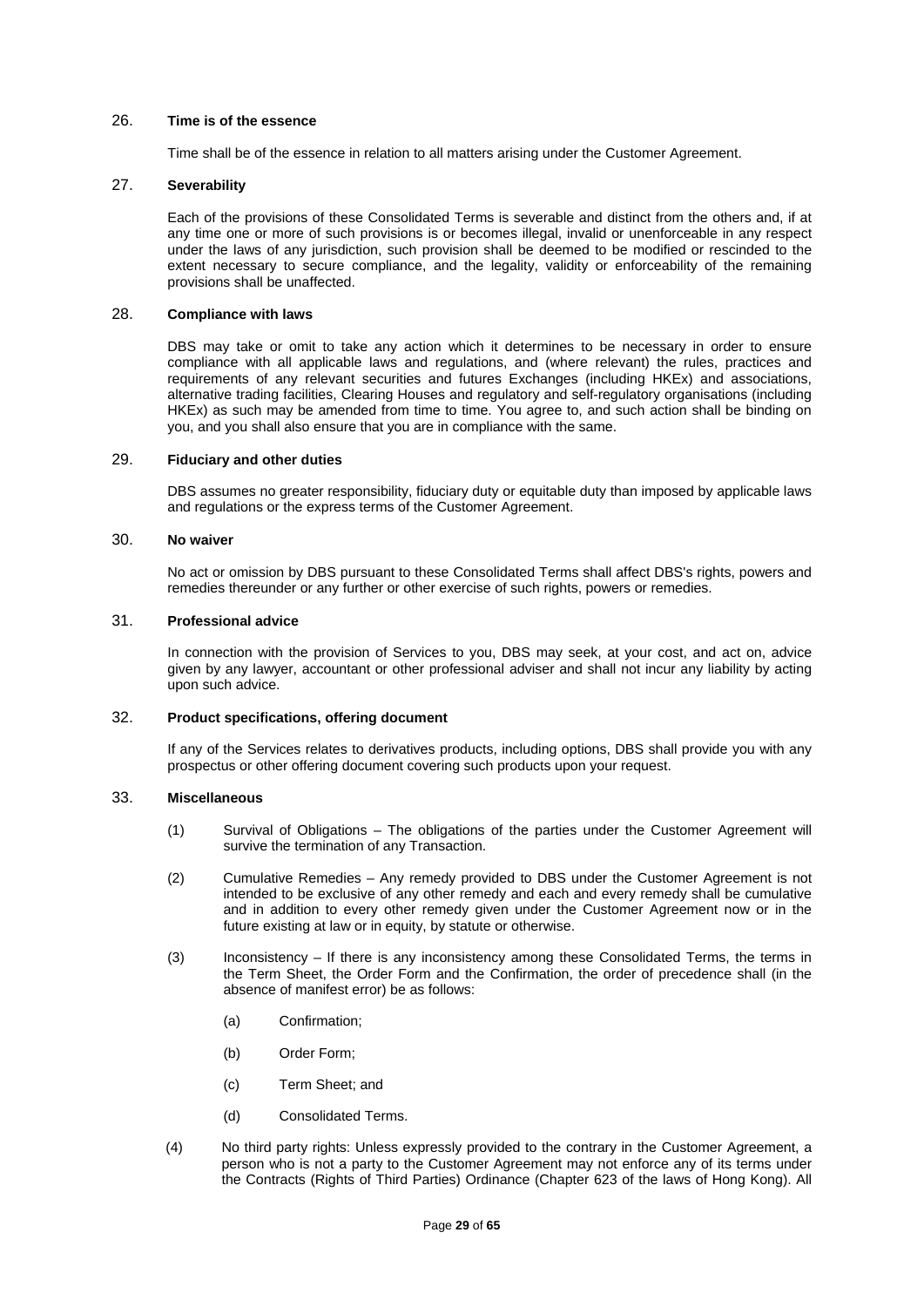defences and limitations in the Customer Agreement shall be enforceable by any of DBS's Affiliates or Nominees, any personnel of the aforementioned Affiliates or Nominees, or any DBS Personnel. Notwithstanding any term of the Customer Agreement, the consent of any third party is not required for any variation (including any release or compromise of any liability), rescission or termination of the Customer Agreement.

#### 34. **Complaints**

Any complaints shall be made in writing and addressed to the complaints officer, who will investigate the complaint and respond to you promptly. You agree to provide the complaints officer with all such information as the complaints officer may reasonably request to enable the complaints officer to investigate the complaint.

## 35. **Unsolicited electronic messages**

Unless otherwise notified in writing by you, you expressly agree and permit DBS to send unsolicited and/or in bulk, commercial electronic messages to you relating to any services of DBS from time to time. This shall constitute your consent for the purposes of the Unsolicited Electronic Messages Ordinance (Chapter 593 of the laws of Hong Kong).

## 36. **Governing law and jurisdiction**

- (1) The Consolidated Terms, the Investment Account and the Transactions will be governed by the laws of Hong Kong.
- (2) With respect to any suit, action or proceedings relating to the Customer Agreement ("**Proceedings**") and for the sole benefit of DBS, you irrevocably:
	- (a) submit to the non-exclusive jurisdiction of the courts of Hong Kong; and
	- (b) waive (i) any objection which you may have at any time to the venue of any Proceedings brought in any such court; (ii) any claim that such Proceedings have been brought in an inconvenient forum; and (iii) the right to object, with respect to such Proceedings, that such court does not have jurisdiction over you.

Nothing in the Customer Agreement precludes DBS from bringing Proceedings in any other jurisdiction nor will the bringing of Proceedings in any one or more jurisdictions preclude the bringing of Proceedings in any other jurisdiction.

#### 37. **Interpretation**

These Consolidated Terms and all other contractual agreements are only available in English. You acknowledge and agree to receive these Consolidated Terms and all other contractual agreements in English, being the agreed language for communication between you and us.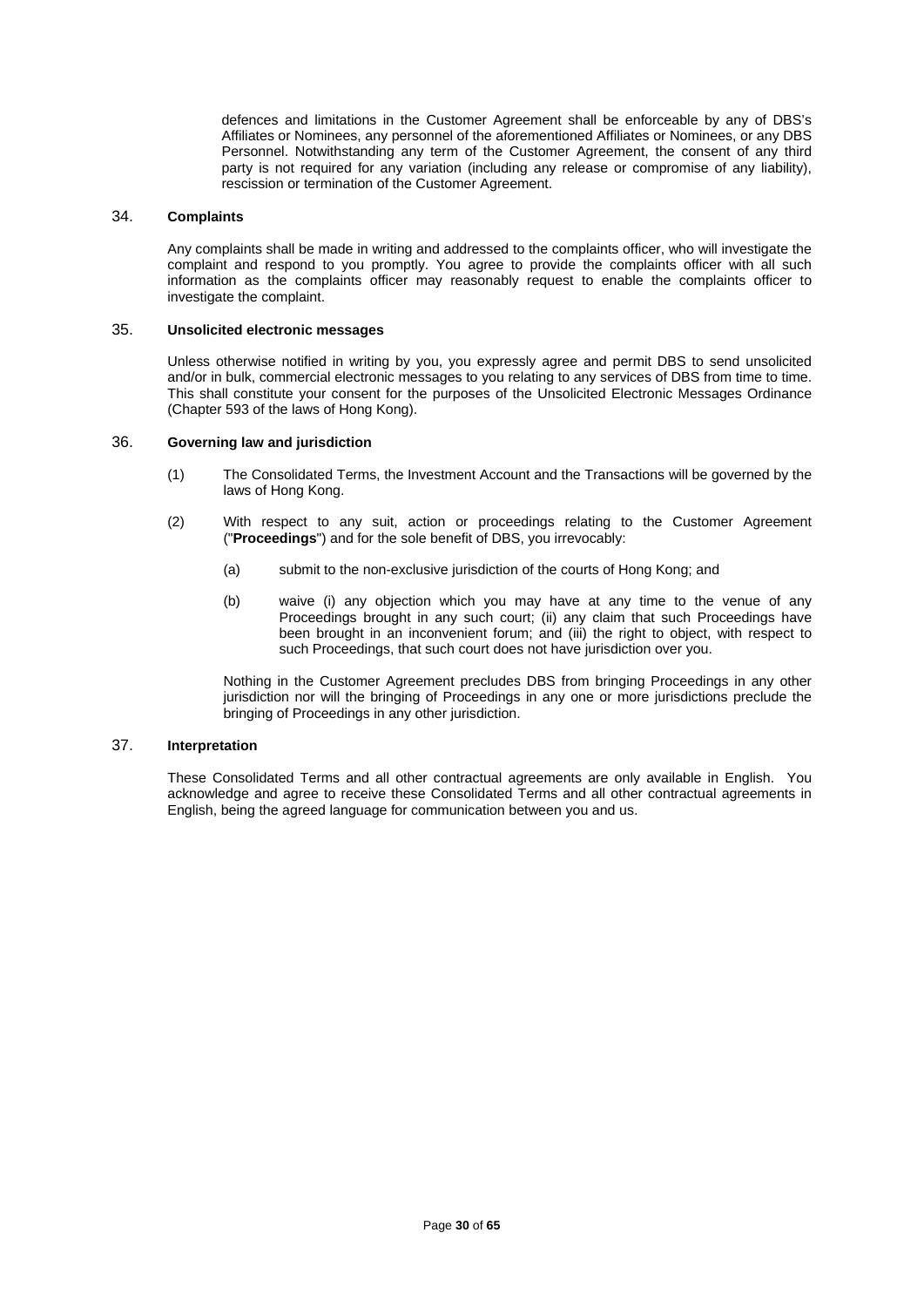#### **B. Investment Fund Services terms**

This Section B will apply if you use the Investment Fund Service.

#### 1. **Services**

- (1) You request and authorise DBS to open an Investment Account for the purposes of dealing in or holding Units, which shall be maintained and operated subject to and in accordance with Section A and this Section B.
- (2) You request and authorise DBS to subscribe for Units, effect switching between Investment Funds, redeem or otherwise dispose of Units and provide other services in connection with Units and Investment Funds, in each case in accordance with Instructions. Units shall be registered in the name of the Nominee unless otherwise agreed by you and DBS.
- (3) DBS may at its discretion specify the Investment Funds which are available for the purposes of the Investment Fund Services. DBS may add to, reduce or otherwise change the list of available Investment Funds without prior notice to you. You agree and acknowledge that the availability of any Investment Fund is not a recommendation or solicitation by us of such Investment Fund.
- (4) For the purpose of Clauses 1(1), 1(2) and 1(3) of this Section B, DBS may (but is not obliged to) provide all or any of the following services to you:
	- (a) making applications on your behalf to the relevant Fund Manager for subscription, switching, redemption and/or other disposal of Units in accordance with Instructions following receipt of any funds required for the transaction;
	- (b) without prejudice to the generality of paragraph (a) above, offering monthly investment plan or other products relating to Units and/or Investment Funds subject to such terms and conditions as DBS may from time to time prescribe;
	- (c) transmitting to the relevant Fund Manager or its authorised representatives the relevant application forms signed by you, subscription proceeds and/or other requisite materials and documents in connection with the application;
	- (d) holding or arranging for the Units to which you are entitled to be held in safe custody and registering such Units in such name(s) as it shall think fit and, where appropriate, in your name or the name of the Nominee in compliance with all applicable laws and regulations. In this connection, DBS shall procure that the Nominee shall record and hold in a separate account in its books all Units received and held by it from time to time for your account and shall arrange for all Units to be held in safe custody in such manner as DBS may in its absolute discretion determine. For operational ease and efficiency, the Nominee shall be entitled, without any prior notice to you and without any liability on the part of the Nominee or DBS, to round down the number of Units held by it for your account in its books to two decimal places in the event the actual number of Units of such Investment Fund is more than two decimal places;
	- (e) dealing with the proceeds from redemption or other disposal of Units in accordance with Instructions;
	- (f) delivering to you or to your order the documents of title and any other instruments relating to any Units to which you are entitled in accordance with Instructions at your risk;
	- (g) requesting, collecting, receiving and making payments or distributions attributable to any Units to which you are entitled;
	- (h) entering into any customer agreement or instrument in relation to Units and/or Investment Funds on your behalf in each case in accordance with Instructions;
	- (i) providing ancillary and incidental services; and
	- (j) providing such other services as you and DBS may from time to time agree.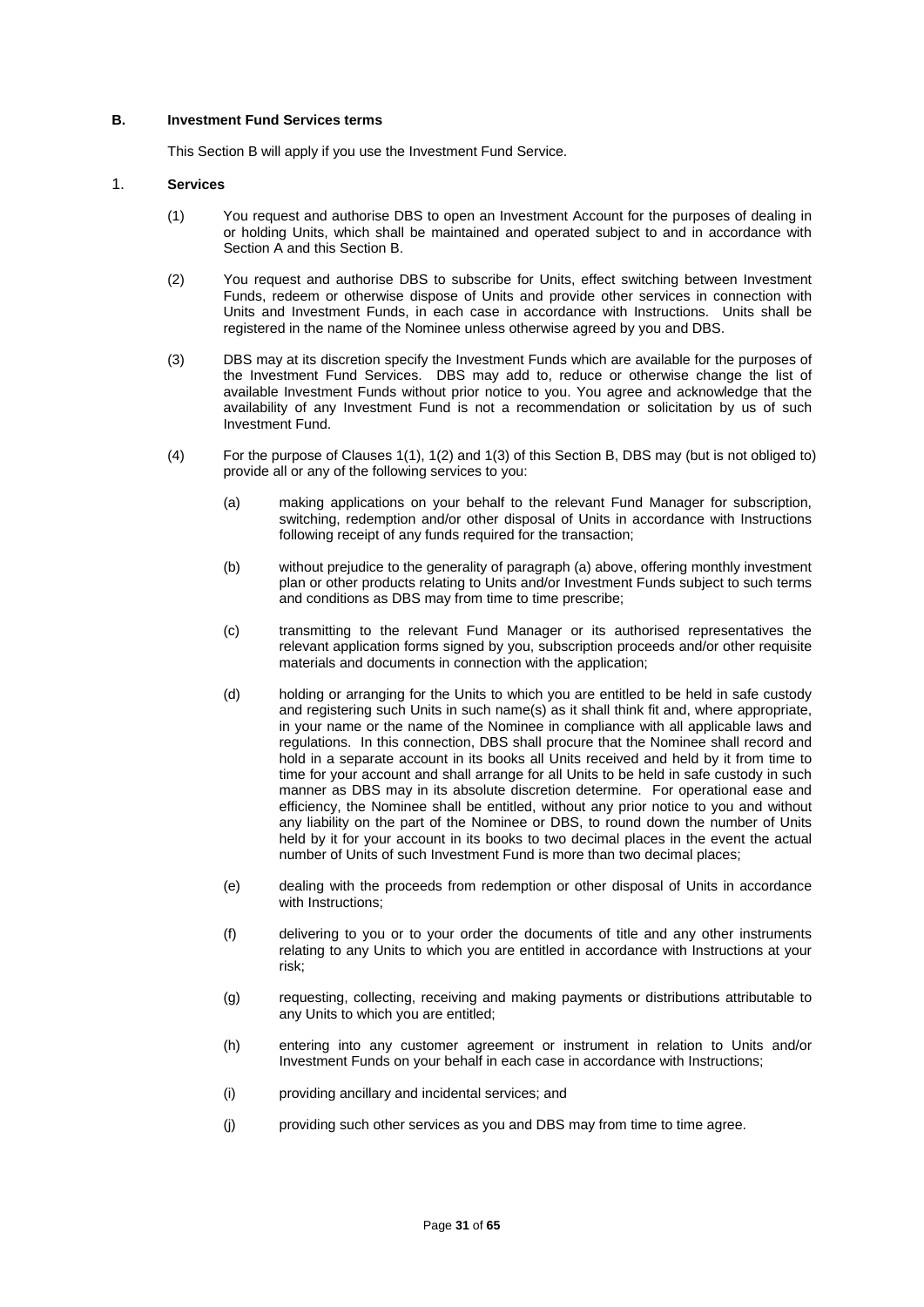- (5) DBS shall be entitled (but not obliged), without prior notice to or consent from you, to take such steps as it may consider appropriate to enable it to provide the Investment Fund Service, including, without limitation, the following:
	- (a) to comply with any law or regulation of any competent authority, Government Authority, Exchange or body (whether or not having the force of law) requiring DBS to take or refrain from action (including requiring DBS to provide identity details and/or other information relating to you and/or the Investment Account);
	- (b) on your behalf, to withhold and/or to make payment of any taxes, duties or levies payable on or in respect of the Units to which you are entitled;
	- (c) to combine your orders with orders of other persons (including other customers or employees of DBS), and DBS may allocate Units, redemption proceeds, distributions, dividends and other payments in such manner as DBS considers appropriate subject to all applicable laws, rules and regulations. You shall be bound by such allocation (notwithstanding that it may be less than the number of Units specified in your order) and acknowledge that such allocation may result in losses to you (which you accept as being for your account);
	- (d) subject to any specific Instructions to the contrary received by DBS, to reinvest any dividends payable on Units to which you are entitled by subscribing for Units in any Investment Fund at DBS's discretion or in such other manner as DBS may consider appropriate;
	- (e) where Units to which you are entitled are registered in the name of DBS or the Nominees (but not otherwise), to refrain from sending you any proxies, prospectuses, annual reports, updates, financial statements or other information relating to the relevant Investment Fund(s). DBS may decide in its sole and absolute discretion whether to give or withhold giving approval to voting on any notice or document which requires approval in writing or at a meeting of investors of any relevant Investment Fund. Any proxies, notices, communications and information will be supplied to you on request. DBS is not obliged to act as your proxy, attend meetings or vote in any meetings in accordance with instructions or take any other action in relation to such information, notices or communications unless such proxies or instructions are received by DBS in time for such actions to be taken; and, in the absence such proxies or instructions or if such proxies or instructions are delayed, DBS may act or refrain from acting as it may deem expedient;
	- (f) to co-mingle the Units to which you are entitled with the property of other persons;
	- (g) to return to you Units which may not have the same serial number or identification as those originally deposited with or received by DBS;
	- (h) to act (at your cost) on the opinion or advice of its legal advisers, accountants, brokers or other professional advisers but without liability for any acts or omissions on their part;
	- (i) to return to you any of the Units to which you are entitled without giving any reason or prior notice;
	- (j) upon termination of the Investment Account and/or the Investment Fund Service for any reason and in the absence of Instructions, to dispose of the Units in the Investment Account, or at DBS's discretion, to continue to hold the Units (but DBS shall no longer be required to provide the Investment Fund Service or perform any obligation under this Section B);
	- (k) upon request by the Investment Fund, disclose your data to such person(s) (including, without limitation, the Investment Fund or any government, quasi-government, regulatory, fiscal, monetary or other authority or agency) and for such purpose(s) in connection with your investment as may be specified in the request;
	- (l) to participate in and comply with the regulations of any organisation which regulates the conduct of banking and/or securities business and any system which provides central clearing, settlement, custodian, depository and similar facilities for banks and/or in respect of securities but, in each case, without liability for any acts or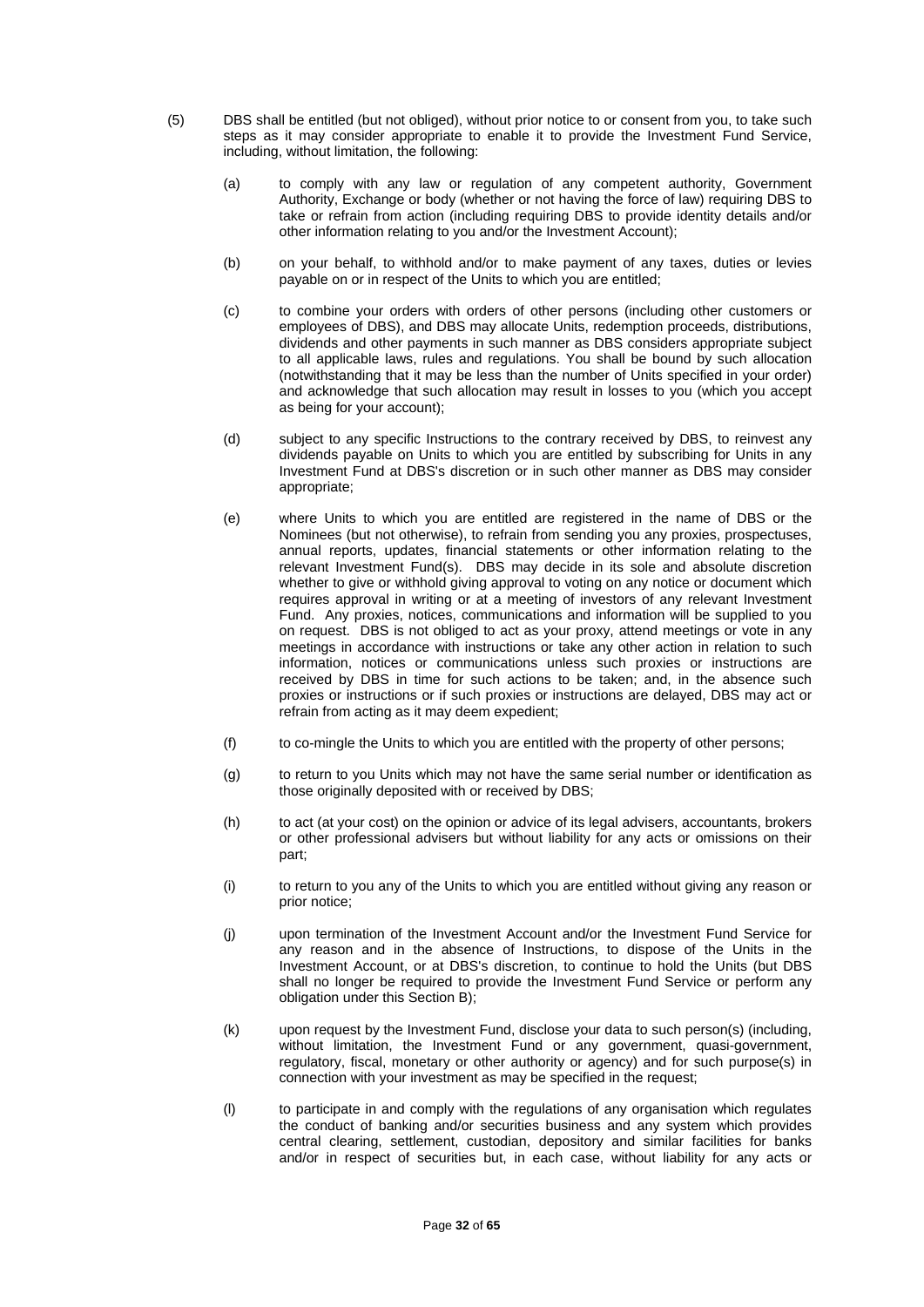omissions on the part of the operator or manager of any such organisation or system; and

- (m) generally to do all acts and things which are necessary for or incidental to the provision of the Investment Fund Service.
- (6) You and DBS shall notify each other in the event of any material change to the information provided in connection with or pursuant to this Section B.
- (7) DBS (on your behalf) may instruct the Nominee to perform the following services in accordance with and subject to the terms of this Section B:
	- (a) to hold all Units purchased by you in the name of the Nominee;
	- (b) to redeem Units and pay the redemption proceeds to you;
	- (c) to transfer Units into your own name or as directed by you; and
	- (d) to take such steps as it may consider expedient or necessary to enable it to provide a nominee service and to perform the services referred to in the foregoing paragraphs (a) to (c).

No other obligations or duties (whether expressed or implied) are or will be assumed by the Nominee unless otherwise specifically agreed in writing; and the Nominee shall be entitled to refuse to perform any of the above-mentioned services, if in its opinion there are reasonable grounds for such refusal.

(8) Subject to any right accruing to DBS by law or expressly provided by the Customer Agreement, DBS will not, without your specific authority, deposit any Units to which you are entitled as collateral for any loan or advance by DBS or lend or otherwise part with the control of such Units for any purpose.

#### 2. **Customer undertakings, representations, acknowledgements and agreements**

- (1) You undertake, represent, acknowledge and/or agree that:
	- (a) DBS has no authority to accept any application for subscription, switching, redemption or other disposal of Units for and on behalf of any Fund Manager;
	- (b) receipt of application forms and the requisite payment and other materials by DBS shall not amount to acceptance of the applications by the relevant Fund Manager;
	- (c) all Instructions and the resulting dealings, transactions and payment in relation to the subscription, switching, redemption or other disposal of Units shall be subject to the Offering Documents and the Dealing Procedures and DBS's prior approval;
	- (d) DBS is entitled, without consulting you, either to ignore any Instruction which fails to comply with the Offering Documents or the Dealing Procedures or to execute such Instruction with such modifications or changes as may be necessary to comply with the same;
	- (e) unless specified, where there is any conflict in respect of a procedural matter between the Offering Documents and the Dealing Procedures, the Dealing Procedures shall prevail;
	- (f) you shall provide DBS with such information, materials and documents as DBS may require to effect an Instruction;
	- (g) you shall ensure that the information (including any representation or warranty) provided to DBS and in application forms is complete and accurate in all respects (and DBS shall be under no obligation to verify the completeness and accuracy of such information and accepts no liability for any loss or damage arising as a result of any error or omission in completing any application form unless due to the fraud, negligence or wilful default of DBS or its officers or employees and then only to the extent of direct and reasonably foreseeable loss and damage (if any) arising directly and solely therefrom);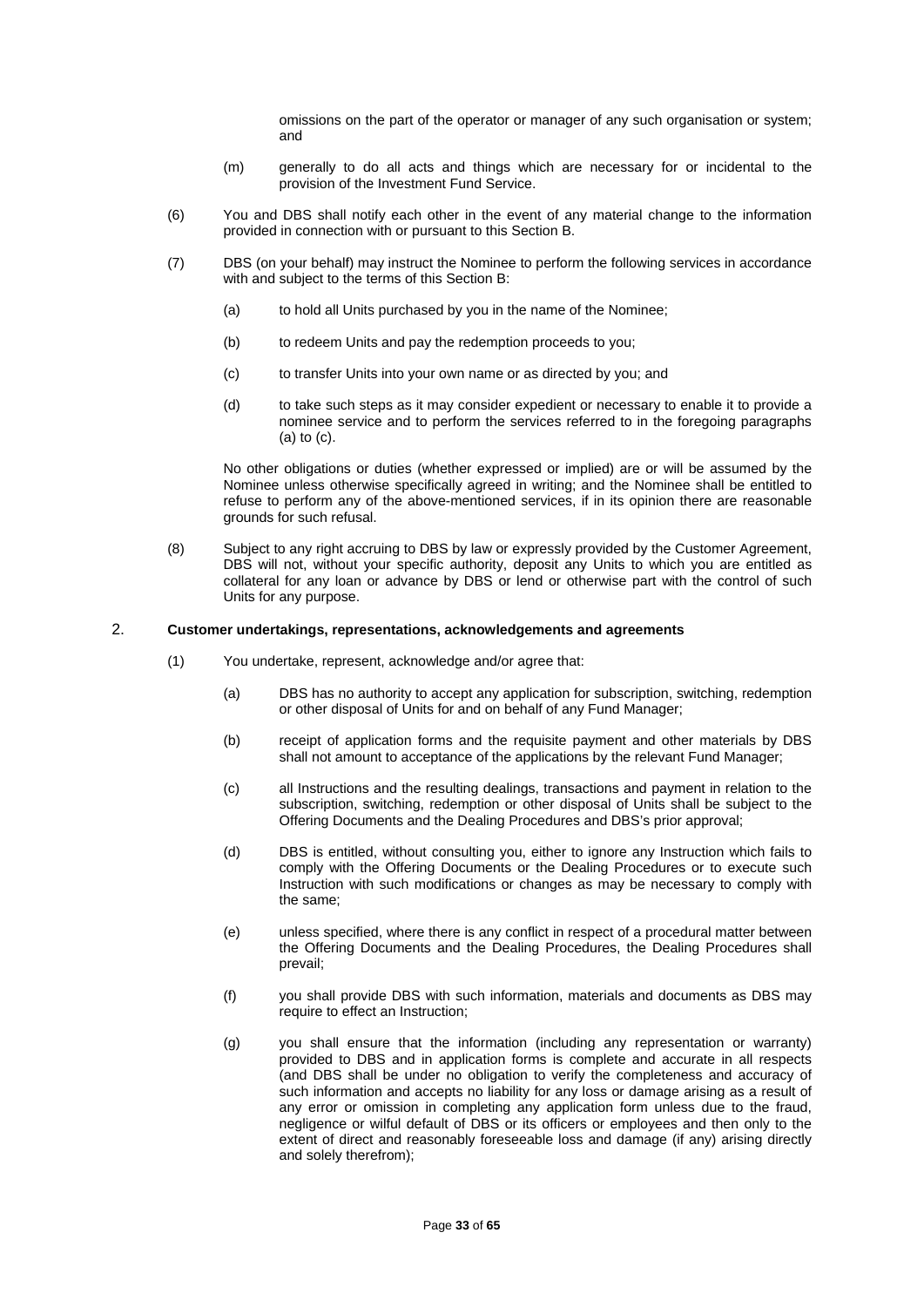- (h) any application to subscribe, switch, redeem or otherwise dispose of Units must be accompanied by the requisite payment in available funds, the requisite unit certificate (if required) and any other necessary materials and documents. If any order is rejected (whether in whole or in part) by the Investment Fund, any payment made by you shall be returned (without interest) within a reasonable period of time and in such manner as DBS shall deem appropriate;
- (i) any application for Unit(s) must be submitted to DBS by the relevant cut-off time prescribed in the relevant Investment Fund's explanatory memorandum or otherwise notified to you by DBS. Without limiting the generality of the foregoing, any application received by DBS on a Business Day after the prescribed cut-off time shall be processed by DBS on the next Business Day on which such applications may be accepted under the Investment Fund in accordance with or as permitted by the rules of the Investment Fund;
- (j) the actual bid and offer prices of any Transaction will be determined at the time when such Transaction is effected and any figures which may be quoted by DBS or its representatives at any time are indicative only;
- (k) DBS shall be entitled to disclose to any Government Authority, statutory or public authority and/or other competent regulator the details of any Transaction effected by or through DBS under the Investment Fund Service;
- (l) DBS may deal in Units for its own account or for the account of its other customers;
- (m) in executing Instructions, DBS may effect Transactions as principal with you and may effect Transactions in which DBS has, directly or indirectly, a material interest or a potential conflict with your position. DBS shall ensure that such Transactions are effected on terms which are not less favourable in substance to you than if DBS had not traded as principal or if the material interest or potential conflict had not existed.
- (n) DBS shall be entitled to retain for its benefit any profit, commission, remuneration and/or other benefits and fees made or received by reason of any Transactions you enter into and/or any connected transactions and shall not be liable to account for them to you;
- (o) DBS is authorised to enter into any transaction with any other member of the DBS Group, and DBS may be interested in any Transaction and shall not be accountable to you for any profit or benefit arising therefrom;
- (p) DBS may have banking or other financial relationships with the Fund Manager or the issuer of any Investment Fund;
- (q) any other member of the DBS Group may be the Fund Manager or the issuer of any Investment Fund;
- (r) DBS is not liable or responsible for any act, omission, error, neglect, default or delay on the part of any Fund Manager or Investment Fund;
- (s) you shall promptly execute any application form or other document that may be required by DBS or any Investment Fund;
- (t) you have read the Offering Documents and fully understand the structure of and the terms and conditions applicable to the Investment Fund (including, without limitation, any restrictions on redemption and requirements relating to capital commitment) and the associated risks;
- (u) you shall comply fully with the terms (including, without limitation, any investor requirements, conditions of subscription, selling and/or other restrictions) and procedures which are specified in the Offering Documents or otherwise notified to you from time to time;
- (v) DBS shall, or procure the Nominee to, record and hold in a separate account in DBS's or the Nominee's books, all Investment Funds received and held by DBS or the Nominee from time to time for your account. You acknowledge and agree that DBS shall be entitled, without prior notice to or consent from you and without liability on DBS's and/or the Nominee's part, round down the number of Units of any Investment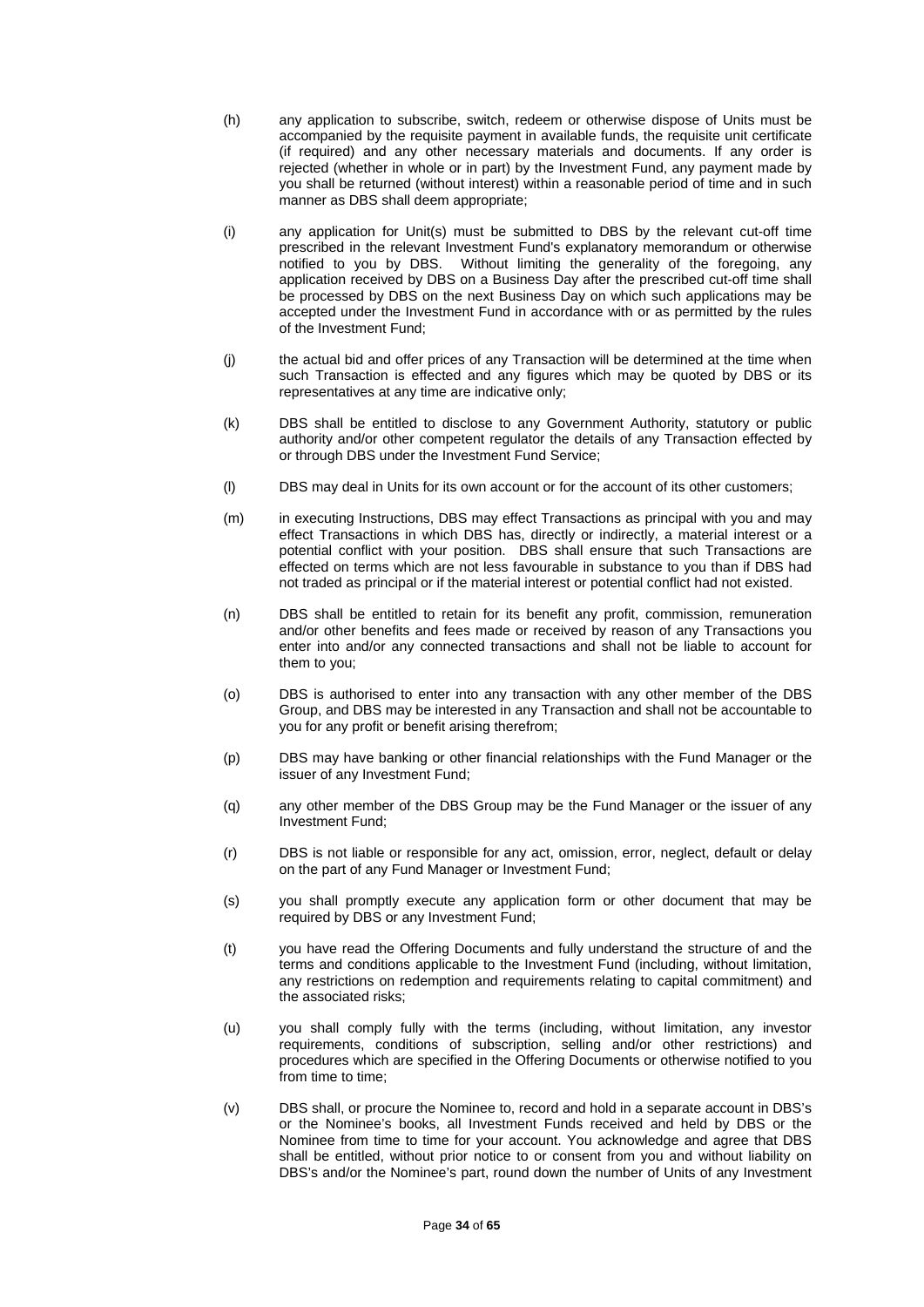Fund held for your account in DBS's books to two decimal places in the event the actual number of Units of such Investment Fund is more than two decimal places. In such circumstances, you agree to waive and relinquish in DBS's favour all claims for any shortfall in the number of Units that may arise (if any) due to such rounding down;

- (w) DBS may rely on valuations from an Investment Fund and/or any relevant third party for the purposes of reporting the value of that Investment Fund, and DBS is under no duty to seek to verify the accuracy of such valuations. Any price or value that DBS provides to you in respect of an Investment Fund is indicative only and not final and binding. DBS shall not be responsible or liable for any losses whatsoever and howsoever arising from any use of or reliance by you or any third party in respect of such information;
- (x) in respect of any switching, DBS will only subscribe for new Units only after the redemption of the relevant existing Units which are being switched;
- (y) certain Investment Funds may require you to make capital contributions from time to time up to the amount you have committed to invest in the Investment Fund. You shall ensure that there are sufficient funds in the Settlement Account for such purposes. If there are insufficient funds in your Settlement Account as at the relevant date or if you fail to make the required capital contribution in respect of any commitment call, you agree that DBS may (without prior consent or notice) take such action as it considers necessary to preserve its rights and interests, including transferring the relevant Units to be held directly by you in your name; and
- (z) in providing the Investment Fund Service to you, DBS shall in general act as your agent (not as principal) in relation to any Transaction effected by it on your behalf unless DBS indicates that it is acting as principal.
- (2) You agree and confirm that DBS shall be entitled to disclose to any Fund Manager, at its request, your information (which may include the personal information of any Authorised Person or other relevant person) in connection with any Transaction or proposed Transaction.

## 3. **Investment Fund Savings Plan**

(1) This Clause 3 applies if you invest in the Investment Fund Savings Plan.

#### (2) **Scope**

The Investment Fund Savings Plan (the "**Plan**"), if applicable, will be offered by DBS subject to Section A and this Section B.

## (3) **Monthly Contributions**

- (a) You shall make Monthly Contributions to the Plan and direct and authorise DBS to use the Monthly Contributions to subscribe for Units in the Investment Funds selected by you for the Plan.
- (b) DBS is entitled to prescribe from time to time any minimum or maximum amount (whether in respect of the Plan or any particular Investment Fund) of initial contribution to be made by you to the Plan and each Monthly Contribution.
- (c) The initial contribution shall be made in the currency of the Investment Fund on such date and by such means as you and DBS may agree. Unless otherwise specified by DBS, all Monthly Contributions shall be made in Hong Kong Dollars by direct debit to the Settlement Account, which must be denominated in Hong Kong Dollars.
- (d) The Monthly Contributions shall be debited from the Settlement Account on each Debit Date.
- (e) If any Debit Date is not a Business Day, the relevant Monthly Contribution will be debited on the next Business Day, unless the Debit Date is a Saturday or a Sunday which falls on month end, in which case the relevant Monthly Contribution will be debited on the preceding Business Day or the preceding Dealing Day.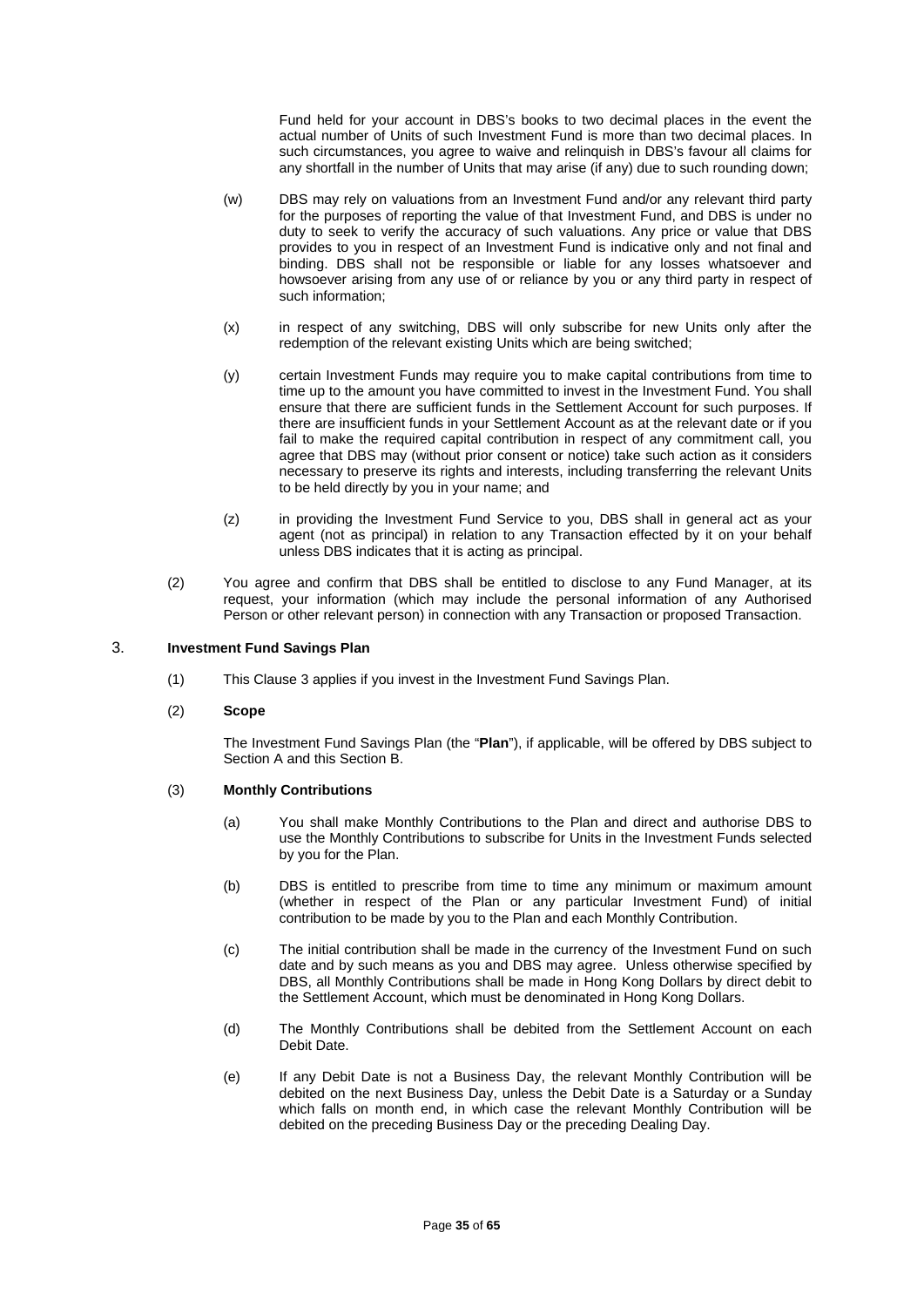#### (4) **Direct debit arrangements**

- (a) You shall make the necessary direct debit arrangement regarding the Settlement Account for the purpose of the Plan.
- (b) You represent and warrant that you are the beneficial owner of the funds in each Settlement Account and have full authority to dispose of them free from any encumbrances or third party rights.
- (c) DBS shall not be under any duty to subscribe for Units on your behalf unless DBS has actually received the relevant Monthly Contribution in cleared funds.
- (d) **Notwithstanding paragraph (c) above, if DBS subscribes for Units on your behalf and the relevant Monthly Contribution is not received in cleared funds for any reason other than DBS's fraud, negligence or wilful default, DBS shall be entitled to be reimbursed by you (together with any interest charged) on demand. If you fail to so reimburse DBS, DBS shall be entitled at any time without prior notice to or consent from you to sell or redeem the Units subscribed at such price and in such manner as DBS considers appropriate and apply the net proceeds (that is after deduction of reasonable charges and expenses) to satisfy your liability to reimburse DBS and you shall remain liable to pay any shortfall.**
- (e) You shall be responsible for all costs, fees, charges, interest and expenses which may be imposed by DBS in relation to the direct debit arrangement regarding the Settlement Account.

## (5) **Selection of Investment Funds**

You may include in the Plan such Investment Funds as you wish to select from the Investment Funds made available by DBS for the purpose of the Plan, from time to time, subject to any minimum or maximum number of Investment Funds that may be so included as DBS may prescribe. You are responsible for making the selection and DBS shall have no responsibility or liability for the performance of the Investment Fund(s) selected.

## (6) **Investment of Monthly Contributions**

- (a) DBS shall use any Monthly Contribution actually received by it to subscribe for Units in the Investment Fund(s) selected by you for the Plan and, if applicable, in such proportion as you may have specified to DBS.
- (b) DBS will normally subscribe on your behalf for Units in an Investment Fund on the Business Day (the "**Subscription Date**") which falls on such number of Business Days after the Debit Date as may be specified by DBS to you for that Investment Fund for that purpose. If the Subscription Date is not a Dealing Day, the relevant subscription will be made on the next Dealing Day.
- (c) No interest will be payable by DBS on any Monthly Contribution for the period between its Debit Date and its Subscription Date.

#### (7) **Change of Customer's Instructions**

- (a) Subject to paragraphs (b) and (c) below, you may:
	- (i) vary the Investment Fund covered by the Plan;
	- (ii) vary the amount of Monthly Contributions to the Plan or to any particular Investment Fund covered by the Plan; and/or
	- (iii) make any other variation as you and DBS may agree from time to time.
- (b) You must give at least seven Business Days' prior written notice to DBS in such form as DBS may prescribe for making any variation.
- (c) DBS shall be entitled to prescribe any minimum or maximum amount applicable to any variation or type of variation.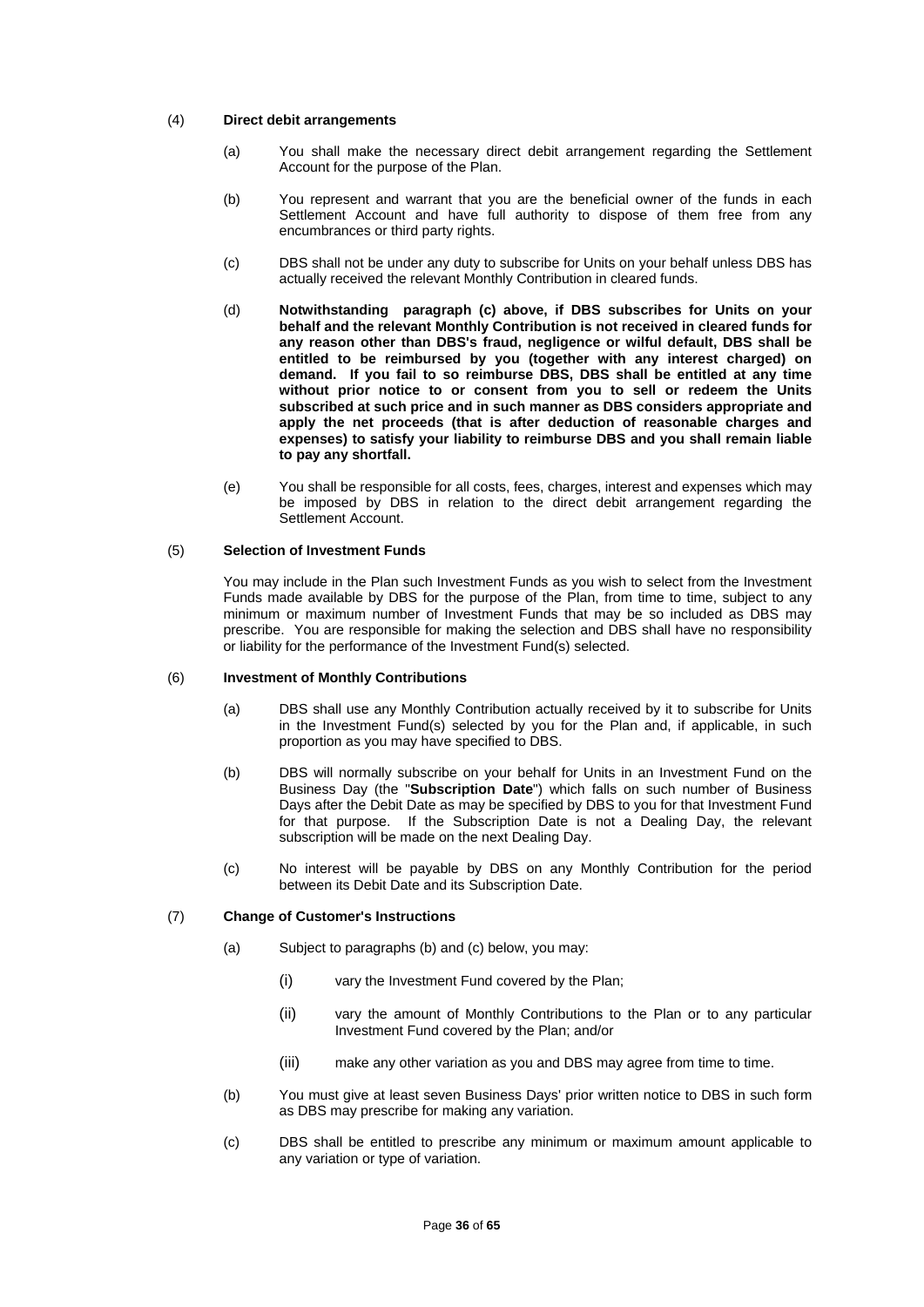(d) You must make any necessary adjustment to the direct debit arrangement to enable DBS to implement the variation requested by you.

## (8) **Reinvestment**

Subject to any Instructions to the contrary, DBS shall reinvest any distributions, dividends and other payments actually paid on the Units of any Investment Fund comprised in the Plan by subscribing for further Units in the same Investment Fund.

## (9) **Redemption and switching**

You may instruct DBS to effect any redemption and/or switching of the Units comprised in the Plan subject to (a) any fees payable upon any redemption and/or switching and (b) such minimum or maximum amount as DBS may prescribe from time to time including, without limitation, any amount in respect of the value of the Units redeemed or switched or the value of the Units remaining in the Plan after redemption or switching.

## (10) **Termination of the Plan**

- (a) You may terminate the Plan at any time by giving to DBS at least seven Business Days' prior written notice.
- (b) DBS shall be entitled to terminate the Plan at any time if:
	- (i) you fail to make two consecutive Monthly Contributions;
	- (ii) the direct debit arrangement for the purpose of the Plan is cancelled or becomes ineffective for any reason; or
	- (iii) the Investment Account is suspended or closed for any reason.
- (c) Subject to any Instructions to the contrary, all Units in the Plan at the time of termination of the Plan shall remain in the Investment Account after termination; except where the Investment Account is closed, in which case Clause 1(5)(j) of this Section B shall apply.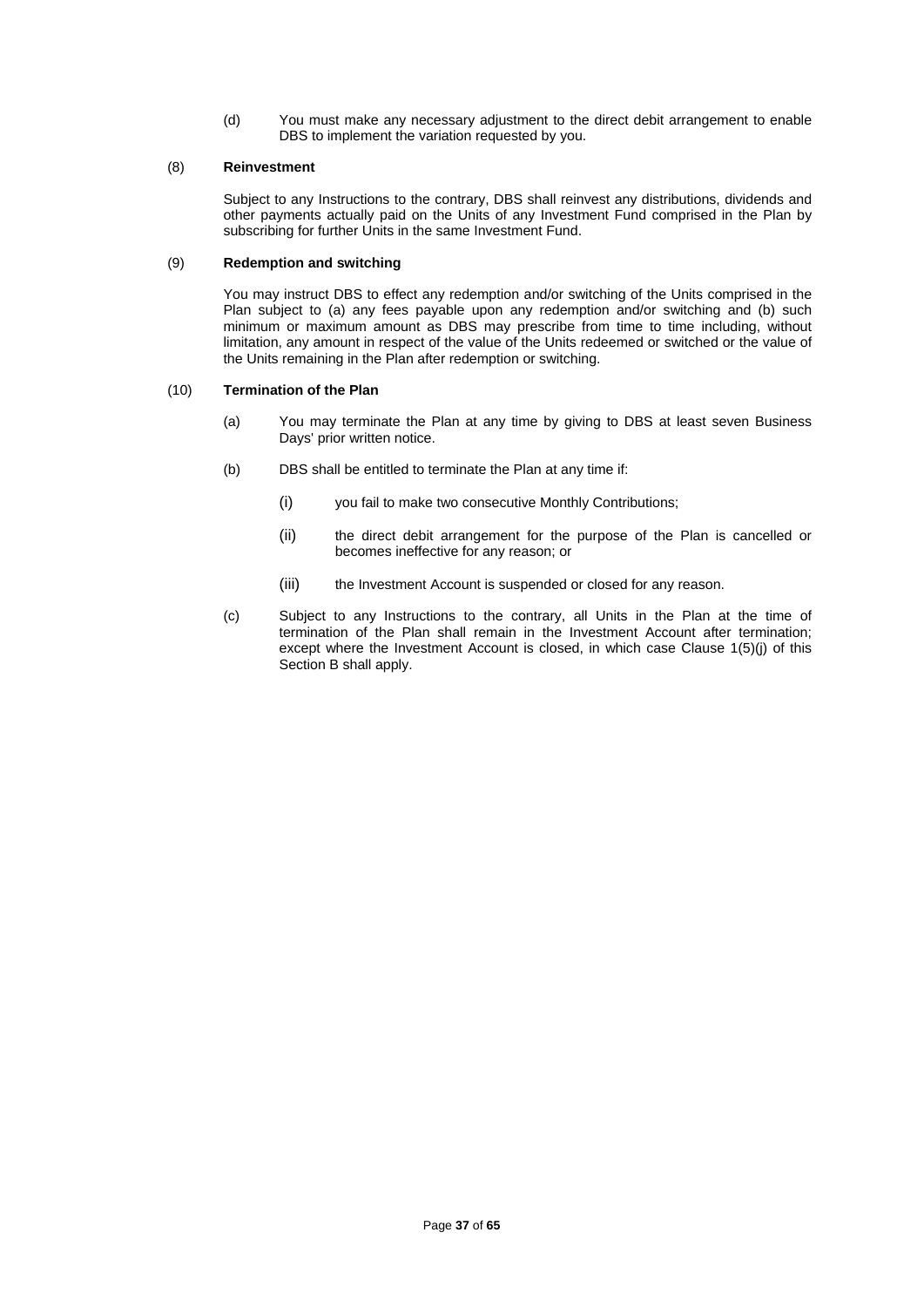#### **C. Securities Services terms**

This Section C will apply if:

- (1) you use the Securities trading Service pursuant to which Securities dealing is provided;
- (2) you maintain Securities (including Units) in your Investment Account;
- (3) you purchase any certificate of deposit from DBS; and/or
- (4) you purchase any Structured Investment Product from DBS.

#### 1. **Services**

- (1) You request and authorise DBS to open an Investment Account for the purposes of dealing in or holding Securities, which will be maintained and operated subject to and in accordance with Section A and this Section C.
- (2) DBS may provide all or any of the following services to you in connection with Securities:
	- (a) in accordance with an Instruction received:
		- (i) to purchase or subscribe for Securities or other investments following receipt of the funds required for such purpose;
		- (ii) to sell or otherwise dispose of Securities and to deal with the proceeds and to enter into any agreement or instrument on your behalf in connection with Securities; and/or
		- (iii) to deliver the Securities, the documents of title and any other instruments relating to Securities to you or to your order;
	- (b) to hold or arrange for Securities to be held in safe custody and to register Securities in your name or that of the Nominee subject to compliance with all applicable laws and regulations. For these purposes DBS may deposit or keep Securities in or with any Nominee (including any custodian, sub-custodian, depository agent) or the securities account(s) of or with such Nominee, and in such case the terms and conditions of that Nominee shall apply and be binding on you. Securities and documents of title held by DBS for safe custody are held at your sole risk in relation to matters outside DBS's or any Nominee's reasonable control;
	- (c) to hold Securities which are not fully paid, subject to such conditions as DBS may decide;
	- (d) to request, collect, receive and make payments or distributions attributable to Securities arising from any call, subscription, offer, acquisition, ownership, exchange, conversion, redemption, disposal or other dealing and to take any action as regards any merger, consolidation, reorganisation, receivership, bankruptcy or insolvency proceedings, compromise or arrangement as DBS may decide (or arrange for any Nominee to take such action); and
	- (e) to provide such other services (including services which are ancillary to the above) as DBS may from time to time offer and which you accept or request,

in each case at your risk. DBS reserves the right to reject Securities for deposit without giving any reason or prior notice.

(3) DBS will deliver to you, within the time limit prescribed by law, a combined Confirmation in respect of all contracts for the purchase, sale or exchange of Securities effected on your behalf, together with the debit for the related transaction charges. **You shall, upon receipt of such combined Confirmation, have a duty to examine the same and to give immediate notice to DBS if you consider that any details stated therein are incorrect in any respect. If DBS does not receive any notice from you within the period stipulated in the combined Confirmation for this purpose or within 90 days of delivery of the combined Confirmation (whichever is longer), you shall be deemed to have accepted all the transaction details therein contained as true and accurate and binding on you in all respects. In the event of any omission, inaccuracy discrepancy or error in such advice,**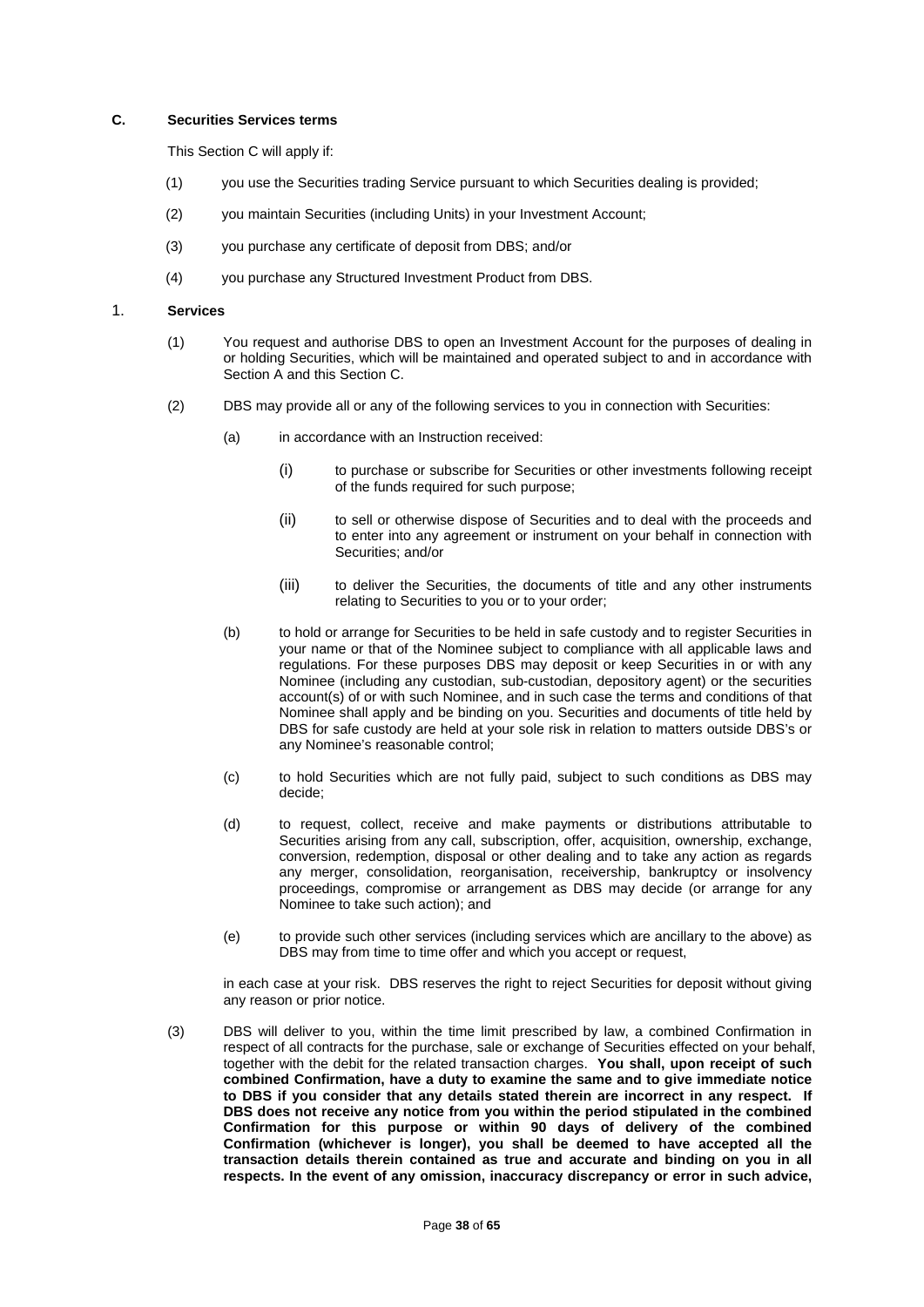#### **DBS may add or amend the entries and transactions reflected in such Confirmation, without liability to you.**

# 2. **Applicable rules and regulations**

Each Transaction shall be subject to the constitution, rules, regulations, customs, usages, rulings and interpretations from time to time in force of the Exchange, the relevant Clearing House through which the Transaction is conducted and any other authority having jurisdiction and to the applicable laws and regulations in Hong Kong or in any other jurisdiction so that:

- (1) in the event of any conflict between (a) any provision of these Consolidated Terms and (b) any such constitution, rules, regulations, customs, usages, rulings, interpretations, laws and regulations, the relevant provision of these Consolidated Terms shall be deemed to be modified or rescinded to the extent necessary to secure compliance; and
- (2) DBS may take or omit to take any action which it determines to be necessary in order to ensure compliance with the same, which shall bind you, and you shall at all times ensure that you are in compliance with the same.

## 3. **Fees and exchange levies**

- (1) If you are the purchaser of Securities, you are responsible for the full purchase price of such Securities. In addition, (whether you are a purchaser or seller of Securities), you are liable for all relevant levies imposed by any Exchange or Clearing House, brokerage expenses, stamp duties, bank charges, transfer fees, settlement fees, registration fees, interest, currency conversion expenses, nominee or custodial expenses, premiums on any options purchased, tax and other charges, penalties and disbursements.
- (2) DBS may impose fees, commissions and charges for effecting Transactions in Securities on your behalf.

#### 4. **Title to Securities**

- (1) You represent and warrant as of the date of accepting these Consolidated Terms and each date a Transaction is entered into that all Securities are held exclusively by you with absolute and unencumbered title, that you are investing on your own account only and no one else has any interest in the Investment Account or any Securities held.
- (2) Subject to any right accruing to DBS by law or expressly provided under the Customer Agreement, DBS will not, without your specific authority, deposit any Securities to which you are entitled as collateral for loans or advances by DBS or lend or otherwise part with the control of such Securities for any purpose.

# 5. **Other Services**

- (1) DBS shall be entitled (but not obliged), without prior notice to or consent from you, to take such steps as it may determine to be expedient to enable it to provide the Services and exercise its powers under these Consolidated Terms including, without limitation, the following:
	- (a) to comply with any law or regulation requiring DBS to take or refrain from action including on your behalf of, to withhold and/or to make payment of any taxes or duties payable on or in respect of, Securities;
	- (b) to comply with all disclosure requests, rules and regulatory requirements of any Exchange, Clearing House or other securities industry organisation, regulator or any Government Authority;
	- (c) where Securities are registered in the name of the Nominee (but not otherwise), to notify you of notices and other communications received in relation to such Securities (but DBS shall be under no obligation to forward the same to you in sufficient time for instructions to be given to DBS with regard to any matters referred to therein nor to take any other action except in accordance with Instructions from you and subject to such conditions as DBS may determine) and, in the absence of instructions or in the case of delay in DBS receiving instructions, to act or refrain from acting as DBS in its discretion sees fit;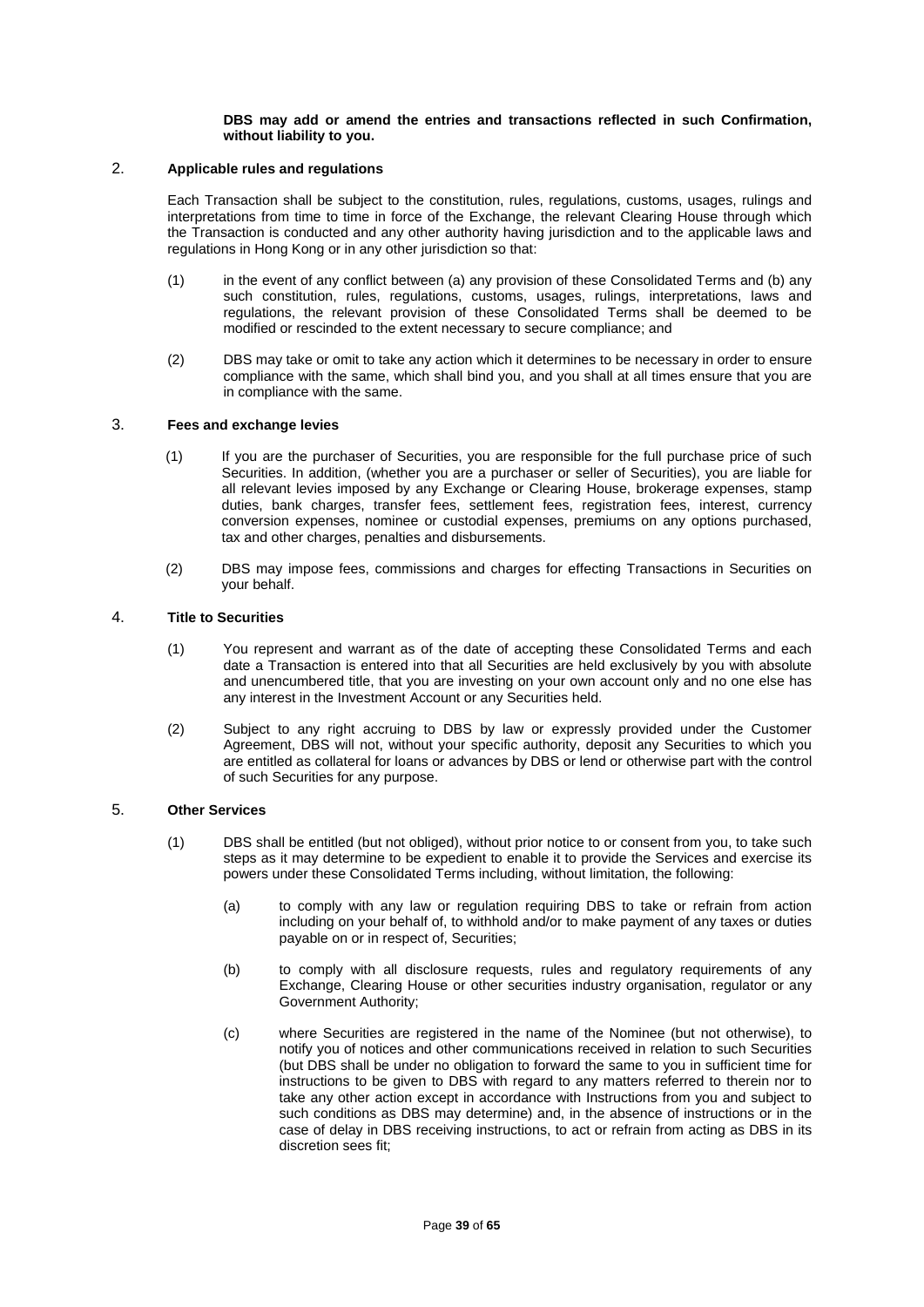- (d) in accordance with Instructions received, to subscribe, take up or otherwise dispose of such rights or new issues in relation to Securities, which actions shall be binding on you;
- (e) to surrender any Securities against receipt of the moneys payable upon maturity or on redemption of any Securities if called prior to maturity;
- (f) to act on the advice of its legal advisers, accountants, brokers or other professional advisers; and
- (g) generally to do all acts and things which are reasonably necessary for or incidental to the provision of the Services.
- (2) When you purchase any Securities, DBS and the Nominee may act as agent or as principal (i.e. as your counterparty), or as both agent and principal unless it is unambiguously clear from the terms of the accepted order or the rules of an Exchange that DBS or the Nominee shall act in a specific capacity. In addition, in certain circumstances and in respect of the Structured Investment Products, DBS and the Nominee may purchase such Structured Investment Products as principal for on-sale to you as a principal whereby you will bear the risk of any failure by the third-party issuer or counterparty to meet its obligations under any such Structured Investment Products.
- (3) If the rules of an Exchange require DBS and the Nominee to act as agent because DBS or the Nominee cannot deal as principal on that Exchange, then you undertake to sign and deliver to DBS any further documentation that DBS may require.

# 6. **Nominee**

- (1) You authorise DBS to hold any Securities on your behalf in your own name or through the Nominee. The Nominee shall have all requisite powers and authorities to carry out any nominee and/or custody duties (as from time to time determined by DBS) including, without limitation:
	- (a) to request payment of and receive all interest, dividends and other payments or distributions in respect of the Securities;
	- (b) to complete and deliver any document, application or other instrument in connection with the Securities;
	- (c) at its discretion to comply with any existing or future laws or regulations in respect of any of the Securities or the holder thereof; and
	- (d) to hold, dispose of or otherwise deal in Securities on your Instructions (and the Nominee may require such Instructions to be in writing or in any form satisfactory to it).
- (2) The Nominee shall have no duty or responsibility in respect of notices, communications, proxies and other documents received by it in respect of the Securities and/or for sending any such documents or giving any notice of the receipt of such documents to you.
- (3) The Nominee may retain or deal with the Securities in accordance with the provisions of any charge or mortgage to secure the payment of any amount owing from you to DBS, including fees, charges and expenses, as from time to time directed by DBS.
- (4) You shall perform such acts and sign and execute all such agreements, proxies, authorities or documents whatsoever as may from time to time be required by the Nominee for the performance or implementation of these Consolidated Terms and all other applicable terms and conditions.
- (5) The Nominee (with full power to delegate) is hereby irrevocably authorised, for all of the foregoing purposes, with power to sign and execute all documents and perform all acts in your name and on your behalf or as otherwise required.
- (6) **You shall indemnify the Nominee on demand in respect of all expenses, losses, Liabilities, claims and demands arising out of its holding your Securities or anything lawfully done in good faith hereunder.**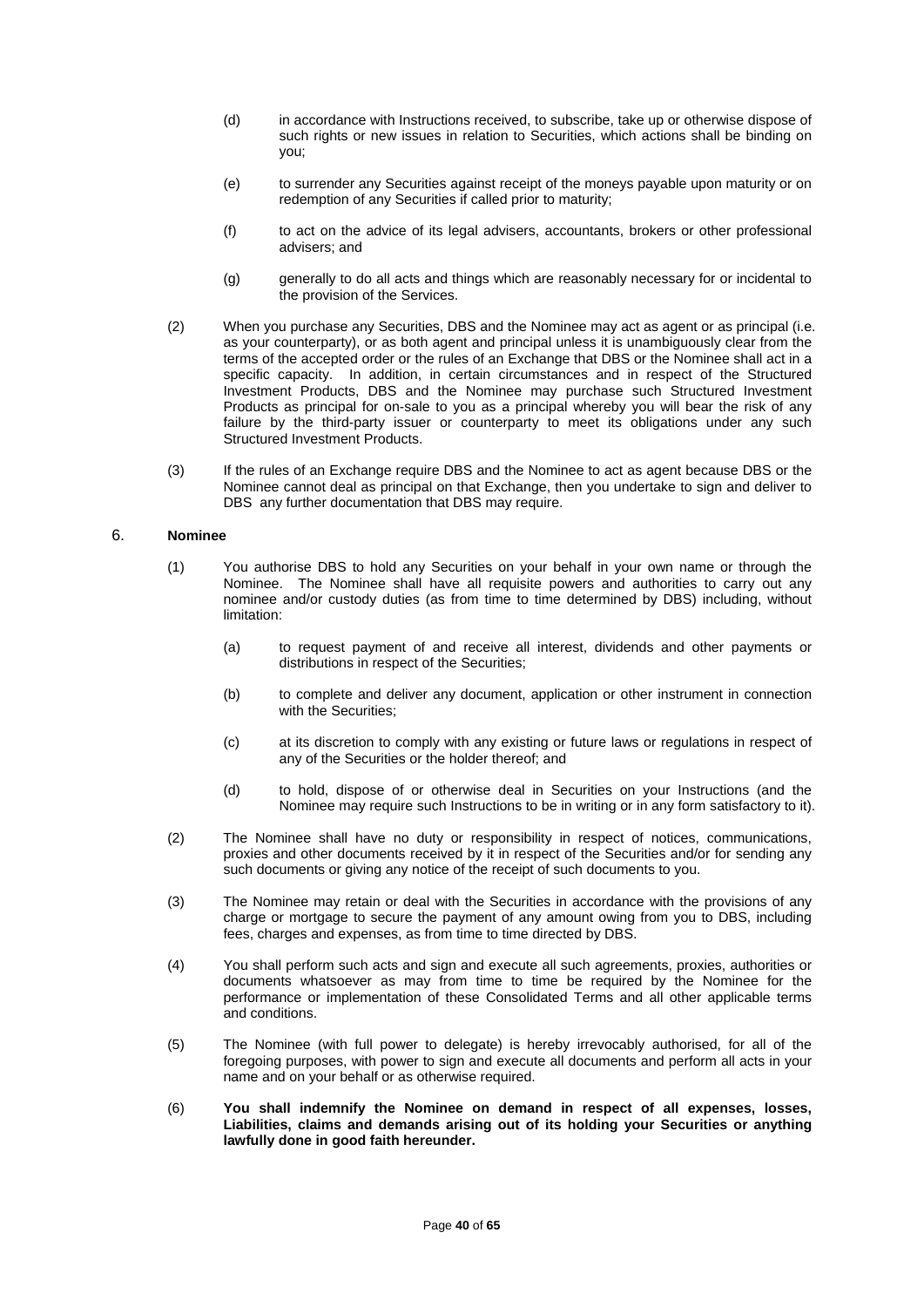(7) You acknowledge that loyalty bonuses or other entitlements arising from or conditional on you holding Securities in your own name may be lost if such Securities are deposited with and/or held by the Nominee.

# 7. **Fungibility of Securities**

Securities traded and/or deposited and/or held through CCASS or any other Clearing House which are returned to you may not have the same serial number or identification as those originally deposited or received by DBS.

## 8. **Transactions**

- (1) In respect of any Transaction, if the relevant Exchange or Clearing House or regulator requires any alteration to the terms and conditions of such Transaction, DBS may take all such actions as it may (in its sole and absolute discretion) consider necessary or desirable to comply with such requirement, or to avoid or mitigate loss, and all such actions shall be binding on you.
- (2) By reason of physical restraints on any Exchange and rapid changes in the prices of listed Securities that frequently take place, there may be a delay in making prices or dealing at any specific time or "at best". You agree to accept and be bound by dealings executed on your behalf and DBS shall not be liable for any loss arising by reason of its failing or being unable to comply with any terms of an Instruction. Where DBS is unable to perform any order in full, it is entitled to effect partial performance without prior confirmation from or notice to you.
- (3) Unless specified:
	- (a) DBS may effect your order on any Exchange or through any other trading platform or venue (whether or not in Hong Kong) (except through alternative liquidity pools, unless you fulfil certain requirements);
	- (b) DBS may execute your order over a period of time (and not necessarily in a single transaction); and
	- (c) Instructions will be treated as expiring on the day it is given at the close of business of the relevant Exchange or the time at which the Transaction can be entered into.
- (4) DBS may aggregate your orders with its own orders or the orders of its Affiliates or other customers. Where there is insufficient Securities or insufficient demand in the Securities, the number of Securities purchased or sold may be allocated by DBS in such manner as determined by DBS, without liability to you.
- (5) DBS reserves the right to impose a transaction limit for trading of Securities from time to time at its discretion.

## 9. **Investment finance facility**

From time to time, DBS may, at its sole and absolute discretion, make an investment finance facility available to you for the purposes acquiring Securities and no other purpose. The investment finance facility is repayable on demand and may be varied or terminated at DBS's absolute discretion. You agree to pay interest on a daily basis on the amount of facility which has been drawn down and is outstanding. DBS shall notify you of the applicable interest rate and any changes to such interest rate from time to time. The investment finance facility shall be subject to such other terms and conditions as DBS thinks fit, including in all cases and without limitation, the requirement to deposit margin into the Settlement Account. In respect of such margin, you acknowledge and agree to the following:

- (1) DBS may (but is not obliged to) accept non-cash assets or cash in a currency other than Hong Kong dollar as margin. In such case, DBS may assign a notional value to such asset (which need not correspond to the market value of such asset and which may change from time to time).
- (2) The amount of margin required by DBS may exceed any margin requirements prescribed by any Exchange or Clearing House. From time to time DBS may request that you deposit additional margin or provide substitute margin. Such requests must be met immediately or within such time limit as specified. Failure to comply with such requests shall be an Event of Default and (for the avoidance of doubt) DBS may (in its sole and absolute discretion) take any action it determines to be appropriate for the purpose of protecting DBS's position, including (without limitation) effecting any transaction (whether in respect of any margin provided, your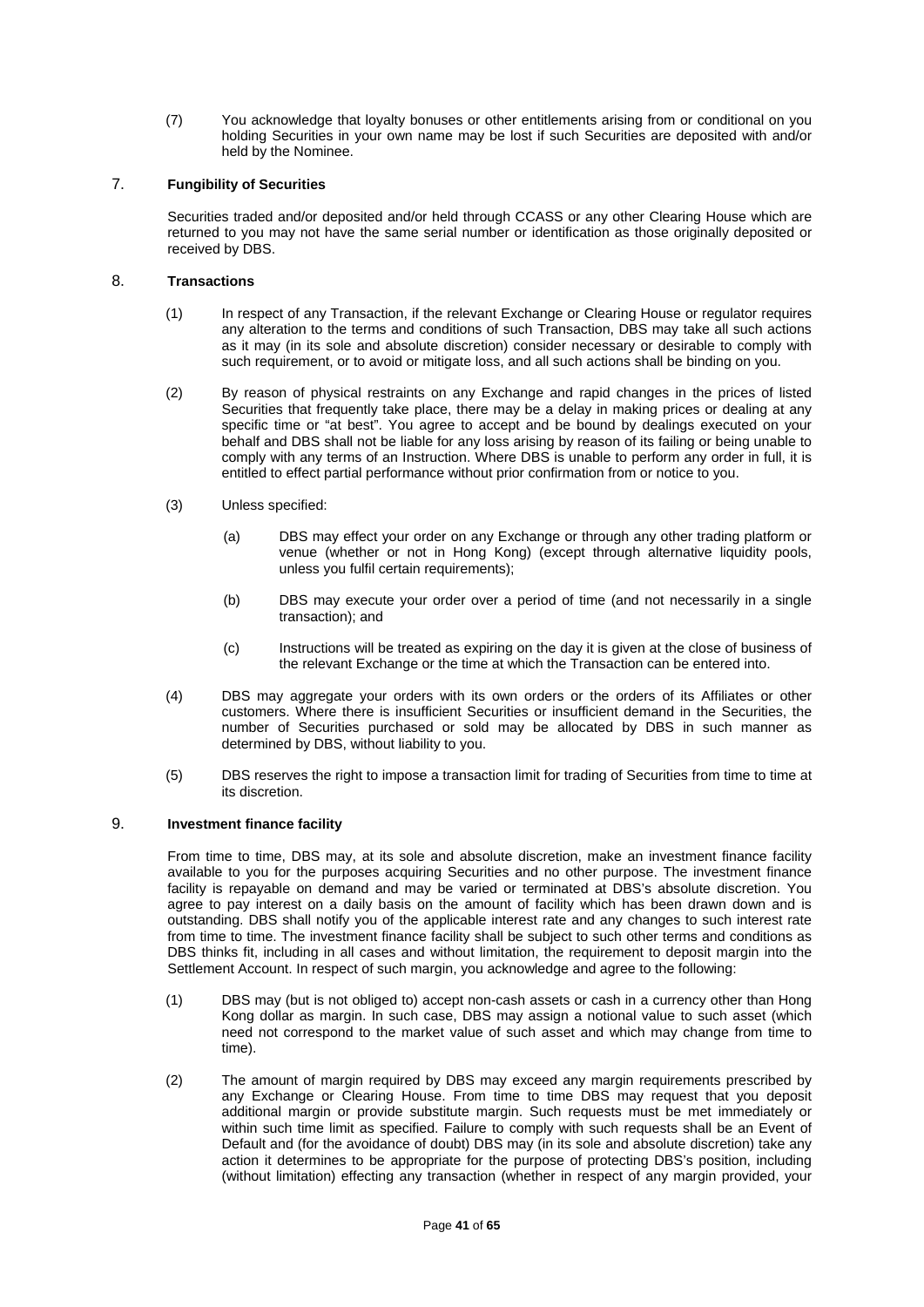other assets or otherwise) at your expense without prior notification or reference to you. Any amount incurred by DBS to protect its position shall be payable by you to DBS on demand and you irrevocably authorise DBS to debit such amount from any of your accounts which are maintained with DBS.

- (3) You warrant that you are the sole and absolute beneficial owner of all assets provided as margin to DBS, and such assets are (and will remain) free and clear of all mortgages, charges, claims, liens, options, encumbrances and restrictions on transfer, other than those in favour of DBS or its Affiliates.
- (4) Margin may not be withdrawn by you without prior approval from DBS.

#### 10. **Customer's accounts**

In connection with Securities transactions, DBS is authorised to take the following actions and (where Securities are held by a Nominee) any ancillary actions:

- (1) pay all dividends or other distributions or benefits accrued in respect of Securities deposited with DBS, to such Settlement Account and/or Investment Account as DBS may determine or agree with you;
- (2) credit proceeds of a transaction to, and debit all payments, costs and other amounts arising as a result of a transaction (on such date as DBS may determine for the purpose of effecting such transaction) from, such Settlement Account as DBS may determine or agree with you;
- (3) credit any Securities purchased on your behalf to, and withdraw any Securities pursuant to or as a result of a Transaction (on such date as DBS may determine for the purpose of effecting such Transaction) from, the Investment Account unless DBS has received contrary Instructions;
- (4) not execute an Instruction, if there are insufficient funds or pre-arranged credit is not available in the relevant Settlement Account. DBS may, however, at its discretion act on such Instruction without the approval of or without giving prior notice to you;
- (5) present or surrender for payment any of the Securities and/or documents of title which are called, redeemed or retired or otherwise become payable and all coupons or other income items which fall for payment upon presentation, provided that where any Securities are called for redemption prior to maturity, DBS shall have no duty or responsibility to present the Securities for redemption unless, after the call is made, you instruct us to do so;
- (6) exchange interim receipts or temporary securities for definitive documents of title;
- (7) notify you of any rights, entitlement or fractional interest resulting from a rights issue, dividends or stock split bearing an expiration date and, in the absence of timely Instructions from you, sell any such rights and entitlements or fractional interest;
- (8) execute such documents or other certificates in your name as may be required (including, for the purposes of obtaining payment from Securities or to dispose of them, or to exercise any right to the Securities);
- (9) pay all fees specified in Clause 3(1) of this Section C, and debit the same from the Settlement Account; and
- (10) place order(s) or enter into Transaction(s) at its discretion to set-off any order which has been placed or entered into, for the purpose of effecting an Instruction which is subsequently not effected due to insufficiency of funds/Securities in your Settlement Account and/or Investment Account. Any resulting loss shall be borne by you. DBS's notification in writing as to such loss shall in the absence of manifest error be conclusive and binding.

## 11. **Scope of DBS's responsibility**

- (1) DBS shall exercise the due care of a professional custodian for hire.
- (2) DBS shall be under no duty to take or omit to take any action with respect to the Securities or for your benefit except in accordance with these Consolidated Terms.
- (3) DBS shall as soon as reasonably practicable account to you for all dividends, interest payments or other entitlements accruing to you in relation to the Securities.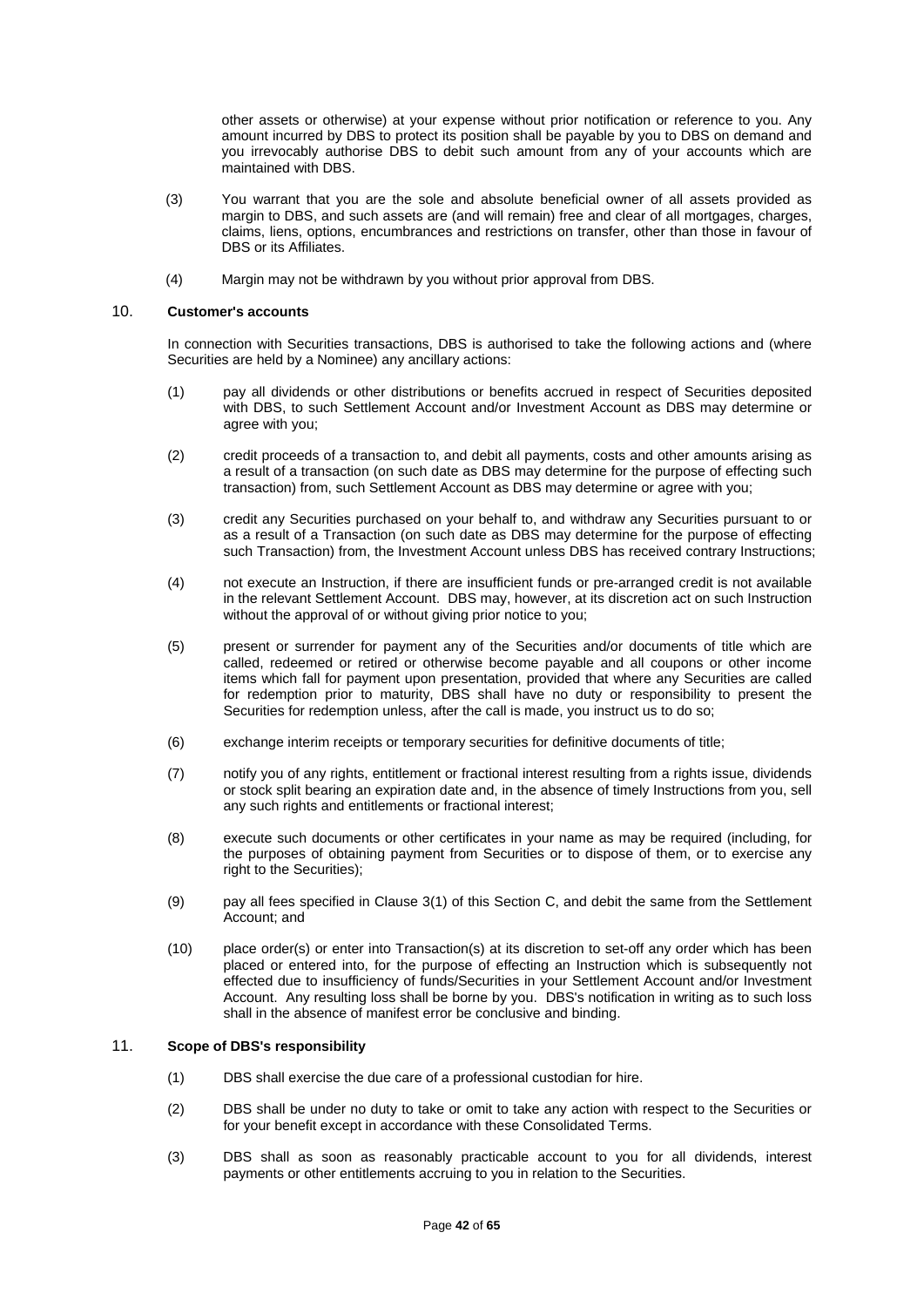- (4) DBS shall be under no duty or obligation to insure the Securities for you against any risk (including, without prejudice to the generality of the foregoing, the risk of loss, damage, destruction or mis-delivery) to the Securities or any part thereof howsoever caused.
- (5) DBS shall have no duty to make or take (or require the Nominee or Settlement System to make or take) any special arrangements or precautions beyond those currently made or taken by DBS, the relevant Nominee or Settlement System for the safekeeping of the Securities.
- (6) Except where required by relevant law or regulation, DBS shall have no duty to make any special enquiries as to the safekeeping arrangements or the collection, delivery or transfer procedures of any Nominee or Settlement System, or to take local legal advice in connection therewith.
- (7) DBS will use reasonable endeavours to forward to you any information which DBS receives in connection with the Securities regarding: any matters in respect of which voting rights arise, calls for redemption, grants or expirations of conversion rights, takeovers, grants or expirations of subscription rights, mergers, offers, consolidations, reorganisations and capitalisations or any other corporate actions, or any other administrative or supervisory matters affecting the Securities (but DBS shall be under no obligation to forward the same to you in sufficient time for instructions to be given to DBS with regard to any matters referred to therein not to take any other action except in accordance with Instructions from you and subject to such conditions as DBS may determine) and, in the absence of instructions or in the case of delay in DBS receiving instructions, to act or refrain from acting as DBS in its discretion sees fit. DBS will not forward to you any other information relating to the Securities other than as specified in this Clause 11(7).
- (8) DBS will not exercise any voting rights in respect of the Securities. If so requested in Instructions, DBS will use reasonable endeavours to forward to you or as you may direct proxy and other voting forms or take such other reasonable steps as may enable you or your nominee to exercise such rights. In the absence of Instructions regarding voting rights, DBS may destroy proxy and other voting forms received in respect of the Securities. DBS will not take any action in relation to the matters described in this Clause 11(8) except in accordance with Instructions.
- (9) Notices sent to you in accordance with Clause 11(7) of this Section C may have been obtained from sources which DBS does not control and may have been translated or summarised. DBS is not providing any service of verification of the information contained in such notices, or the faithfulness of any translation or summary, and cannot guarantee the accuracy or completeness of such information.
- (10) You shall be responsible for all filings, tax returns and reports on any transactions undertaken or settled pursuant to these Consolidated Terms which must be made to any relevant Government Authority, and for the payment of all unpaid calls, taxes (including any value added tax), imposts, levies or duties, or any other liability or payment arising out of or in connection with the Securities.
- (11) You shall be responsible for any monitoring, approval, reporting and disclosure requirements under any laws or regulations applicable to you, including the SFO and its subsidiary legislation.

## 12. **Right of disposal upon default**

- (1) DBS may without notice to you, in such manner as DBS sees fit, sell or realise any or all Securities or other property held in the Investment Account, cancel any open orders for the purchase or sale of Securities or other property or realise any collateral deposited with DBS at any time upon the occurrence of any of the following:
	- (a) you fail to deliver scrip, pay for or accept delivery of Securities purchased;
	- (b) you fail to pay DBS any amount due or owing, on demand, or to comply with any other obligations you owe to DBS;
	- (c) you breach any by-law, rule or regulation of the Exchange; or
	- (d) you are subject to any winding-up or any analogous proceedings or an Insolvency Official is appointed to you of any of your property or your business or any arrangement or composition is made with your creditors generally.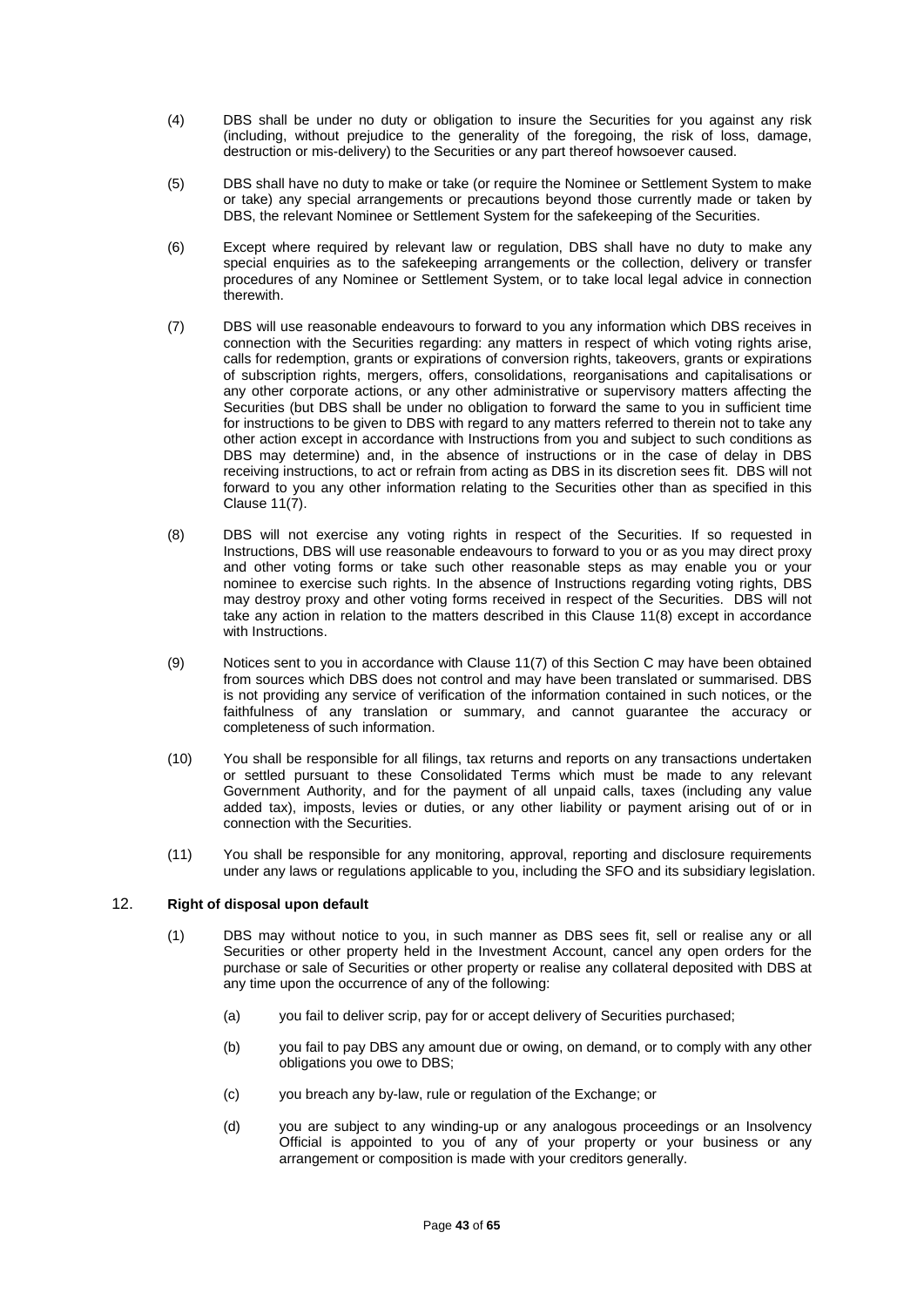- (2) If DBS exercises the above rights in Clause 12(1) of this Section C, any sales proceeds may be applied:
	- (a) first, in payment of all costs and expenses incurred by DBS in connection therewith;
	- (b) second, in settlement of any of your indebtedness and Liabilities that you may owe to DBS; and
	- (c) third, in the payment of the balance (if any) to you,

**provided always that, if such proceeds are insufficient to discharge such Liabilities in full, you shall on demand and (notwithstanding that the payment date or other date originally stipulated for settlement may not then have arrived) pay DBS and indemnify and hold DBS harmless against any shortfall arising therefrom or in the Settlement Account together with interest thereon and all reasonable professional costs and expenses (including reasonable legal and other professional advisers' fees) reasonably incurred by DBS.** 

#### 13. **Market data**

You understand and agree that:

- (1) the market data and information available through the Securities trading Services are provided to DBS by each participating Securities Exchange or association or agent (which disseminates such data and information) with assertion of a proprietary interest in such data and information;
- (2) none of DBS and any disseminating party guarantees the timeliness, sequence, accuracy or completeness of market data or any other market information or shall be liable in any way for any loss or damage arising from or caused by any inaccuracy, error or delay in or omission from any such information, data or message, or the transmission or delivery of the same or for any non-performance or interruption of any such information, message or data, or for any other consequence beyond the reasonable control of any such party;
- (3) you shall use all such data, information and real-time quotes for your personal use and reference only, and these must not be reproduced, duplicated, re-sold, licensed, sub-listed or transmitted or framed on a third party website or otherwise used for commercial purposes, and you shall not furnish such data to any other person or entity for any of these purposes; and
- (4) information related to Securities trading that is quoted by DBS and DBS Personnel may not be reflective of current market prices. The actual buy and/or sell price for any transaction will be determined at the time when such transaction is effected. DBS and DBS Personnel shall have no liability whatsoever in respect of any such variation.

# 14. **Limitations on liability**

- (1) **In jurisdictions restricting foreign ownership of Securities, DBS shall have no duty to ascertain the nationality of the owner of the Securities or that the Securities deposited are approved for foreign ownership.**
- (2) **DBS shall in no circumstances be liable for the acts, omissions or insolvency of any Settlement System.**
- (3) **DBS is not providing any service of, and accepts no liability for any Loss resulting from the absence of, the monitoring or cross-checking of:** 
	- (a) **any act, omission or insolvency of any third party (other than a Nominee to the extent set out in Clause 7(6) of Section A);**
	- (b) **the completeness or accuracy of any notices forwarded by DBS in accordance with Clause 11(7) of this Section C;**
	- (c) **whether Securities received by DBS for deposit in the Investment Account are invalid, stolen, fraudulent or forged Securities;**
	- (d) **the validity or genuineness of Instructions, notices, requests, waivers, consents, receipts, corporate actions or any other documents which DBS in good faith believes to be valid or genuine; or**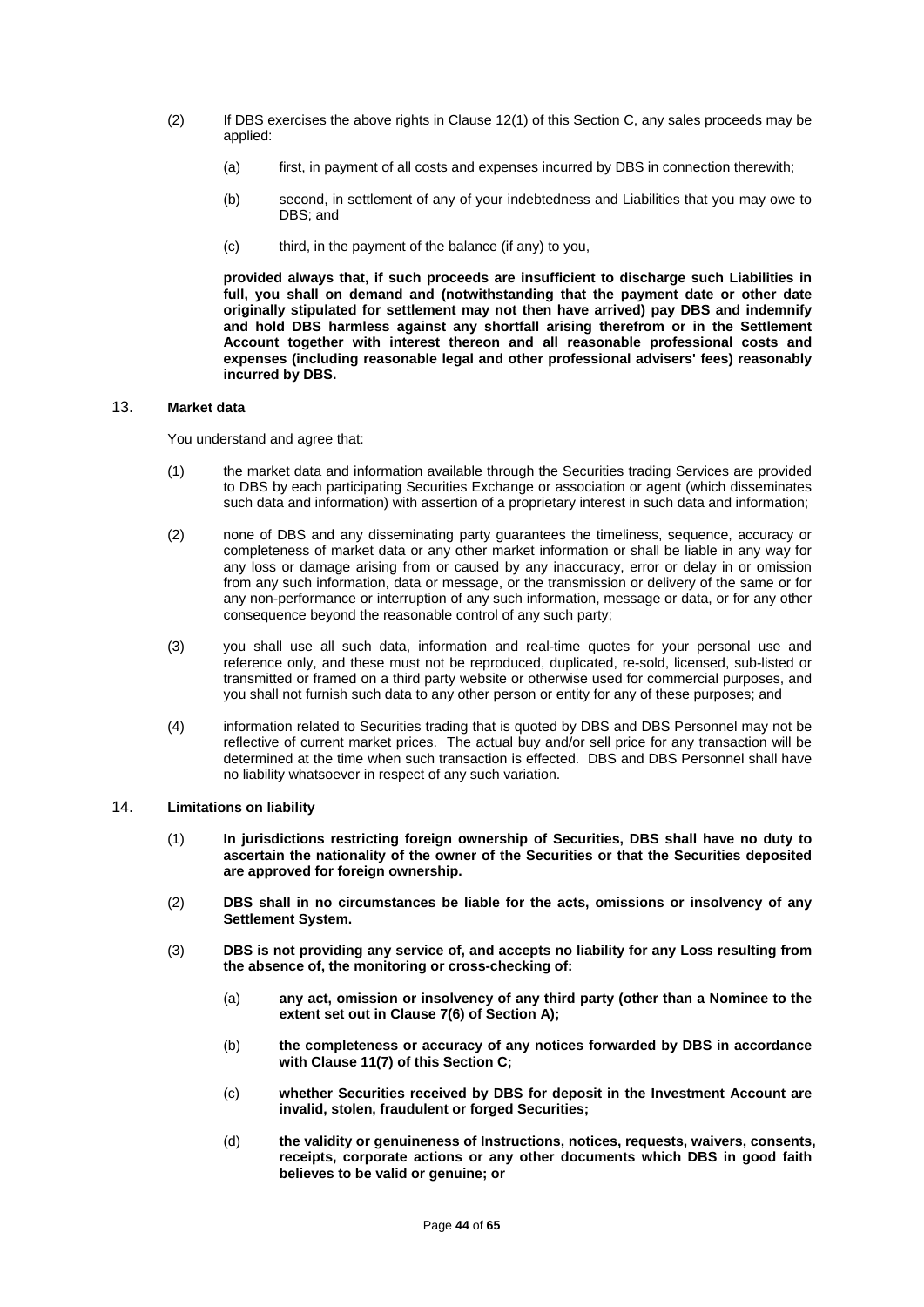(e) **the general risks of investment, or investment in or the holding of assets, including, but not limited to, risk of loss arising from nationalisation, expropriation or other governmental actions, regulation of the banking or securities industries, including changes in any applicable laws, rules and regulations, currency restrictions, devaluations or fluctuations, and market conditions affecting the execution or settlement of transactions or the value of assets.** 

## 15. **Dealings by DBS**

DBS may have an interest, relationship or arrangement that is material in relation to any Instruction received from you or Transaction effected for you. DBS shall take reasonable steps to avoid conflicts of interest and where such conflicts cannot be reasonably avoided, DBS will not act unless it has disclosed such conflict to you and taken all reasonable steps to ensure that you (and any other clients, if applicable) are treated fairly. Nothing herein contained shall restrict or prevent DBS or DBS's Affiliates (whether acting in any capacity for DBS or on behalf of any other person):

- (1) from holding or dealing in any Securities for DBS's own or its Affiliates' account or for the account of DBS's other clients, notwithstanding that similar Securities may be comprised in any Investment Account;
- (2) from taking the opposite position in a Transaction, including (without limitation):
	- (a) purchasing for the Investment Account securities held by DBS or DBS's Affiliates (in any capacity); or
	- (b) purchasing for DBS's own or DBS's Affiliates' account or for the account of DBS's other clients Securities forming part of the Investment Account (provided that in any such case the terms of purchase are not less favourable to you than they would have been had the Transactions been entered into at arm's length on the day in question); and/or
- (3) from buying Securities where DBS or its Affiliates are involved in a new issue, rights issue, takeover or similar transaction concerning the issuer or DBS or its Affiliates is providing corporate finance advice to, or underwriting a new issue or placing, holding a position or dealing in the Securities of an issuer in whose Securities you are dealing (or intend to deal),

and in any such case (unless specifically required pursuant to applicable laws and regulations) DBS shall not be accountable to you for any commission, profit or other benefit arising therefrom.

DBS is under no duty to you to disclose any information which may come to DBS's notice in the course of its acting in any other capacity.

## 16. **Restriction on short selling**

You acknowledge that in certain jurisdictions (including Hong Kong) uncovered short selling of listed Securities is unlawful, and that only certain designated Securities may be eligible for short selling. You must notify DBS, at the time of placing Instructions to sell Securities, if the Instruction relates to securities which you do not own (that is, the Instruction involves short selling), otherwise DBS is entitled to assume for all purposes that the relevant sale is not a short sale. DBS may at its absolute discretion refuse to act on an Instruction to short sell Securities. You acknowledge and agree that DBS has the right to request delivery of such confirmation or documentary evidence as it may deem necessary in relation to any short selling order (including, without limitation, a confirmation that you have a presently exercisable and unconditional right to vest the Securities in the purchaser or have made proper arrangements to cover the trade settlement). If DBS inadvertently accepts or executes any Instruction without the relevant securities being available to you, DBS may at its absolute discretion cancel the Transaction or (at your cost) obtain the Securities from the market or otherwise for delivery. You shall indemnify DBS on demand from any loss, liability, claim, damages, costs and expenses that DBS may suffer or incur as a result of your short selling Instruction.

## 17. **New issue application**

- (1) Whenever you ask DBS to apply for new issues of Securities on your behalf, you represent and warrant to and agree with DBS that:
	- (a) all statements made by you in the application form are true, accurate and complete;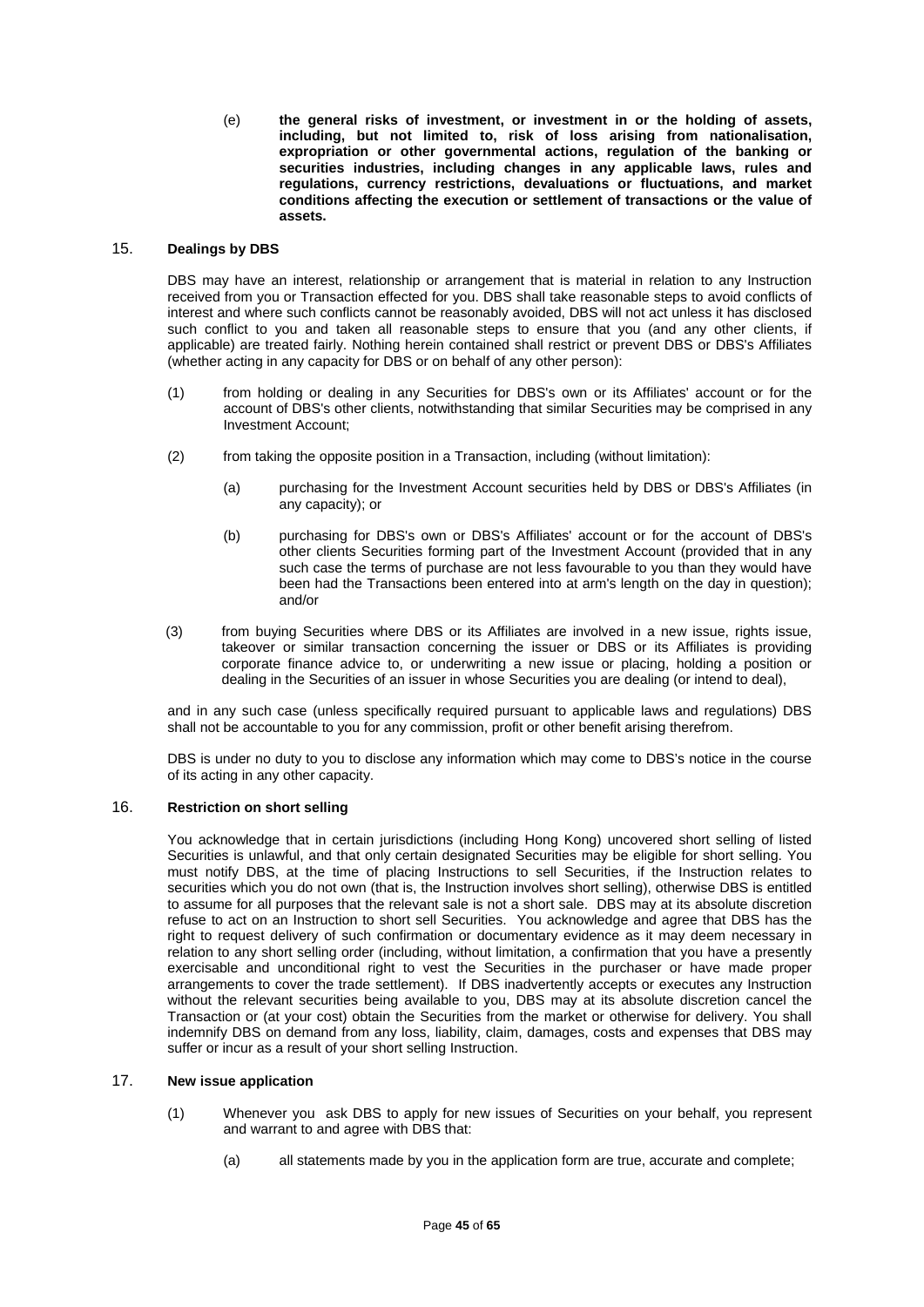- (b) you satisfy all eligibility criteria set out in the Offering Document, application form and the relevant documentation in respect of such new listing;
- (c) you have read and understood the terms and conditions set out in the Offering Document, application form and the relevant documentation in respect of such new listing and will comply with such terms;
- (d) you are not a shareholder of or in any other way connected to the issuer or any of its Affiliates;
- (e) (if the application is made for your own Investment Account) no other application is being made for your account by you or by anyone applying as your agent or by any other person;
- (f) you are fully entitled to make such application and hold the Securities applied for and no breach of any law, regulation or other requirement in any part of the world will arise or result from the making or approval of any such application; and
- (g) DBS is irrevocably authorised to sign and deliver an application and all other necessary documents on your behalf.
- (2) You declare that your application through DBS will be the only application made, and the only application intended by you to be made, for your Investment Account. You understand that the foregoing declaration/representation will be relied upon by DBS in making the application, and by the issuer in deciding whether to make allotment pursuant to such application.

# 18. **Certificates of deposit**

This Section C applies if you purchase any certificate of deposit from DBS as any such certificate will be held in your Investment Account, notwithstanding that any such certificate may not fall within the definition of "securities" in the SFO.

## 19. **Delivery of Securities**

If DBS is at any time under an obligation to deliver Securities to you, DBS shall be entitled to arrange for such delivery obligation to be fulfilled in any manner that it deems fit. DBS may itself deliver or procure a third party to deliver the relevant Securities to you. Where such Securities are delivered to you, you shall have no claim against DBS with respect to the delivery of such Securities.

# 20. **Hedging by DBS**

You acknowledge that, in respect of any trade or Transaction entered into with you, DBS may (but need not) enter into funding, hedging and/or other supporting arrangements. If you do not perform all of your obligations under any such trade or Transaction, you shall reimburse DBS (on a full indemnity basis) for any loss or cost reasonably incurred by DBS (which shall be determined by DBS in good faith) in varying and/or terminating such arrangements.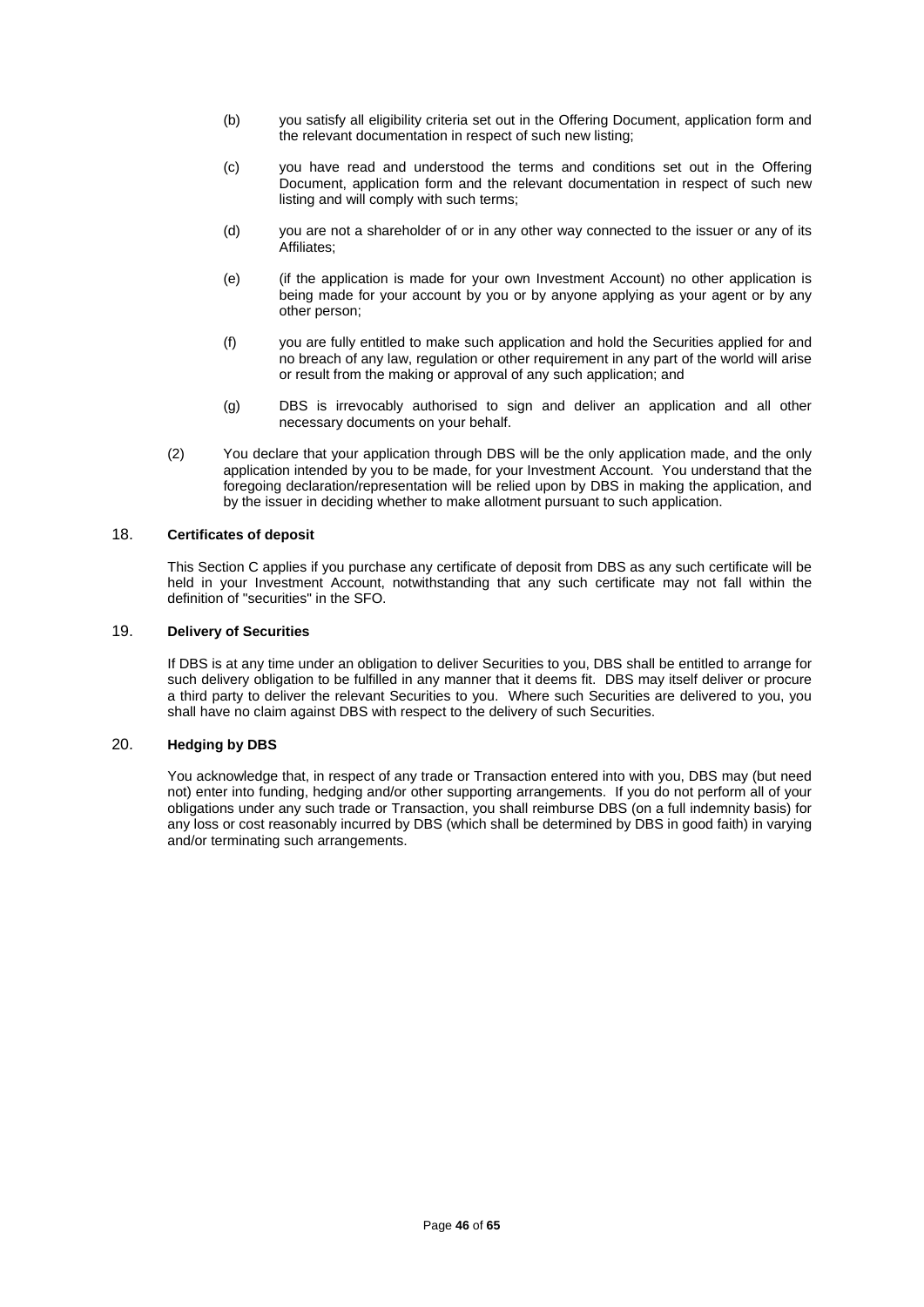#### **D. Structured Investment Product (SIP) Services terms**

#### **This Section D shall apply if you are to enter into or hold any SIP.**

Each SIP will be subject to the terms and conditions in respect of such SIP as set out in the Offering Documents of the SIP. In the event of any inconsistency between the provisions of the Offering Documents and these Consolidated Terms, the Offering Documents shall prevail.

### 1. **Introduction**

(1) A SIP is a structured investment product involving derivatives and intended to provide a potentially higher return than a normal time deposit. A SIP may be linked to the performance of a currency, an interest rate, an equity security or other underlying asset, rate or index. The terms of a SIP are set out in the Offering Documents and the Confirmation in respect of such SIP.

#### (2) **You should note that a SIP is subject to risks as set out in Section F and the Offering Documents.**

- (3) DBS may from time to time originate or offer new Structured Investment Products for the benefit of its customers generally. In the event that you may wish to invest in any such product or utilize such services, DBS may request you to sign or acknowledge receipt of additional documentation in relation thereto.
- (4) The product terms and conditions, subscription and redemption process and details relating to payments applicable to a Structured Investment Product are set out in the relevant Offering Documents and shall be deemed to be incorporated herein with effect from the date on which they are signed or acknowledgement of receipt received by DBS or the date of the first transaction to which they relate (whichever is earlier), and in the event of any conflict between their terms and these Consolidated Terms, the former shall prevail.
- (5) Upon your request, DBS will provide to you product or service specifications and any prospectus or other offering documents relating to derivative products and a full explanation of margin procedures (where relevant).
- (6) Investment in any Structured Investment Products may involve special risks. By investing in a Structured Investment Product, you confirm that you have received a copy of or been provided with the relevant Offering Documents of the Structured Investment Product and you have read and understood the information contained therein and have carefully considered the terms of and risks set out in such documents.

## 2. **Placing and acceptance of Orders for a SIP**

Unless otherwise provided in the Offering Documents of a SIP, the following provisions shall apply.

- (1) All Orders must be placed by Order Forms, where applicable, duly completed and signed by you or Remote Instructions given by you to DBS. Once submitted to DBS, the Order is binding on you and cannot be amended or withdrawn without the written agreement of DBS.
- (2) Orders are subject always to acceptance by DBS and to final execution. DBS shall have no obligation or liability in respect of any Order that is not accepted or executed.
- (3) You shall deposit the Principal Amount in an account specified by DBS for placing an Order for a SIP on or before the Investment Value Date and for value that date.
- (4) **The Principal Amount must be received by DBS on or before the close of business on the Investment Value Date. Once the Principal Amount has been so received, it may not be withdrawn prior to the Maturity Date.** You hereby authorise DBS to direct debit your designated account for payment of the Principal Amount when you place an Order for a SIP.
- (5) DBS reserves the right, in its sole and absolute discretion, on or before the Investment Value Date not to accept any funds received (or to accept only part of such funds) as the Principal Amount for a relevant SIP. In such event, DBS will notify you as soon as practicable and any funds received but not accepted will be paid to your Settlement Account and DBS is not obliged to pay any interest on such funds.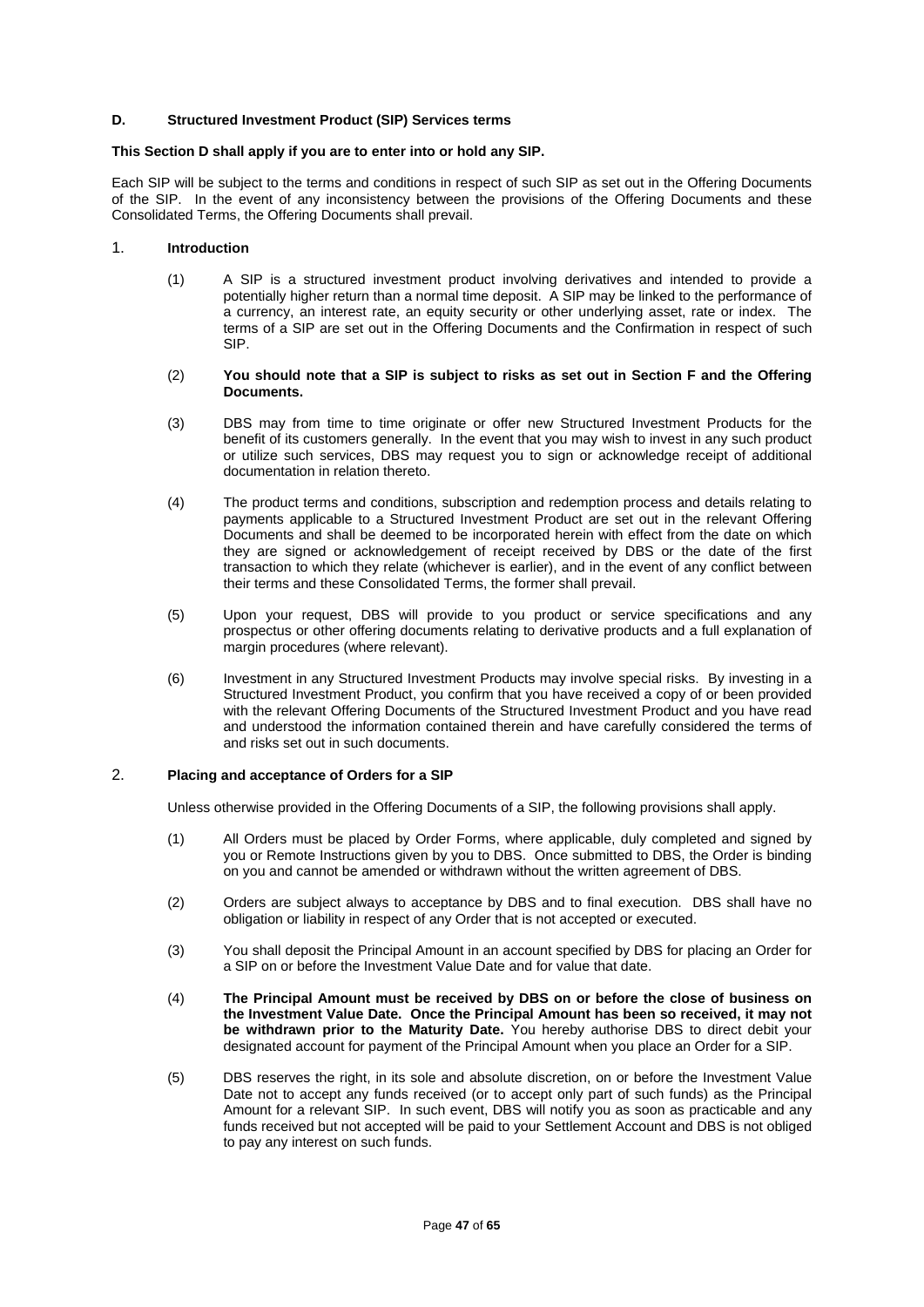- (6) DBS reserves the right not to accept and execute any Orders in respect of a SIP unless the aggregate of all the Orders in respect of such SIP received on or before the closing date for subscription of such SIP is of a minimum offer amount as prescribed by DBS in its sole and absolute discretion.
- (7) If any significant movement takes place in relation to any underlying asset, rate or index of a SIP before the closing date for subscription of such SIP, DBS may shorten the period for subscription of such SIP and stop accepting new orders prior to the closing date for subscription of such SIP. If an Order for such SIP has not yet been confirmed by DBS as being successfully executed (a "**Pending Order**"), DBS will on a best efforts basis seek to execute such Pending Order, but DBS will otherwise have no obligation with respect to a Pending Order.

# 3. **Confirmation**

DBS will, as soon as practicable after it has accepted an Order for a SIP, issue and send to you a Confirmation.

#### 4. **No early withdrawal/termination**

- (1) **You may not terminate or withdraw all or any part of the Principal Amount in respect of a SIP before the Maturity Date.**
- (2) **DBS may in its sole and absolute discretion agree to terminate a SIP prior to the Maturity Date, if you shall so request. In such circumstances you will bear the costs and losses incurred by DBS in relation to such termination, and you understand that the costs and losses incurred by DBS in relation to such termination may substantially reduce, or result in a total loss of, the Interest Amount, the Final Redemption Amount and/or the Principal Amount and the earnings thereon, and you may bear further costs and expenses in addition to a loss of the Interest Amount, the Final Redemption Amount or the Principal Amount and the earnings thereon.**

#### 5. **Interest**

If interest is specified to be payable under the terms of a SIP, then the Interest Amount (if any) shall be subject to all applicable withholding taxes and other deductions in respect of tax and shall be payable in arrears on the Interest Payment Date to the Settlement Account.

## 6. **Payment to Customer on Maturity Date**

- (1) If a Final Redemption Amount is specified to be payable under the terms of a SIP, then the Final Redemption Amount shall be paid on the Maturity Date to the Settlement Account.
- (2) In the event that the Maturity Date is not a Business Day, you shall not be entitled to any interest on the Final Redemption Amount from, and including, the Maturity Date, unless otherwise specified in the Offering Documents of a SIP.

# 7. **Certain specific SIPs**

- (1) If the offer of a SIP requires authorisation from the Securities and Futures Commission, then DBS will only offer such SIP after obtaining such authorisation. A copy of the Offering Documents of such SIP will be available on the SFC website. You have to read and understand the information contained in the Offering Documents and carefully consider the terms of and risks set out in such Offering Documents.
- (2) If an asset underlying a SIP is an equity security, you (by applying for such SIP) undertake and warrant that you will on request provide details in writing to DBS or to the relevant Government Authority or regulatory body of the ultimate beneficiary and of the person originating any Instruction for an Order, within one Business Day or any other period as required by the relevant Government Authority or regulatory body having jurisdiction (including HKEx or any other relevant Exchange) whether or not the requirement has the force of law.
- (3) Any SIP linked to an underlying asset that is an equity security will also be subject to the provisions set out in Section C of these Consolidated Terms (unless otherwise specified in the Offering Documents or notified to you by DBS).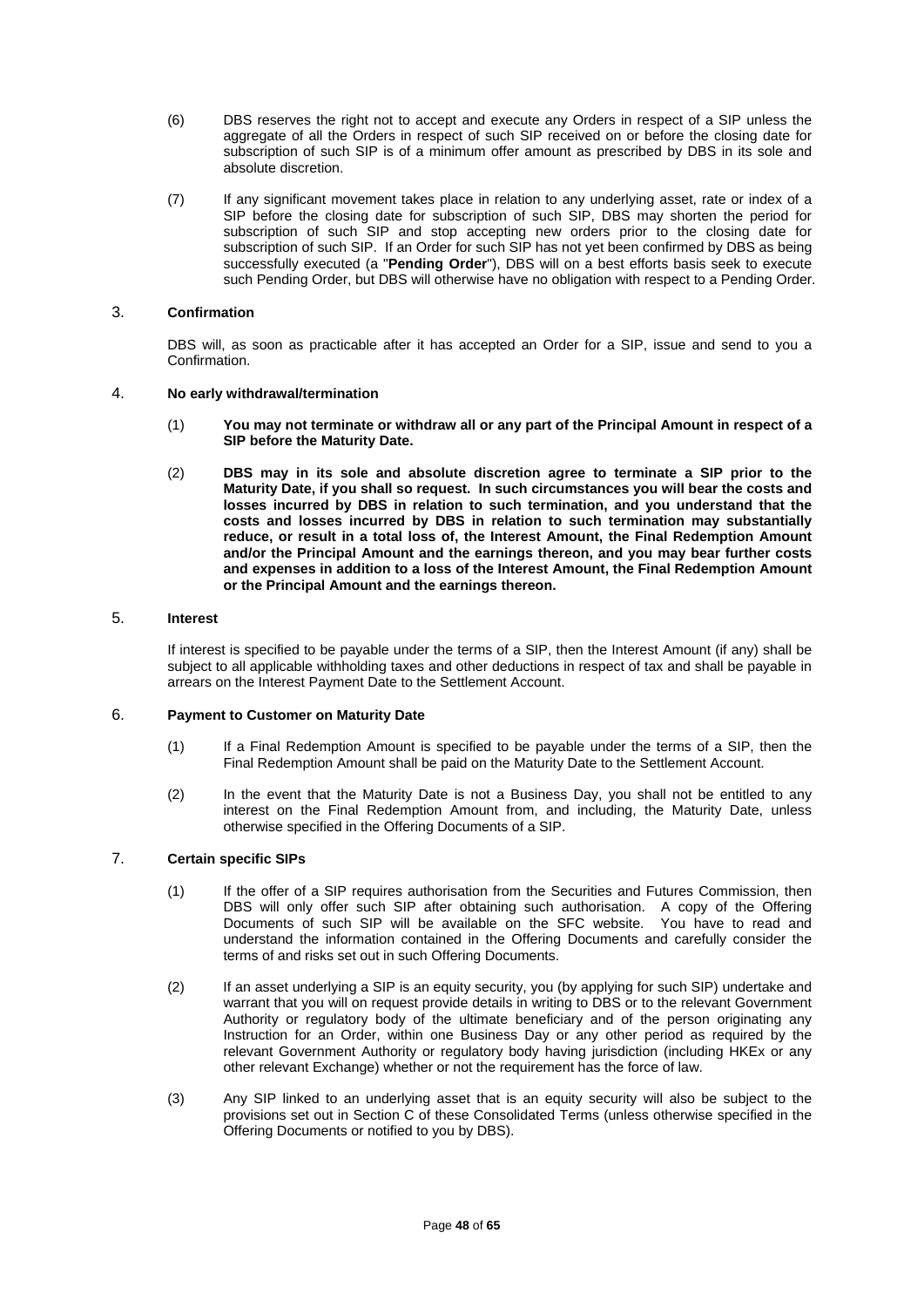#### 8. **Alternate Currency Event**

- (1) This Clause 8 shall only apply to a SIP if it is made applicable in the relevant term sheet in respect of a SIP and/or the Relevant Currency of the SIP includes offshore deliverable Renminbi. References to "Renminbi" in this Clause 8 shall refer to Renminbi deliverable offshore outside the People's Republic of China.
- (2) Upon the occurrence of an Alternate Currency Event at any time from and including the Investment Value Date or the Trade Date (as applicable) to and including the Maturity Date, DBS may (but shall not be obliged to) give notice to you designating the occurrence of such Alternate Currency Event ("**Mandatory Redemption Notice**"). The Mandatory Redemption Notice may be given by DBS at any time (even if such Alternate Currency Event is no longer continuing at such time) so long as it is given not later than two (2) Business Days after the Maturity Date. Upon designation of an Alternate Currency Event by DBS, DBS will pay the Mandatory Redemption Amount (which may be payable in Renminbi or an alternate currency as selected by DBS in its sole and absolute discretion) to you on the Mandatory Redemption Date and no Interest Amount shall be payable to you. The Mandatory Redemption Amount is likely to be substantially less than the Principal Amount and, in the worst case scenario, the Mandatory Redemption Amount may be zero.

Where:

**"Alternate Currency Event"** means one of the following:

- (a) Banking Event;
- (b) Currency Event;
- (c) Currency Hedging Disruption Event; and
- (d) Governmental Event.

"**Banking Even**t" means a declaration of a banking moratorium or any suspension, waiver, deferral or repudiation of payments by banks with respect to indebtedness or deposits in the Relevant Jurisdiction; the imposition by any Governmental Authority of any moratorium on or any suspension, waiver, deferral, repudiation or required rescheduling or required approval of, the payment of any amount of principal, interest or other amount of indebtedness of banks, or restriction on withdrawal of any deposited funds from banks, in the Relevant Jurisdiction; any general disruption in the bank payments system in the Relevant Jurisdiction which prevents banks from receiving or paying in any currency payable under the SIP; or any condition created by or resulting from any action or failure to act by a Governmental Authority which, in the opinion of DBS, has an analogous effect.

"**Currency Event**" means the occurrence of any event or existence of any condition (including, without limitation, any such event or condition that occurs as a result of the enactment, promulgation, execution, ratification, interpretation or application of, or any change in or amendment to, any law, rule or regulation by any Governmental Authority) that generally makes it impossible, illegal or impracticable, or materially hinders the ability of any person, (a) to convert Renminbi into United States Dollars and/or Hong Kong Dollars or, in each case, vice versa through customary legal channels; or (b) to effect currency transactions on terms as favourable as those available to residents of the Relevant Jurisdiction; or (c) to transfer any funds (i) from accounts inside the Relevant Jurisdiction to accounts outside the Relevant Jurisdiction; or (ii) between accounts inside the Relevant Jurisdiction, except to the extent any such restrictions or conditions are already in force and applicable to any person of the Relevant Jurisdiction as of the Investment Value Date or the Trade Date, as applicable.

"**Currency Hedging Disruption Event**" means DBS is either (a) unable, after using commercially reasonable efforts, or (b) would incur a materially increased (as compared with circumstances existing on the Investment Value Date or the Trade Date, as applicable) amount of tax, duty, expense or fee to (i) acquire, establish, re-establish, substitute, maintain, unwind or dispose of any transaction(s) or asset(s) it deems necessary to hedge the currency risk (or any other relevant risk including, but not limited to, interest rate risk) of entering into and performing its obligations with respect to the SIP, or (ii) freely realise, recover, receive, repatriate, remit or transfer the proceeds of such transaction(s) or asset(s).

"**Governmental Authority**" means any de facto or de jure government (or any agency, instrumentality, ministry or department thereof), court, tribunal, administrative or other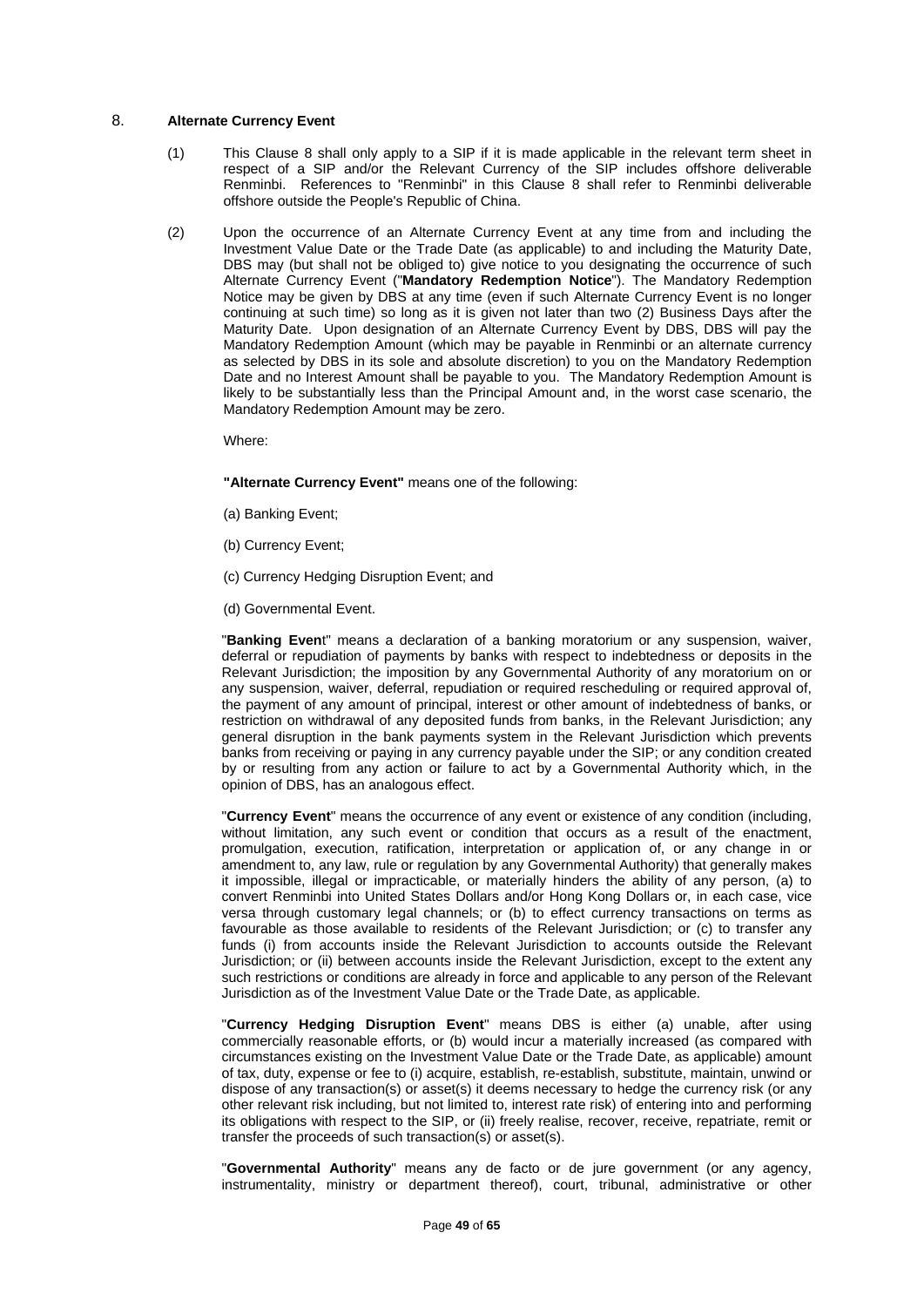governmental authority or any other entity (private or public) charged with the regulation of the financial markets (including the central bank) of the Relevant Jurisdiction.

"**Governmental Event**" means any expropriation, confiscation, freezing, requisition, nationalisation or other action by any Governmental Authority, which directly or indirectly deprives any person or entity of any of its assets (including rights to receive payments) in the Relevant Jurisdiction.

"**Hedging Costs**" means the losses, expenses and costs (if any) incurred by DBS of unwinding, terminating, liquidating, adjusting, obtaining, replacing or re-establishing any underlying or related hedging arrangements (including, but not limited to, any options or selling or otherwise realising any instruments of any type whatsoever which DBS may hold as part of such hedging arrangements), all as calculated by DBS acting in good faith and in a commercially reasonable manner.

"**Mandatory Redemption Amount**" means an amount in Chinese Renminbi or an alternate currency to be determined by DBS acting in good faith and in a commercially reasonable manner, adjusted downward to account fully for all Hedging Costs. The Mandatory Redemption Amount is likely to be substantially less than the Principal Amount and, in the worst case scenario, the Mandatory Redemption Amount may be zero.

"**Mandatory Redemption Date**" means the date designated as such in the Mandatory Redemption Notice, which shall be a date falling not less than two Business Days after the date of the Mandatory Redemption Notice.

"**Relevant Jurisdiction**" means The People's Republic of China (for the purpose of this Clause 8, including the Hong Kong Special Administrative Region but excluding the Macao Special Administrative Region and/or the Republic of China (Taiwan)).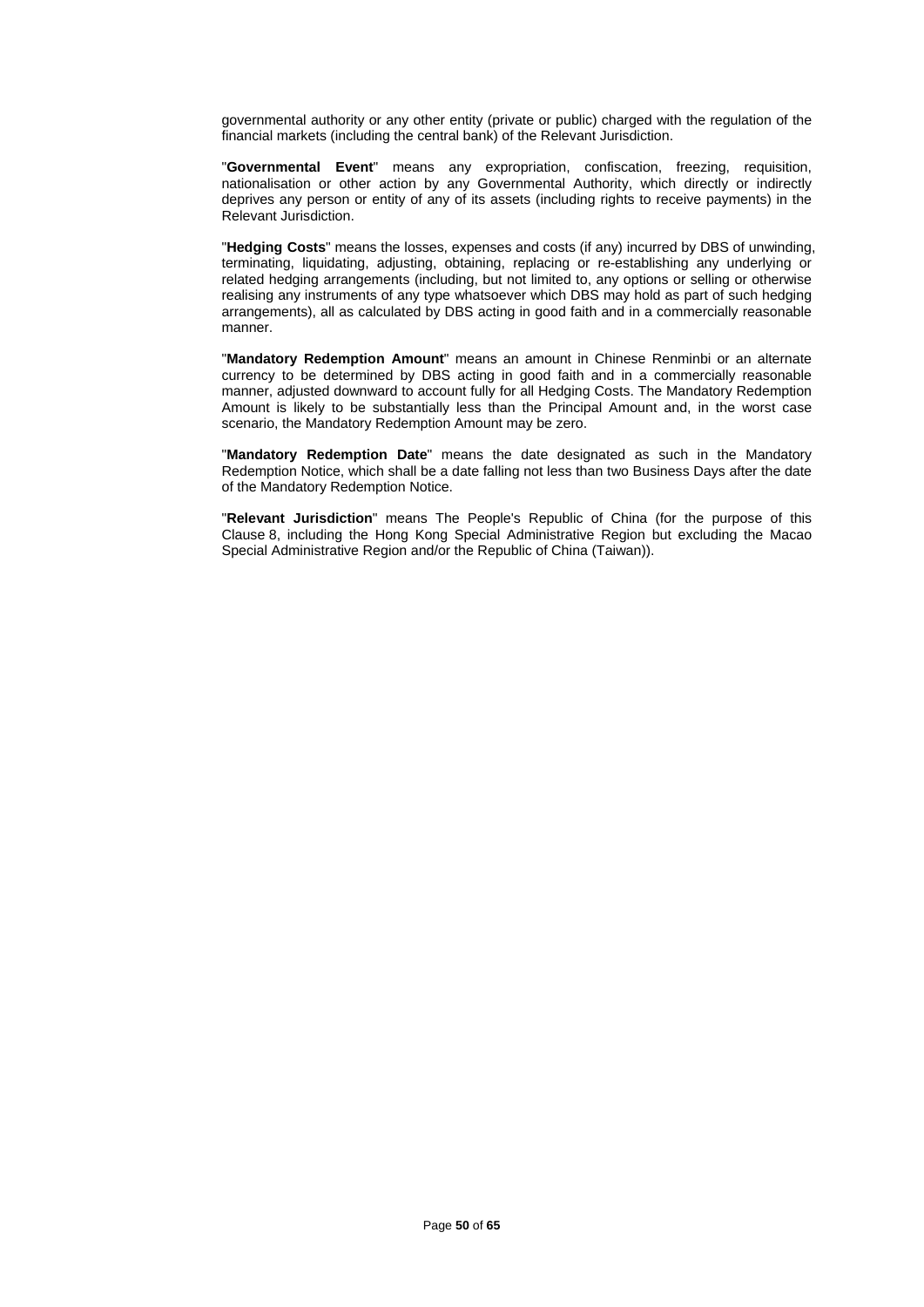## **E. Currency Linked Investment (CLI) Services terms**

## **This Section E shall apply if you are to enter into or hold any Currency Linked Investment.**

## 1. **Introduction**

(1) A Currency Linked Investment is a structured investment product involving a currency option. A Currency Linked Investment is intended to produce a yield higher than that of a conventional time deposit. Part of or the entire yield on a Currency Linked Investment represents the premium on the underlying currency option. For a Currency Linked Investment, you may choose an Investment Currency and a Linked Currency and agree with DBS a Conversion Rate and the Tenor.

If, during the Investment Period, the Linked Currency appreciates or remains constant against the Investment Currency (measured by comparing the Fixing Rate at the Fixing Time on the Maturity Date and the Conversion Rate), you will receive, for value on the Fixing Date, the Principal Amount and the Interest Amount in the Investment Currency (being the original currency of your investment).

If, during the Investment Period, the Linked Currency depreciates against the Investment Currency (measured by comparing the Fixing Rate at the Fixing Time on the Fixing Date and the Conversion Rate), you will receive the Principal Amount and the Interest Amount in the Linked Currency, converted at the Conversion Rate.

#### (2) **You should note that a Currency Linked Investment is subject to risks as set out in Section F and the Offering Documents.**

- 2. Terms of acceptance of a Currency Linked Investment
	- (1) **Currency Conversion** DBS reserves the right to convert the Investment Currency into the Linked Currency on the Maturity Date of a Currency Linked Investment at the Conversion Rate without notifying you.
	- (2) **Investment Period** A Currency Linked Investment may be placed for an Investment Period of one week, two weeks, one month, two months, three months or such other Investment Period as DBS may from time to time agree.
	- (3) **No Automatic Renewal** A Currency Linked Investment will not under any circumstances be automatically renewed upon its maturity. A new Order must be agreed and placed for any subsequent Currency Linked Investment.
	- (4) **DBS's discretion to accept a Currency Linked Investment** DBS reserves the right not to accept any Order received (or to accept only part of any Order) in respect of a Currency Linked Investment. In such event, or if the Order cannot be effected in the market, DBS will notify you as soon as practicable and any funds received by DBS in respect of such Currency Linked Investment will be placed in the Settlement Account and DBS is not obliged to pay any interest on such funds.

## 3. **No early withdrawal/termination**

#### **A Currency Linked Investment, or any part thereof, cannot in any circumstances be withdrawn or terminated by you prior to the Maturity Date**.

## 4. **Placing and acceptance of Orders for a CLI**

- (1) All Orders must be placed by Order Forms, where applicable, duly completed and signed by you or Remote Instructions given by you to DBS. Once submitted to DBS, the Order is binding on you and cannot be amended or withdrawn without the written agreement of DBS.
- (2) Orders are subject always to acceptance by DBS and to final execution. DBS shall have no obligation or liability in respect of any Order that is not accepted or executed.
- (3) The Conversion Rate will be determined by DBS by reference to the actual spot price traded upon execution of the Order. Such Conversion Rate will be notified to you in the Confirmation.
- (4) You shall deposit the Principal Amount in an account specified by DBS for placing an Order for a CLI on or before the Investment Value Date and for value that date.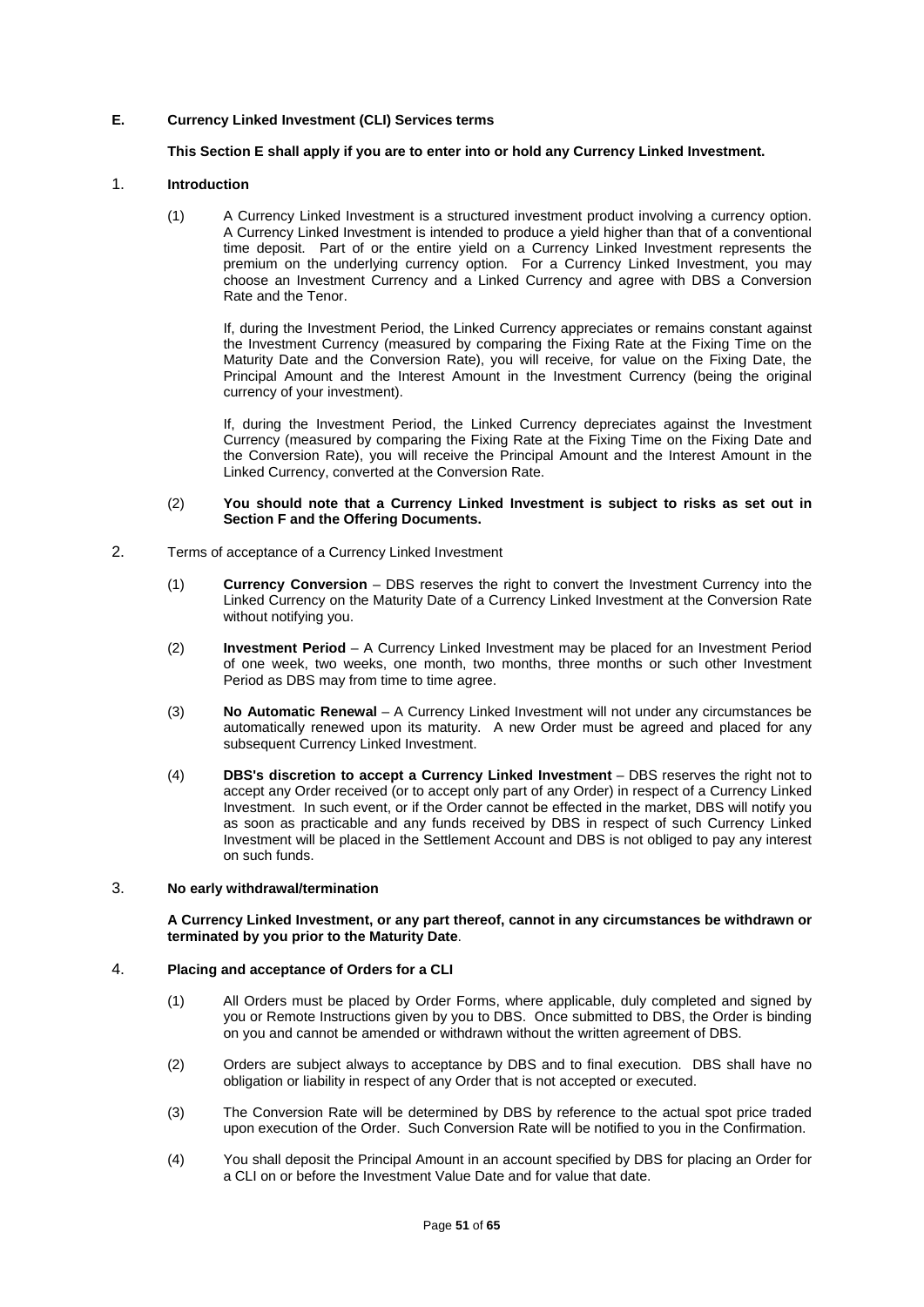- (5) **The Principal Amount must be received by DBS on or before the close of business on the Investment Value Date. Once the Principal Amount has been so received, it may not be withdrawn prior to the Maturity Date.** You hereby authorise DBS to direct debit your designated account for payment of the Principal Amount when you place an Order for a CLI.
- (6) DBS reserves the right, in its sole and absolute discretion, on or before the Investment Value Date not to accept any funds received (or to accept only part of such funds) as the Principal Amount for a relevant CLI. In such event, DBS will notify you as soon as practicable and any funds received but not accepted will be paid to your Settlement Account and DBS is not obliged to pay any interest on such funds.
- (7) DBS reserves the right not to accept and execute any Orders in respect of a CLI unless the aggregate of all the Orders in respect of such CLI received on or before the closing date for subscription of such CLI is of a minimum offer amount as prescribed by DBS in its sole and absolute discretion.

## 5. **Confirmation**

**If an Order is executed, a Confirmation will be posted to you no later than two Business Days after execution of the relevant Order.** 

#### 6. **Proceeds on Maturity Date and interest**

- (1) The Final Redemption Amount shall be calculated and paid to you on the Maturity Date as follows:
	- (a) in respect of a CLI where the Fixing Rate and the Conversion Rate are quoted and expressed in terms of the amount of the Investment Currency per one unit of Linked Currency,
		- (i) if the Fixing Rate at the Fixing Time on the Fixing Date is equal to or greater than the Conversion Rate, then the Final Redemption Amount shall be the sum of the Principal Amount and any Interest Amount, payable in the Investment Currency; and
		- (ii) if the Fixing Rate at the Fixing Time on the Fixing Date is less than the Conversion Rate, then the Final Redemption Amount shall be the sum of the Principal Amount and any Interest Amount, converted at the Conversion Rate and payable in the Linked Currency; and
	- (b) in respect of a CLI where the Fixing Rate and the Conversion Rate are quoted and expressed in terms of the amount of the Linked Currency per one unit of Investment Currency,
		- (i) if the Fixing Rate at the Fixing Time on the Fixing Date is equal to or less than the Conversion Rate, then the Final Redemption Amount shall be the sum of the Principal Amount and any Interest Amount, payable in the Investment Currency; and
		- (ii) if the Fixing Rate at the Fixing Time on the Fixing Date is greater than the Conversion Rate, then the Final Redemption Amount shall be the sum of the Principal Amount and any Interest Amount, converted at the Conversion Rate and payable in the Linked Currency.

The quotation and expression of the Fixing Rate and the Conversion Rate in respect of a CLI shall be determined in accordance with market convention for such currency pair by DBS in its sole and absolute discretion.

(2) The Interest Amount on the Currency Linked Investment shall be calculated as follows:

| Interest Amount<br>$=$ Principal<br>Interest Rate<br>Amount | Dav<br>Fraction | Count |
|-------------------------------------------------------------|-----------------|-------|
|-------------------------------------------------------------|-----------------|-------|

(3) As soon as practicable after the Maturity Date, DBS will notify you whether the Final Redemption Amount will be paid in the Investment Currency or the Linked Currency, and the maturity advice of the Currency Linked Investment will be sent to you by post.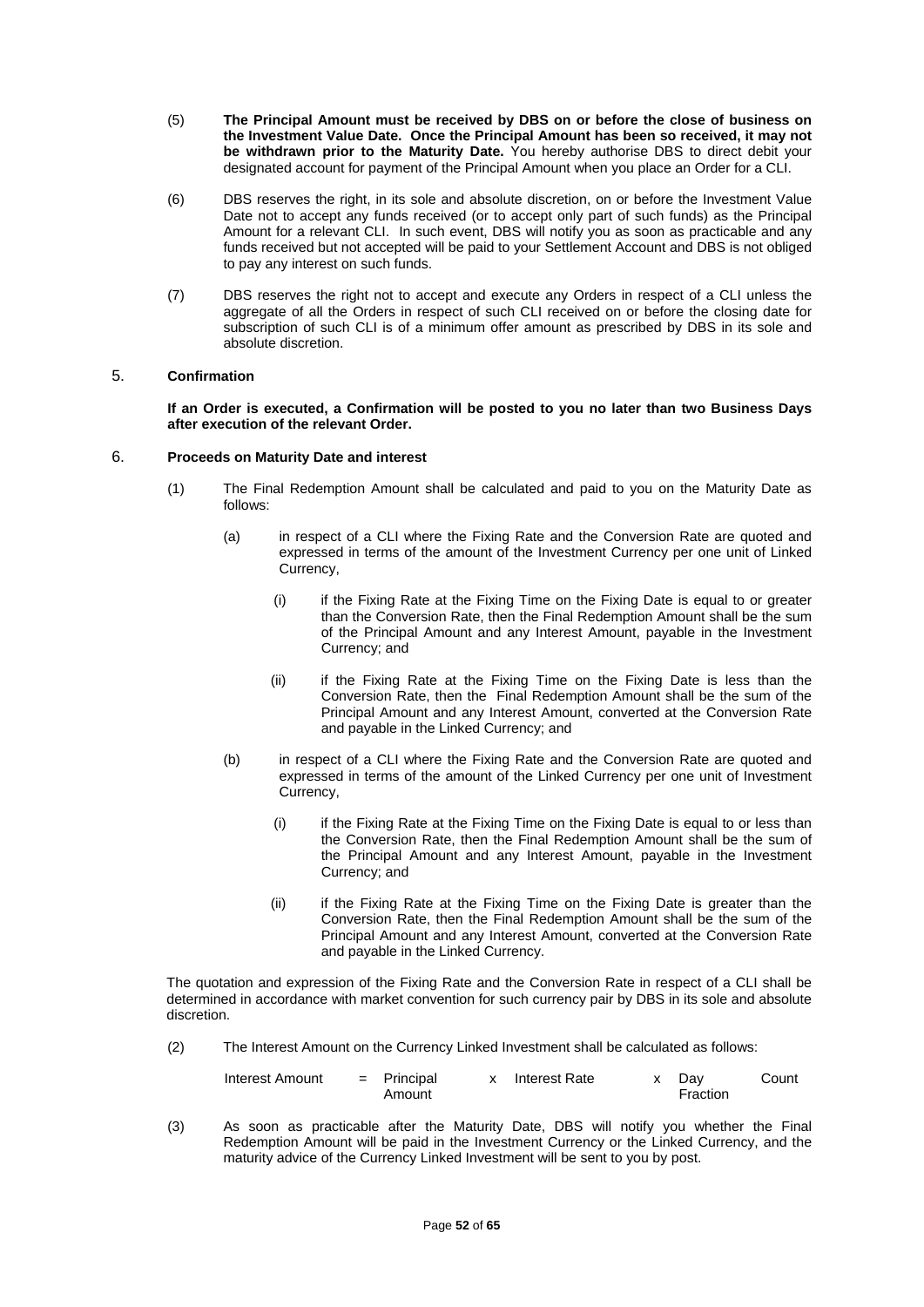(4) The Final Redemption Amount and any other amounts due (if any) (either in the Investment Currency or the Linked Currency, as the case may be) shall be credited to your Settlement Account for value on the Maturity Date, or, if such day is not a Business Day, the Business Day immediately following the Maturity Date. In the event that the Maturity Date is not a Business Day, you shall not be entitled to any interest on the Final Redemption Amount from, and including, the Maturity Date.

## 7. **"Roll over" on Maturity Date**

DBS may, in its sole and absolute discretion, accept Instructions from you via telephone, facsimile or other electronic means permitted by DBS to place the Final Redemption Amount payable to you (or part thereof) on the Maturity Date in respect of one Currency Linked Investment immediately in another Currency Linked Investment on terms to be agreed between you and DBS as if set out in a new Order Form.

## 8. **Market disruption**

- (1) If any event occurs making it impossible or impracticable for DBS to obtain a Fixing Rate at the Fixing Time on the Fixing Date, DBS will, acting in good faith and in a commercially reasonable manner, determine the Fixing Rate; such determination by DBS will, in the absence of manifest error, be binding and conclusive on you.
- (2) Notwithstanding the above Clause 8(1) of this Section E, if there is a No. 8 typhoon signal or above or a black rainstorm warning that affects or occurs at or around the Fixing Time on the Fixing Date causing DBS to be unable to obtain the Fixing Rate, DBS will determine a fixing rate in its sole and absolute discretion in respect of the relevant Currency Linked Investment and inform you of such rate pursuant to Clause 6(3) of this Section E on the following Business Day.

# 9. **Indemnity and set-off upon early withdrawals/termination**

**In the event of an early termination of a Currency Linked Investment pursuant to Clauses 23 and 24 of Section A, or by you with DBS's consent, you shall indemnify DBS on demand for all costs and losses incurred by DBS as a result of or arising from such termination, including unwinding any underlying or related hedging arrangements (including, but not limited to, selling or otherwise realising any option or futures contract in relation to the Currency Linked Investment), all as determined by DBS in its sole and absolute discretion. DBS shall be entitled to set-off all such costs and losses against the proceeds in respect of a Currency Linked Investment (or any of your other accounts) and pay to you the remaining balance thereof. You understand that the costs and losses incurred by DBS in relation to such termination may substantially reduce, or result in a total loss of, the Principal Amount and the earnings thereon, and you may bear further costs and expenses in addition to a loss of the Principal Amount and the earnings thereon.** 

## 10. **Alternate Currency Event**

- (1) This Clause 10 shall only apply to a Currency Linked Investment that has an Investment Currency or a Linked Currency in offshore deliverable Renminbi. References to "Renminbi" in this Clause 10 shall refer to Renminbi deliverable offshore outside the People's Republic of China.
- (2) Upon the occurrence of an Alternate Currency Event at any time from and including the Investment Value Date to and including the Maturity Date, DBS may (but shall not be obliged to) give notice to you designating the occurrence of such Alternate Currency Event ("**Mandatory Redemption Notice**"). The Mandatory Redemption Notice may be given by DBS at any time (even if such Alternate Currency Event is no longer continuing at such time) so long as it is given not later than two (2) Business Days after the Maturity Date. Upon designation of an Alternate Currency Event by DBS, DBS will pay the Mandatory Redemption Amount (which may be payable in Renminbi or an alternate currency as selected by DBS in its sole and absolute discretion) to you on the Mandatory Redemption Date and no Interest Amount shall be payable to you. The Mandatory Redemption Amount is likely to be substantially less than the Principal Amount and, in the worst case scenario, the Mandatory Redemption Amount may be zero.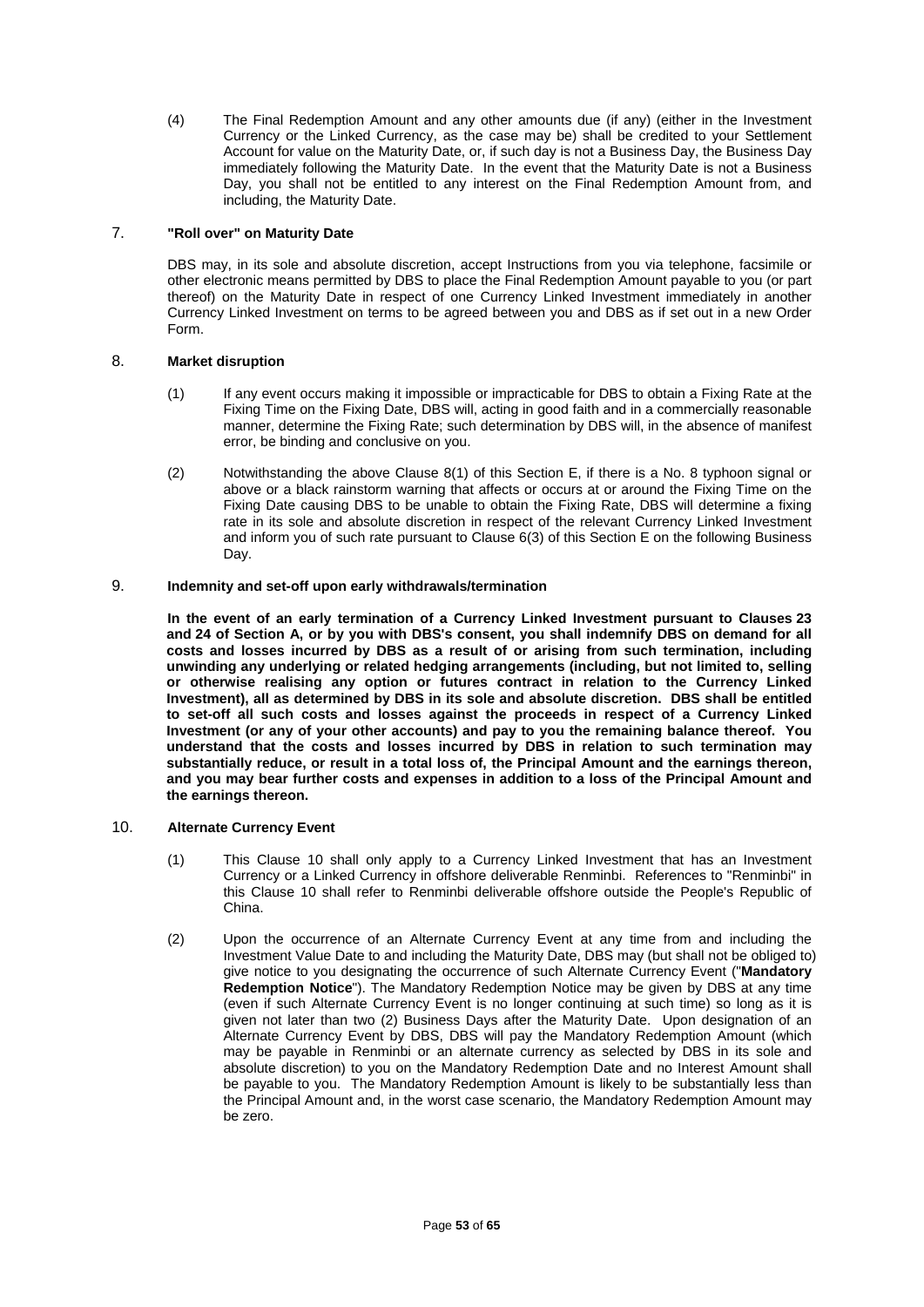#### Where:

**"Alternate Currency Event"** means one of the following:

- (a) Banking Event;
- (b) Currency Event;
- (c) Currency Hedging Disruption Event; and
- (d) Governmental Event.

"**Banking Even**t" means a declaration of a banking moratorium or any suspension, waiver, deferral or repudiation of payments by banks with respect to indebtedness or deposits in the Relevant Jurisdiction; the imposition by any Governmental Authority of any moratorium on or any suspension, waiver, deferral, repudiation or required rescheduling or required approval of, the payment of any amount of principal, interest or other amount of indebtedness of banks, or restriction on withdrawal of any deposited funds from banks, in the Relevant Jurisdiction; any general disruption in the bank payments system in the Relevant Jurisdiction which prevents banks from receiving or paying in any currency payable under the Currency Linked Investment; or any condition created by or resulting from any action or failure to act by a Governmental Authority which, in the opinion of DBS, has an analogous effect.

"**Currency Event**" means the occurrence of any event or existence of any condition (including, without limitation, any such event or condition that occurs as a result of the enactment, promulgation, execution, ratification, interpretation or application of, or any change in or amendment to, any law, rule or regulation by any Governmental Authority) that generally makes it impossible, illegal or impracticable, or materially hinders the ability of any person, (a) to convert Renminbi into United States Dollars and/or Hong Kong Dollars or, in each case, vice versa through customary legal channels; or (b) to effect currency transactions on terms as favourable as those available to residents of the Relevant Jurisdiction; or (c) to transfer any funds (i) from accounts inside the Relevant Jurisdiction to accounts outside the Relevant Jurisdiction; or (ii) between accounts inside the Relevant Jurisdiction, except to the extent any such restrictions or conditions are already in force and applicable to any person of the Relevant Jurisdiction as of the Investment Value Date.

"**Currency Hedging Disruption Event**" means DBS is either (a) unable, after using commercially reasonable efforts, or (b) would incur a materially increased (as compared with circumstances existing on the Investment Value Date) amount of tax, duty, expense or fee to (i) acquire, establish, re-establish, substitute, maintain, unwind or dispose of any transaction(s) or asset(s) it deems necessary to hedge the currency risk (or any other relevant risk including, but not limited to, interest rate risk) of entering into and performing its obligations with respect to the Currency Linked Investment, or (ii) freely realise, recover, receive, repatriate, remit or transfer the proceeds of such transaction(s) or asset(s).

"**Governmental Authority**" means any de facto or de jure government (or any agency, instrumentality, ministry or department thereof), court, tribunal, administrative or other governmental authority or any other entity (private or public) charged with the regulation of the financial markets (including the central bank) of the Relevant Jurisdiction.

"**Governmental Event**" means any expropriation, confiscation, freezing, requisition, nationalisation or other action by any Governmental Authority, which directly or indirectly deprives any person or entity of any of its assets (including rights to receive payments) in the Relevant Jurisdiction.

"**Hedging Costs**" means the losses, expenses and costs (if any) incurred by DBS of unwinding, terminating, liquidating, adjusting, obtaining, replacing or re-establishing any underlying or related hedging arrangements (including, but not limited to, any options or selling or otherwise realising any instruments of any type whatsoever which DBS may hold as part of such hedging arrangements), all as calculated by DBS acting in good faith and in a commercially reasonable manner.

"**Mandatory Redemption Amount**" means an amount in Chinese Renminbi or an alternate currency to be determined by DBS acting in good faith and in a commercially reasonable manner, adjusted downward to account fully for all Hedging Costs. The Mandatory Redemption Amount is likely to be substantially less than the Principal Amount and, in the worst case scenario, the Mandatory Redemption Amount may be zero.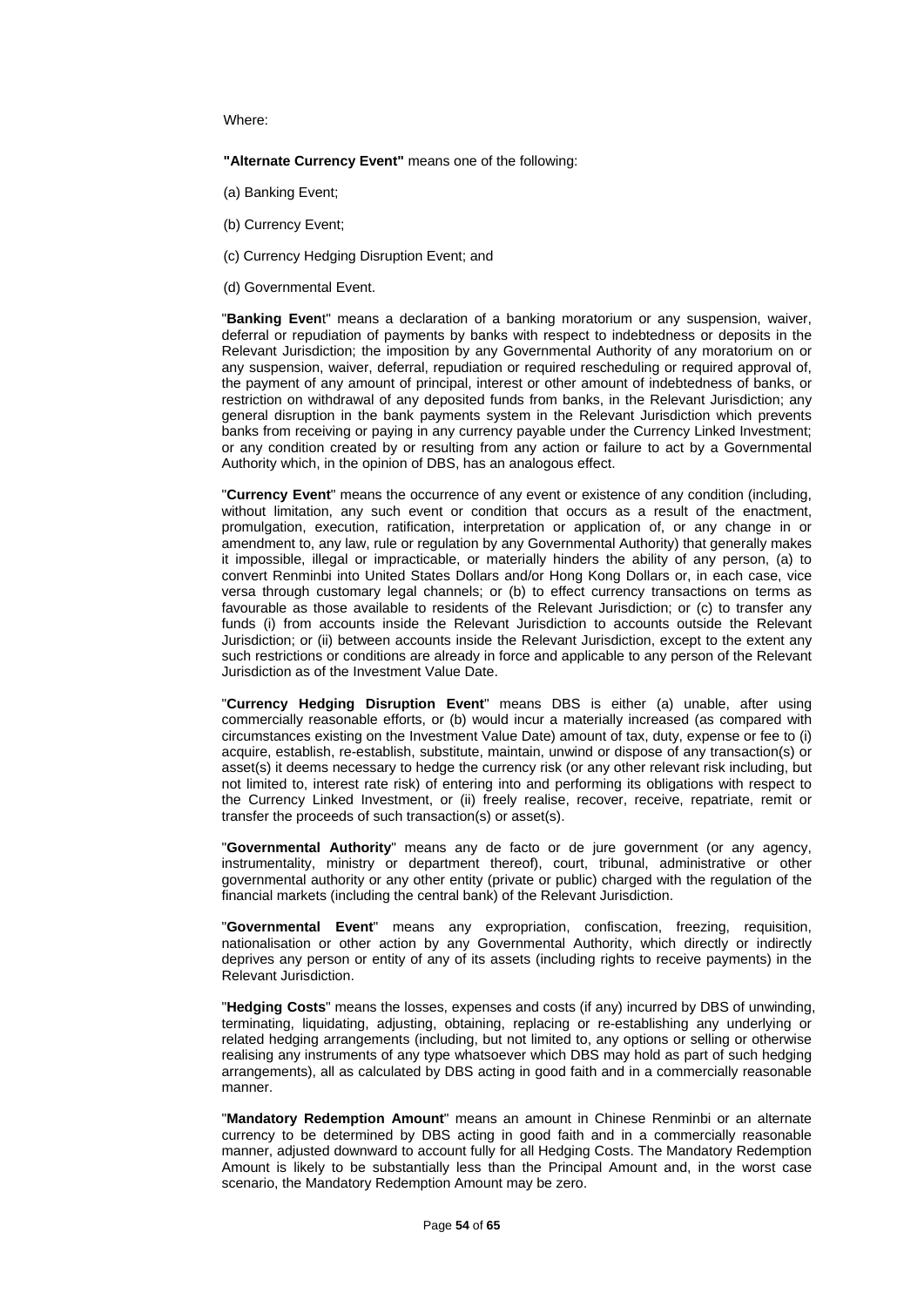"**Mandatory Redemption Date**" means the date designated as such in the Mandatory Redemption Notice, which shall be a date falling not less than two Business Days after the date of the Mandatory Redemption Notice.

"**Relevant Jurisdiction**" means The People's Republic of China (for the purpose of this Clause 10, including the Hong Kong Special Administrative Region but excluding the Macao Special Administrative Region and/or the Republic of China (Taiwan)).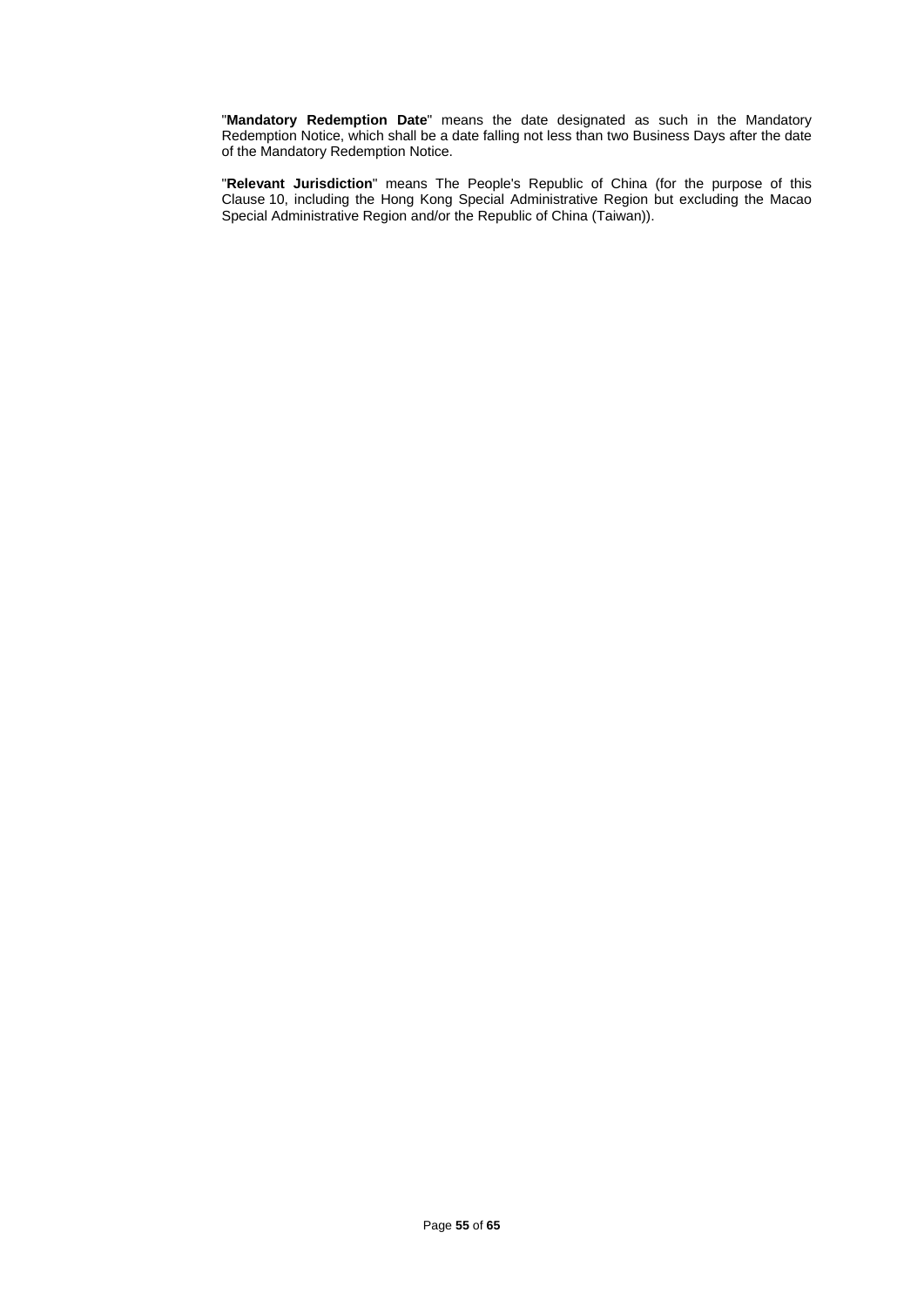#### **F. Risk Disclosure Statements**

You note that in all cases where DBS provides any Services to you or sells any Investment Products to you, you should inform yourself and be aware of the risks generally and, in particular, the risk characteristics and warnings set out below. However, you understand that not all of the following risk disclosures may be relevant to your particular circumstances or the Services, Investment Products or Transactions provided to you by DBS. **You confirm that the following is not an exhaustive list of all the risks and you should therefore carefully consider any Services, Investment Products or Transactions provided to you by DBS before you deal and consider whether such Services, Investment Products or Transactions are suitable in the light of your own experience, financial position and investment objectives.**

You confirm that you have read carefully the Consolidated Terms, the terms and conditions governing electronic banking services (if applicable), the product specific information contained in the Offering Documents and the Order Form in relation to each Transaction. In particular, DBS is not giving you any assurance or guarantee regarding any outcome of investment or any Transaction. You confirm that you were invited to ask questions and to take independent advice if you wish. You must make your own decision as to whether and on what terms to enter into a Transaction and should take professional advice if you are uncertain of or have not understood any aspect of this Risk Disclosure Statements or the nature and risk involved.

## 1. **General**

The following risks apply in respect of all Investment Products:

- (1) **Suitability.** You must ensure that you understand the characteristics of the relevant Investment Product or Transaction and the nature of the risks associated with your investment and carefully consider whether an investment is suitable for you in light of your financial position and investment objectives. In case you wish to subscribe for a product which has a product risk rating that does not fit within your risk profile in the most recent customer suitability assessment records in DBS, you should understand that such product may not be suitable taking into account your investment objective(s), investment experience, risk tolerance, financial capacity, investment horizon and/or sophistication. You should take extra caution and separately confirm to DBS your intention to invest in such product and accept sole responsibility for your investment decision.
- (2) **Concentration.** You should be satisfied that you have the risk appetite for, and are not over exposed to, a particular type of Investment Product or Transaction and, if applicable, the underlying asset of a Structured Investment Product, taking into account the risk exposure you may face under adverse market conditions.
- (3) **Credit risks of issuer of Investment Product.** You are subject to the credit risk of the issuer of an Investment Product and the issuer of the underlying asset (if applicable), and the financial ability to repay any Investment Products may further be subject to any intervening circumstances such as government action or legal inhibitions placed on the issuer or affecting the currency in which the instrument is denominated. Many Investment Products are not secured by collateral. In the worst case scenario, where such issuer defaults on its payment obligations under the relevant Investment Product, you will receive no return and may also lose your original investment.
- (4) **Credit risk of nominee or custodian.** Where any Securities are held in an account with a third party nominee, custodian or sub-custodian, you will be subject to the credit risk of such persons. Such persons are not under the control of DBS, and DBS accepts no liability for any default of any nature by such persons.
- (5) **Risk disclosure in Offering Documents.** In respect of any Investment Product, there are risk factors contained in the Offering Documents of such Investment Products. You must ensure that you have read and understood those risk factors.
- (6) **Potential conflicts of interest.** DBS and/or its Affiliates may play a variety of roles (including, without limitation, acting as issuer, distributor, custodian and calculation agent) in connection with any Transactions. Conflicts of interest may arise from the different roles played by DBS and/or its Affiliates and DBS's economic interests in each role may be adverse to your interest in any Investment Products or Transactions.
- (7) **Risks associated with brokers counterparty risks.** On many Exchanges, the performance of a transaction by your broker, custodian, sub-custodian (or the third party with whom he is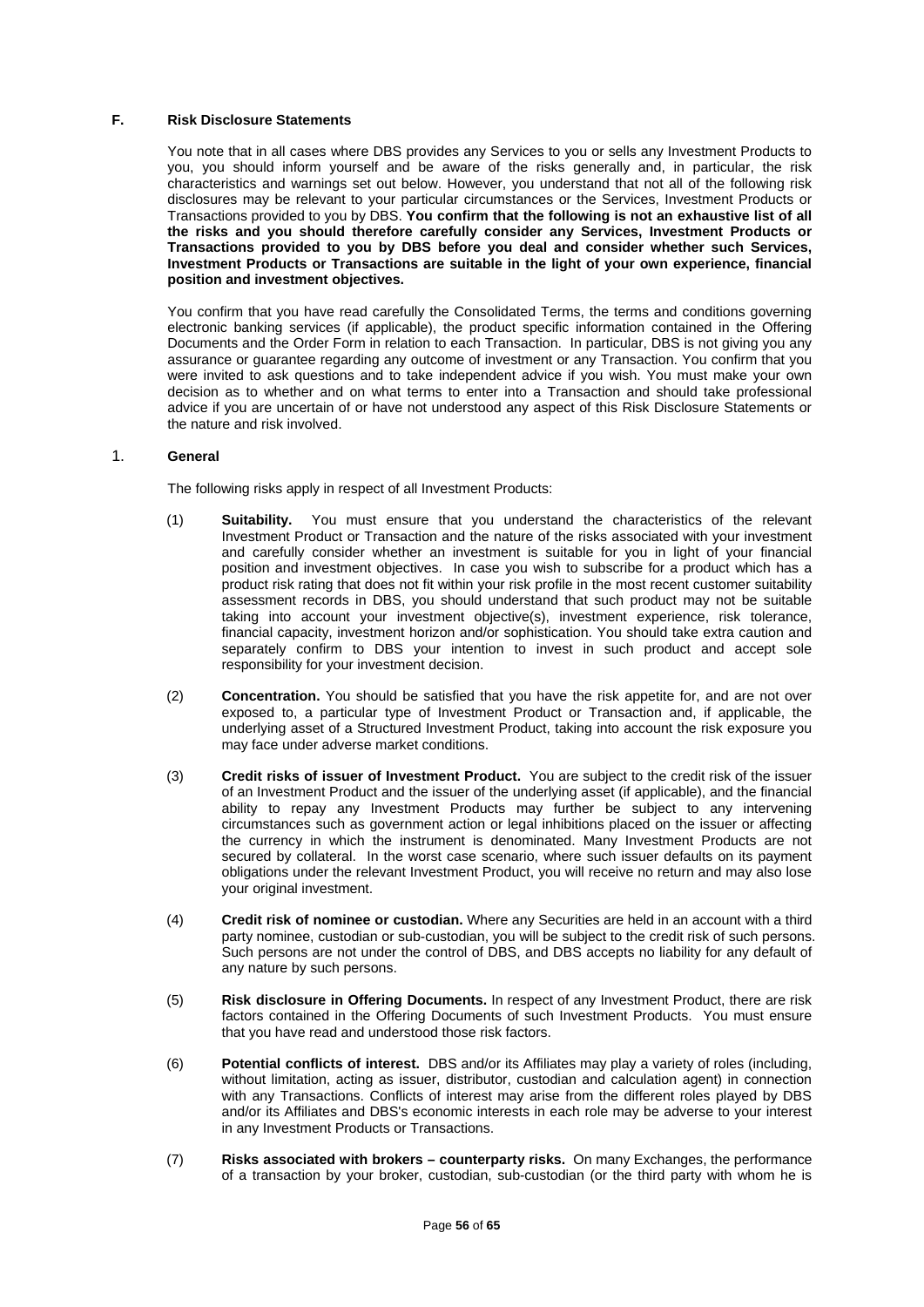dealing on your behalf) is "guaranteed" by the Exchange or its Clearing House. As a result, brokers, custodians and sub-custodians are not subject to counterparty risks when they transfer securities or positions to an Exchange and/or Clearing House. However, this guarantee is unlikely in most circumstances to cover you and may not protect you if your broker, custodian, sub-custodian or another party defaults on its obligations to you. The insolvency or default of your broker, custodian, sub-custodian, Clearing House, or any relevant third party may lead to positions being liquidated or closed out without your consent and you may suffer losses as a result.

- (8) **Transaction costs and tax.** Before entering into any Transaction, you should familiarise yourself with all relevant Transaction costs and tax implications. Your net returns from any Investment Product or Transaction will be affected by such costs, as well as any relevant tax liability.
- (9) **Liquidity risks.** At certain times or under certain market conditions, it may be difficult or impossible to liquidate a position, to assess value or to determine a fair price of any Investment Product or Transaction. Certain Securities and money market instruments, in particular, structure notes or products, may not be readily realisable or marketable. There can be no certainty that market traders will be prepared to deal with them. Liquidity risks decrease for near term Investment Products or Transactions and increase for Investment Products or Transactions which have longer maturity periods or are linked to emerging markets and instruments with lower credit ratings. Reversing any Transaction at short notice can be difficult or even impossible, especially for complicated structures. Unexpected and sudden erosion of liquidity can also arise from sharp price movements and volatile market conditions, resulting in illiquid markets.
- (10) **Currency risks.** Fluctuations in exchange rates can have an impact on your profit or loss from any Investment Product or Transaction if it is denominated or settled in a different currency from the currency used to carry out the Transaction, for your ordinary business or to keep your accounts. When you trade in a foreign jurisdiction, you should take into account the applicable tax and exchange controls, including whether profits may be repatriated to you.
- (11) **Interest rate risks.** Interest rate fluctuations may have an adverse impact on the value of certain Investment Products, in particular, debt instruments such as bonds or money market instruments.
- (12) **Non-transferability.** Generally, an Investment Product or Transaction cannot be assigned or transferred without the consent of the counterparty. Engaging in another transaction to achieve an offset may not automatically close out those existing positions and will not necessarily function as a perfect hedge (and may, in certain circumstances, increase the risk to you).

# 2. **Risk of securities trading**

- (1) **Price risks.** The prices of any securities fluctuate, sometimes dramatically. The price of a security may move up or down, and may become valueless. It is likely that losses will be incurred rather than profit made as a result of buying and selling securities. This is a risk which you should be prepared and are able to accept.
- (2) **Liquidity risks.** Certain securities may not be readily realisable. There may be no or a limited secondary market and you may need to be prepared to hold any Securities for an indefinite period.
- (3) **Past performance.** Any representation of past performance is not necessarily a guide to future performance.
- (4) **Foreign exchange risks.** Where investments in Securities involve exposure to foreign currency, changes in rates of exchange may cause the value of the Securities to fluctuate.
- (5) **Settlement risks.** You will be exposed to the risks of settlement failure of securities purchased. There are also risks involved in not registering purchased securities in your name or in the name of your nominee or custodian.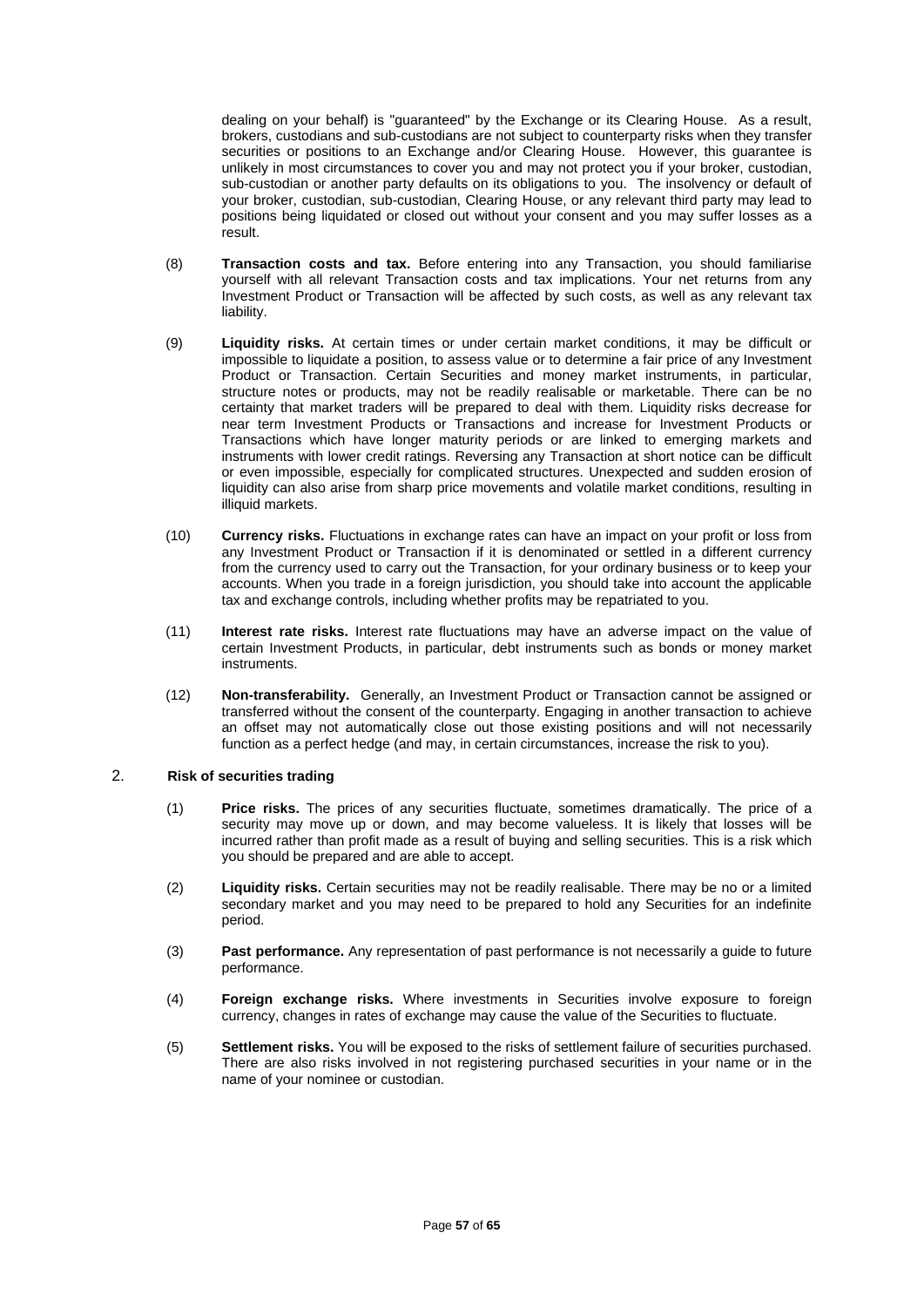#### (6) **Risk of trading Growth Enterprise Market ("GEM") securities.**

You understand that GEM securities involve high investment risks. In particular:

- (a) companies may list on GEM without any track record or previous profitability nor any obligation to provide any future profitability forecast;
- (b) there may be risks arising from the emerging nature of the companies listed on GEM, the business sectors and/or the countries in which they operate;
- (c) securities traded on GEM may experience higher market volatility than securities traded on the "Main Board" operated by HKEx; and
- (d) there can be no certainty that there will be a liquid market in the securities traded on GEM.

You should only make a decision to invest in GEM after due and careful consideration. Given the higher risk profile and the other characteristics of GEM, you understand that it is a market more suitable for professional and other sophisticated investors.

You further understand that, generally, GEM listed companies are usually not required to issue paid announcements in gazetted newspapers and current information on GEM securities may only be found on the internet websites operated by HKEx. Accordingly, you understand that information sources are limited and to obtain up-to-date information on GEM listed companies, you must have regular access to the websites operated by HKEx.

You should also seek independent professional advice if you are uncertain about trading or if you do not understand any aspect of these risk disclosure statements, the nature and the risks involved in trading of the securities listed on GEM or any other matters. You acknowledge that these risk disclosure statements do not disclose all the risks and other significant aspects of GEM.

(7) **Risk of trading NASDAQ-AMEX securities on HKEx.** You understand that securities under the NASDAQ-AMEX Pilot Programme ("**PP**") are aimed at sophisticated investors. You understand that you should consult your licensed or registered person and become familiarised with the PP before trading in PP securities. You are aware that PP securities are not regulated as a primary or secondary listing on the "Main Board" or GEM operated by HKEx.

# 3. **Risks of your assets received or held outside Hong Kong**

You understand that client assets received or held by the licensed or registered person outside Hong Kong are subject to the applicable laws and regulations of the relevant overseas jurisdiction which may be different from the SFO and the rules made thereunder. Consequently, such client assets may not enjoy the same protection as that conferred on client assets received or held in Hong Kong.

## 4. **Risk of leveraging or gearing**

You understand that if you invest wholly or partly in any banking or investment service by using borrowed funds, the risk of loss can be significantly greater. You further understand that you may lose not only the amount invested but will still be liable to repay to DBS as lender the principal amount of the loan and any unpaid interest thereon.

Leveraging may be undertaken by way of a loan, utilisation of investment finance facilities or may be embedded within an instrument such as a structured note. The high degree of leverage resulting from a relatively small margin requirement in respect of any Investment Product or Transaction can work against you as well as for you due to fluctuating market conditions and you acknowledge that the use of leverage can lead to large losses in excess of the original investment amount, as well as gains.

The risk of loss in financing Securities through the use of any investment finance facilities is significant. You may sustain losses in excess of the margin deposited with us as a relatively small market movement may have a large impact on the value of the margin. In some cases, while the amount of the initial margin deposited with us may be small relative to the value of the Investment Product or Transaction, a relatively small market movement would have a proportionately larger impact on the margin deposited or to be deposited with us; this may work against you as well as for you. If the market moves against you, you may not only sustain a total loss of your initial margin deposit and any additional margin deposited with us to maintain your position, you may also incur further liability to us or sustain further or additional losses. You may be called upon at short notice to make additional margin deposits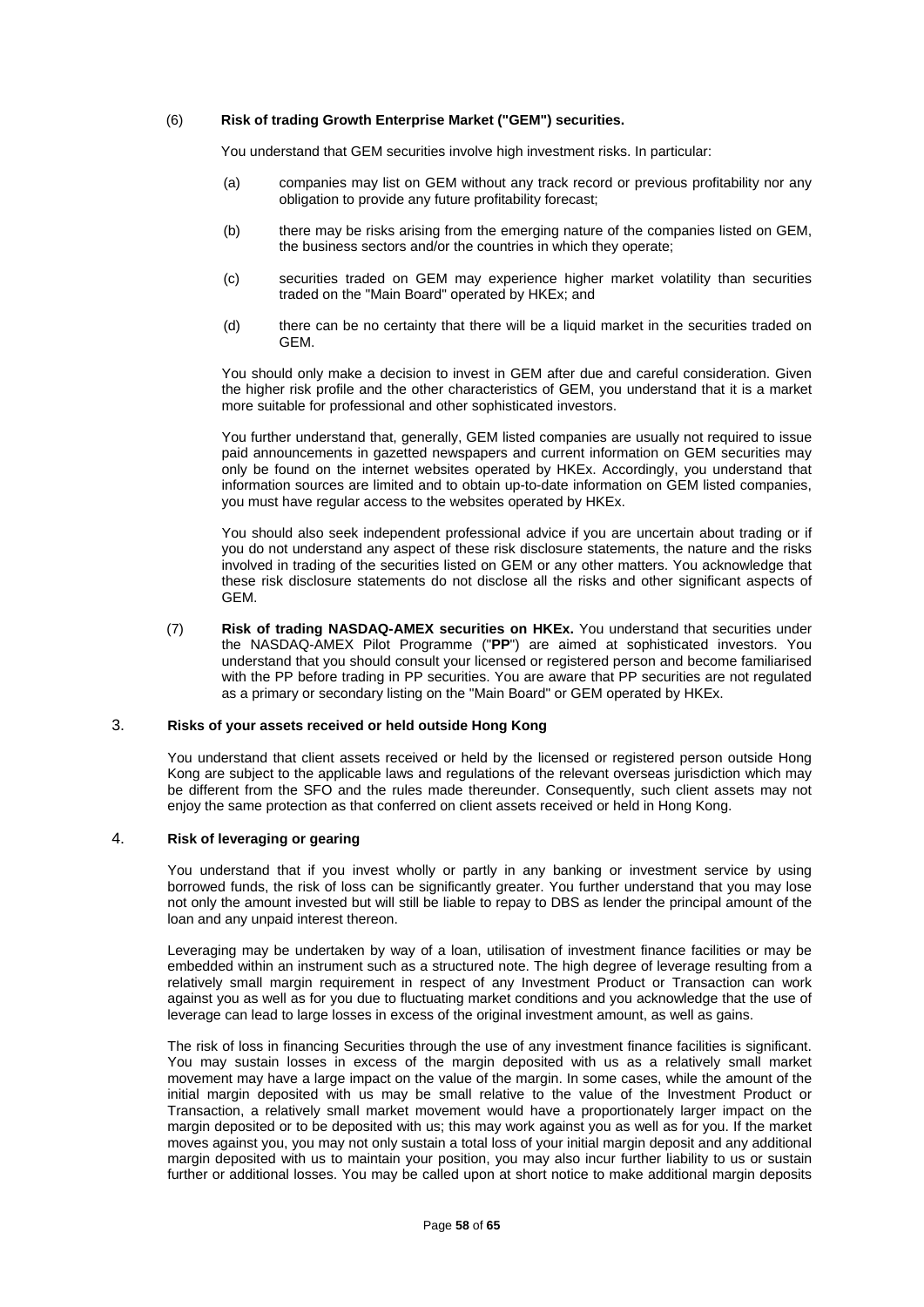or interest payments. If the required margin deposits or interest payments are not made within the prescribed time, your collateral may be liquidated without your consent. Moreover, you will remain liable for any resulting deficit in your account and interest charged on your account. You should therefore carefully consider whether such a financing arrangement is suitable in light of your own financial position and investment objectives.

## 5. **Risk of trading bonds**

You should understand that any investments in bonds, including plain-vanilla bonds, are subject to various risks, including but not limited to the following:

- (1) **Credit risk.** Bonds are subject to the risk of the issuer defaulting on its obligations. It should also be noted that credit ratings assigned by credit rating agencies do not guarantee the creditworthiness of the issuer.
- (2) **Liquidity risk.** Some bonds may not have active secondary markets and it would be difficult or impossible for investors to sell the bond before its maturity. Even when a market exists, there may be a substantial difference between the offer and purchase price for the bond.
- (3) **Interest rate risk.** Bonds are more susceptible to fluctuations in interest rates and generally prices of bonds will fall when interest rates rise. The degree of interest rate sensitivity depends on the maturity, coupon and call provisions of the bond. Floating rate bonds lessen your interest rate risk to the extent that the interest rate adjustments are responsive to market rate movements. If the issuer of the bond has the right to redeem the bond before maturity, this can adversely affect your exposure.
- (4) **High-yield bonds.** In addition to the generic risks listed above, investments in high-yield bonds are subject to risks such as:
	- $\triangleright$  Higher credit risk. Since they are typically rated below investment grade or are unrated and as such are often subject to a higher risk of issuer default;
	- $\triangleright$  Vulnerability to economic cycles. During economic downturns such bonds typically fall more in value than investment grade bonds as (i) investors become more risk averse and (ii) default risk rises.
- (5) **Bonds with special features.** You should understand that some bonds may contain special features and risks that warrant special attention.
- (6) **Perpetual bonds.** Perpetual bonds are perpetual in nature, which means they do not have a maturity date, and the coupon payments may be deferred or even suspended subject to the terms and conditions of the issue. Accordingly, their pay-out depends on the viability of the issuer in the very long term. Furthermore, as perpetual debentures are often callable and/or subordinated, you should be aware of the potential re-investment risk, and/or the potential risk that your claim as a bondholder may have a lower priority (e.g. on liquidation of the issuer).
- (7) **Subordinated bonds.** Some bonds may be subordinated in ranking and in the case of liquidation of the issuer, bondholders can only get back the principal amount after other senior creditors are paid. You should pay attention to the credit information in relation to the bonds as provided in the Offering Documents and understand that holders of subordinated debentures will bear higher risks than holders of senior debentures of the issuer due to a lower priority of claim in the event of the issuer's liquidation.
- (8) **Callable feature.** In respect of any bonds that are callable, this means the issuer may redeem the bonds prior to their stated maturity, and you may face re-investment risk when the bonds are redeemed early.
- (9) **Variable or deferral of interest.** Some bonds may have variable and/or deferral of interest payment terms. If you choose to invest in such bonds, you should understand that you would face uncertainty over the amount and time of the interest payments to be received.
- (10) **Extension of maturity.** Some bonds may have extendable maturity dates. If you choose to invest in such bonds, you should understand that you would not have a definite schedule of principal repayment.
- (11) **Convertible or exchangeable bonds.** Some bonds are convertible or exchangeable in nature. If you choose to invest in such bonds, you are subject to both equity and bond investment risk.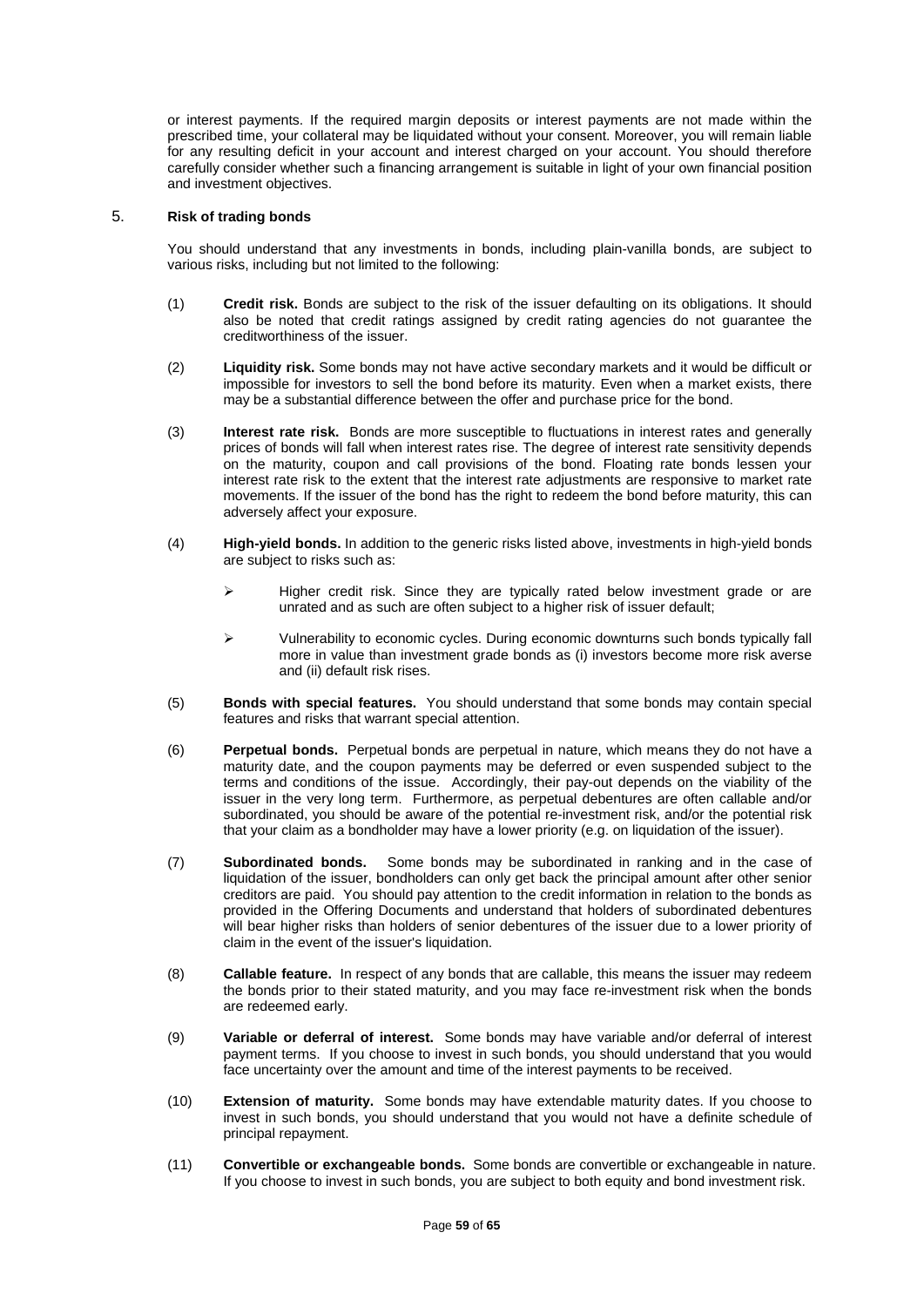(12) **Contingent write down or loss absorption or "bail-in" feature.** Some bonds may have a contingent write down or loss absorption or "bail-in" feature. If you choose to invest in such bonds, you face the risk that the bonds may be written-off fully or partially or converted to common stock on the occurrence of a trigger event. You are advised to review the Offering Documents carefully before making any investment decisions.

## 6. **Risk of Equity Linked Products**

- (1) Investments in any equity linked Structured Investment Products ("**Equity Linked Products**") carry a high degree of risk. Equity Linked Products are investments that may combine notes/deposits with stock options, the payout of which may be based on the performance of a single equity security, a basket of equity securities, or an equity index. You should study carefully the product features, characteristics and risks of any Equity Linked Products set out in the relevant Offering Documents before making any investments and seek professional advice if in doubt. While the maximum return on Equity Linked Products is usually limited to a predetermined amount of cash, you stand to potentially lose up to the entire investment amount if the underlying share price moves substantially against your view.
- (2) **Physical settlement.** In the event that an Equity Linked Product is settled by delivery of shares to its investors, the value of the shares received may be worthless and you may lose your entire investment.
- (3) **Basket equity-linked products.** If you choose to invest in Equity Linked Products linked to a basket of equities with a bull structure, you should note that you may be obliged to buy at the strike price of (or suffer a financial loss with reference to) the worst-performing stock in the basket of linked stocks, if the final price of the worst-performing stock is below the strike price. You should understand the fact that you are exposed to the risks of the basket of stocks, especially the stock having the worst performance.

# 7. **Risk of Warrants**

- (1) In certain circumstances, warrants can expire worthless and you will suffer a total loss of the original investment. If you are contemplating purchasing deep-out-of-the-money warrants, you should be aware that ordinarily, the chance of such options becoming profitable is remote.
- (2) Some warrants may provide only a limited period of time for the exercise of the warrant, and some warrants may provide for the exercise of the warrant on a specified or stipulated date. You should familiarise yourself with the terms of the warrant.
- (3) Exercising a warrant results either in cash settlement, or the acquisition or delivery of the underlying instrument.

#### 8. **Risk of Exchange Traded Funds**

Exchange traded funds may not make any distributions, even if the Securities they hold do so. Such funds are exposed to the liquidity and market risks of the Securities it holds. Further, an exchange traded fund may concentrate its investments in issuers of one or more particular industries or geographical regions (which may magnify the negative impact on the value of the exchange traded fund). Most exchange traded funds are not actively managed.

You should also take note of the following additional risks (which are non-exhaustive) if you invest in non-traditional exchange traded funds:

- (1) Non-traditional exchange traded funds may employ short selling to achieve an investment exposure consistent with its investment objective. Such short selling may involve additional transaction costs and other expenses. Under certain market conditions, short selling can increase the volatility and decrease the liquidity of certain Securities and may lower the return or result in losses to the non-traditional exchange traded fund.
- (2) Non-traditional exchange traded funds may seek to provide a return which is either a multiple and/or inverse of the daily performance of its underlying. A non-traditional exchange traded fund rebalances its portfolio on a daily basis, increasing exposure in response to that day's gains or reducing exposure in response to that day's losses and there is a risk of a near complete loss of the value of the non-traditional exchange traded fund. Non-traditional exchange traded funds are designed as short term trading vehicles for investors who intend to actively monitor and manage their portfolios. They are not intended and/or suitable for investors who do not intend to actively monitor and manage their portfolio.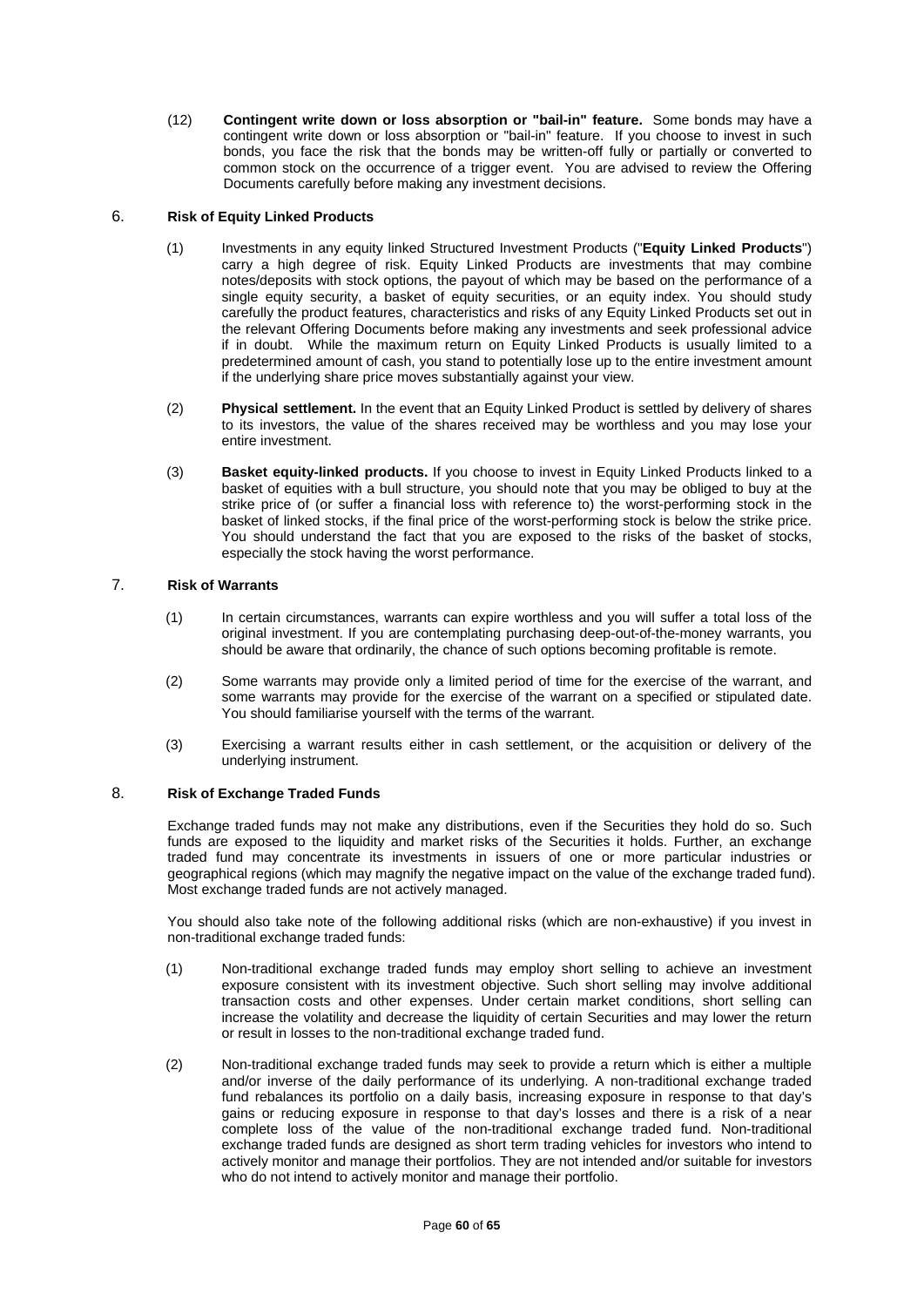- (3) For Transactions involving leveraged non-traditional exchange traded funds, you will be exposed to the risk that any adverse daily performance of that exchange traded fund's underlying will be leveraged.
- (4) Inverse exchange traded funds, a type of non-traditional exchange traded fund, are negatively correlated to their underlying and could lose money when the indices rise. This is a result that is opposite from conventional exchange traded funds.

## 9. **Risk of Non-traditional Funds**

Non-traditional funds can take countless forms (e.g. hedge funds, alternative investment funds and offshore funds) and involve a high degree of risk. You should seek independent advice about the particular risks involved and carefully consider any information (including in the Offering Document) on the relevant investment. The risks of investing in such non-traditional funds could include (without limitation) the following:

- (1) The investment strategies adopted by non-traditional funds are often high risk and highly complex. Further, due to the use of leverage, a small movement in the market can lead to a major gain, but any losses will also be sharply magnified. In certain circumstances, the entire amount of your investment could be lost.
- (2) The non-traditional fund industry is largely unregulated and the availability, quality and flow of information may be significantly less than that for traditional investment products. Investors may not be kept informed about the fund's strategies or changes to the fund management team.
- (3) The liquidity and tradability of non-traditional funds can vary a great deal and fixing holding or "lock-up" periods lasting many years are not unusual. Liquidations of such funds may also stretch over many years.
- (4) Certain non-traditional funds may provide for powers to compulsorily redeem all or any portion of an investor's holdings at any time and for any reason upon short notice. The proceeds that an investor may receive upon such redemption may be substantially less than the amount invested in the fund.
- (5) Many non-traditional funds have an offshore domicile that may be subject to less stringent legislation and supervision, which in turn offers poorer investor protection. Problems or delays may arise in the settlement of buy and sell orders for units in such funds. There is also no guarantee that your legal rights under the non-traditional funds will be enforceable.

#### 10. **Risk of Private Equity Investments**

- (1) The contractual conditions governing a private equity investment often require the contribution of liquid funds in a substantial amount and for a considerable period of time. Such contributions are made either by a single payment or by several payments over a certain period of time. Once you have made the commitment to invest, you must be ready to meet calls for capital contribution, which may be made at short notice. The penalty for failure to honour any capital or commitment call can be extreme, including a complete forfeiture of any capital already invested.
- (2) Any capital invested by you may be tied up, either completely or with restricted access, during such period. As there is no recognised secondary market in private equity investments, such investments may not be sold and/or transferred freely.
- (3) Private equity investments may be realised in several ways, including a sale of the participations through eventual public listings on Exchanges, mergers with other companies, a sale to another interested party or recapitalisations. Considerable losses, or even a total loss of your investment may occur, for example, when such private companies and/or funds are either wound up or declared insolvent and/or the commercial interest in the business of the private companies or funds cease to exist.

# 11. **Risk of trading in leveraged foreign exchange contracts**

The risk of loss in leveraged foreign exchange trading can be substantial. You may sustain losses in excess of your initial margin funds. Placing contingent orders, such as "stop-loss" or "stop-limit" orders, will not necessarily limit loses to the intended amounts. Market conditions may make it impossible to execute such orders. You may be called upon at short notice to deposit additional margin funds. If the required funds are not provided within the prescribed time, your position may be liquidated. You will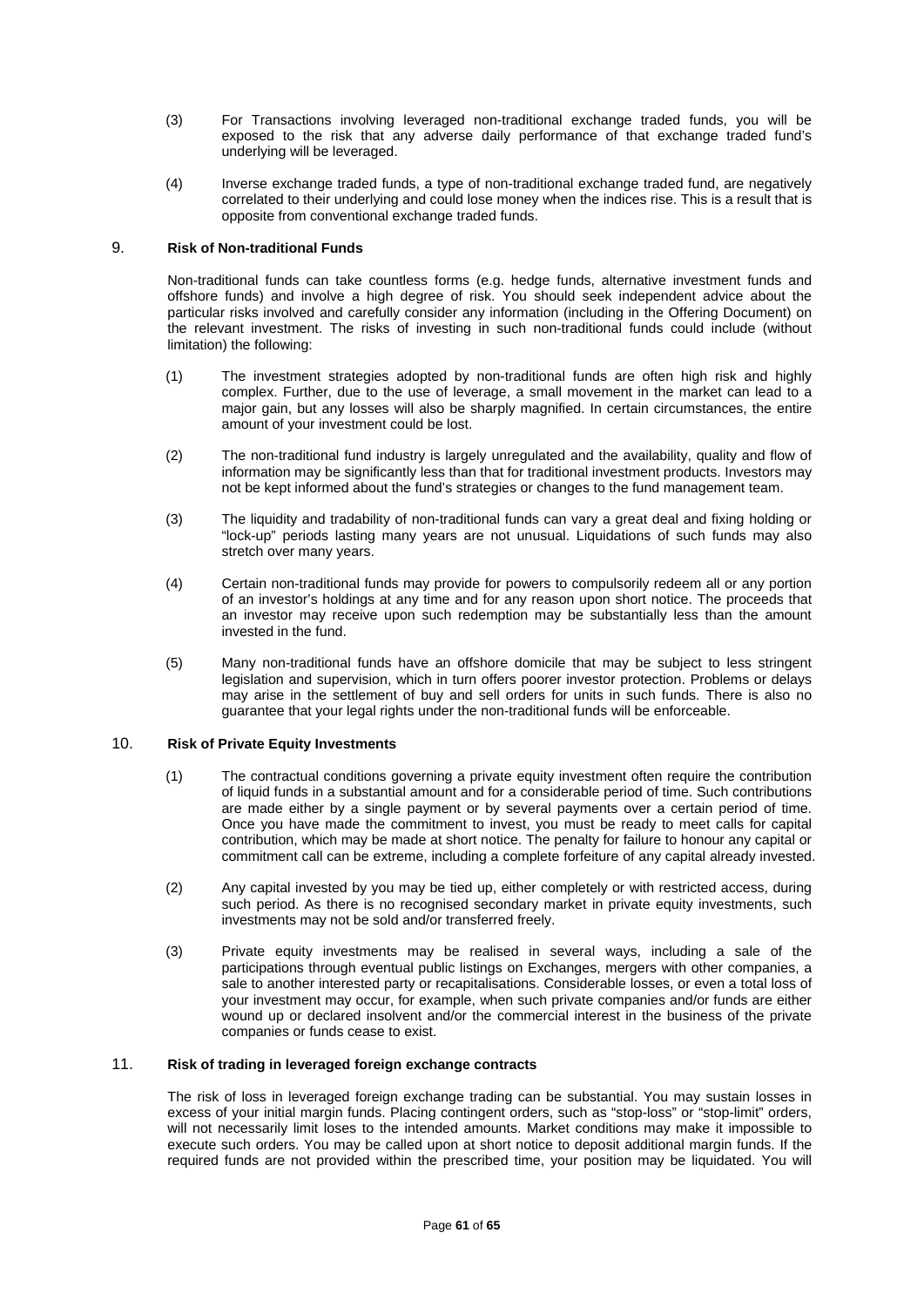remain liable for any resulting deficit in your account. You should therefore carefully consider whether such trading is suitable in light of your own financial position and investment objectives.

## 12. **Foreign exchange risks**

In respect of any investment in foreign currency or foreign exchange investment, the risk and loss can be substantial due to currency and market movements. Changes in exchange rates may be unpredictable, sudden and large, and will be influenced by the complex interrelated global and regional, political, economic, financial, regulatory and other factors that can affect currency markets. You may sustain substantial (or even unlimited) losses to your original investments.

## 13. **Risk of Certificate of Deposit**

Certificates of deposit are generally designed to be an investment for holding to maturity. There may be no secondary market at all. If you decide to sell any certificate of deposit prior to its maturity, you may suffer a loss.

## 14. **Structured Investment Product (SIP)**

- (1) **General.** SIPs carry a high degree of risk and are not suitable for all investors. These products can be extremely complicated and of a high risk nature and may involve risks associated with financial instruments that may be interconnected. The net outcome of SIPs will depend on the performance of the underlying. The effect of a market movement (however slight) or event could lead to substantial losses and may even involve the loss of the entire amount initially invested. You should ensure that you fully understand the risks associated with each underlying as well as the SIP as a whole, and satisfy yourself that you are willing to accept all such risks. You should also be aware that each SIP has its own risk profile and given the unlimited number of possible combinations, it is not possible to detail all the risks which may arise in any particular case. You should obtain independent advice and be familiar with all the risks involved.
- (2) **No early termination.** A SIP should be considered a "hold to maturity" financial product and you should be prepared to hold the SIP until the Maturity Date. No early uplift, early withdrawal or early termination by you is permitted unless agreed by DBS. Any early termination agreed by DBS will be subject to any break costs determined by DBS in its sole and absolute discretion which may substantially reduce, or result in a total loss of, your original investment amount and any expected return of the SIP.
- (3) **Value.** The value of performance of a SIP may be affected by a number of factors, including changes in the value and volatility of any underlying asset, rate or index, changes in foreign exchange rates and economic, financial and political events that are difficult to predict, and thus may be subject to appropriate adjustments by DBS. The total payout you will receive may be less than the return or interest you would otherwise receive from other investments.
- (4) **Investment risk.** A SIP has investment risks. You will receive a return determined in the manner set out in the Term Sheet and other Offering Documents, if any.
- (5) **Reinvestment risks.** You must be prepared to accept the re-investment risk. Where a SIP is redeemed early for any unforeseen reasons, you will have to seek reinvestment opportunities. The returns from such reinvestment may be less than the returns from the SIP, had they not been redeemed early.
- (6) **Credit risks.** You are subject to the credit risk of DBS and the issuer of the underlying asset (if applicable). A SIP is not secured by any collateral. In the worst case scenario, where DBS defaults on its payment obligations under the SIP, you will receive no interest payment and may also lose your original investment.
- (7) **Alternate Currency Event Designation by DBS**. If the relevant term sheet of a SIP made applicable the clause in respect of "Alternate Currency Event" under these Terms, and/or the Relevant Currency of the SIP includes offshore deliverable Renminbi, then you should also note that upon Alternate Currency Event Designation by DBS, DBS will pay the Mandatory Redemption Amount in Renminbi or an alternate currency selected by DBS in its sole and absolute discretion to you on the Mandatory Redemption Date. The Mandatory Redemption Amount is likely to be substantially less than the Principal Amount and, in the worst case scenario, the Mandatory Redemption Amount may be zero. Upon designation of an Alternate Currency Event by DBS on or prior to the Maturity Date, no interest amount shall be payable in respect of the SIP.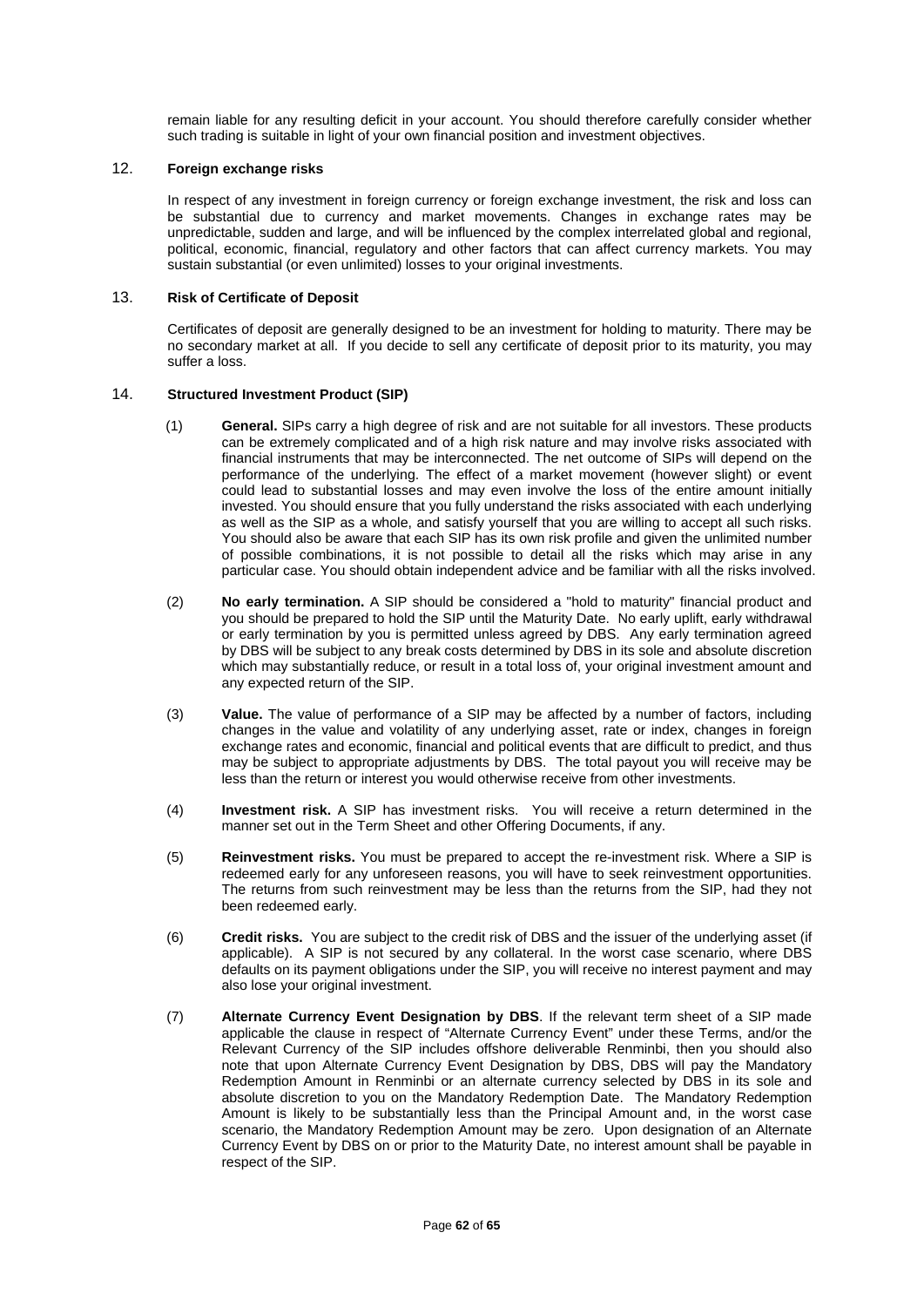(8) **Additional risk factors**. Additional risk factors in relation to a SIP are set out in the Offering Documents of the SIP. You should carefully read, understand and consider the risk factors in the Term Sheet before making any investment in a SIP.

## 15. **Currency Linked Investment (CLI)**

- (1) **Derivative risks.** A CLI is embedded with one or more currency options. An option transaction involves risks, especially for the seller of an option: in relation to a CLI, you are the seller(s) of the option(s). All or part of the interest payable on the CLI represents the premium for the currency option. Although the amount of this premium (for selling an option) is fixed, you may sustain a loss well in excess of such premium amount, and your loss could be very substantial.
- (2) **Currency risk.** The interest return on the investment amount in respect of a CLI is generally higher than a time deposit in the Investment Currency. However, such opportunity also carries with it currency risk because DBS has an absolute right to pay the Principal Amount and Interest Amount of the investment amount on the Maturity Date in the Linked Currency instead of the Investment Currency. You must be prepared to receive the Principal Amount and the Interest Amount in either the Investment Currency or the Linked Currency. By investing in a CLI, you give DBS the right, but not the obligation, to repay you at a future date in a Linked Currency that is different from the currency in which your initial investment was made, regardless of whether you wish to be repaid in this currency at that time.

Although the amount payable in the Linked Currency was pre-determined at the time of establishment of the CLI, if you convert amounts from another currency into the Investment Currency in order to make the investment in the CLI, you should bear in mind the risk of exchange rate fluctuations that may cause a loss on re-conversion of the Investment Currency (if DBS pays you the Investment Currency at maturity) or the Linked Currency (if DBS pays you the Linked Currency at maturity). This is because the Principal Amount and Interest Amount will be converted at the relevant Conversion Rate, which at that point in time will be worse (for you) than the prevailing spot exchange rate.

A decline in the Linked Currency relative to the Investment Currency of the investment amount before its Maturity Date will most certainly result in an exercise of DBS's right to pay you the Linked Currency. The value of a weaker Linked Currency and currency depreciation relative to the Investment Currency will and could (depending on the decline in the Linked Currency) be substantially less than that at the time of investment in the CLI. The exchange loss you may suffer may be greater than the interest earned on the CLI, and, in the worst case scenario, the exchange loss could be very substantial and you may lose the original Principal Amount.

You may wish to seek advice from a financial adviser before investing in the CLI. If you choose not to seek such advice, you should carefully consider whether the CLI is suitable for you.

- (3) **Limited potential gain.** The maximum potential return is limited to the pre-determined Interest Rate.
- (4) **Maximum potential loss.** A CLI is not principal protected. You could lose the entire Principal Amount.
- (5) **Not the same as investing in the Linked Currency.** Investing in a CLI is not the same as buying the Linked Currency directly. You will have no entitlement to any amount of the Linked Currency during the Tenor. A change in the exchange rate of the Linked Currency during the Tenor may not necessarily lead to a corresponding change in your return on the CLI.
- (6) **Market risks.** An investment in a CLI is subject to market fluctuations and the risks inherent in investments generally. In particular, the return of a CLI is linked to the exchange rate of the Investment Currency and the Linked Currency. Movements in exchange rates can be unpredictable, sudden and drastic, and affected by complex political and economic factors.
- (7) **Liquidity risks.** A CLI is a commitment by the investor for the Tenor. No early uplift, early withdrawal or early termination by you is permitted. You must maintain the CLI with DBS up to the Maturity Date. There is no secondary market for the CLI.
- (8) **Credit risks.** A CLI is not secured by any collateral. If you invest in a CLI, you will be relying on DBS's creditworthiness. If DBS becomes insolvent or defaults on its obligations under a CLI, you can claim only as an unsecured creditor of DBS. In the worst case scenario, you may lose all the original investment amount.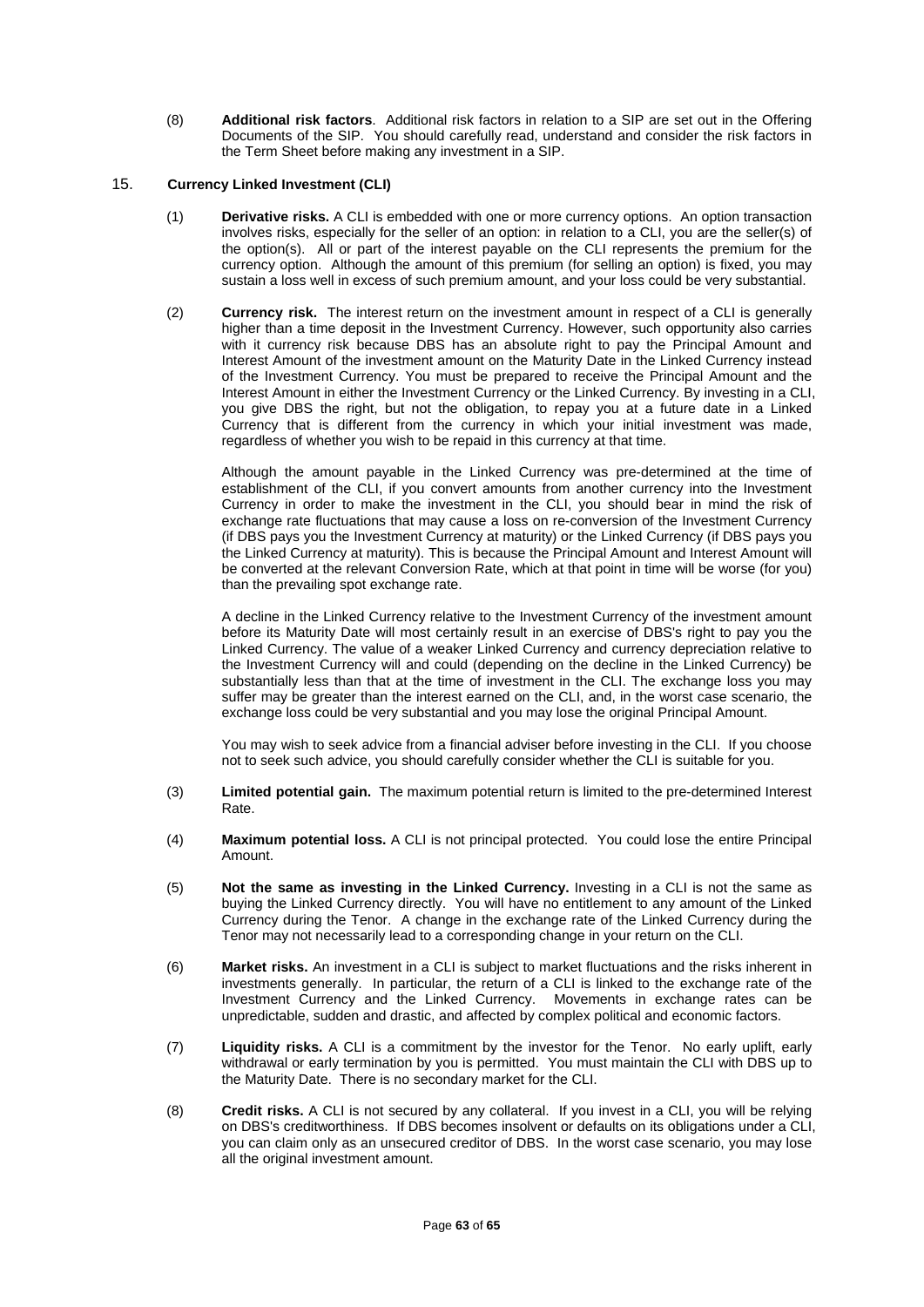(9) **Alternate Currency Event Designation by DBS.** If you choose Renminbi as an Investment Currency or a Linked Currency, then you should also note that upon Alternate Currency Event Designation by DBS, DBS will pay the Mandatory Redemption Amount in Renminbi or an alternate currency selected by DBS in its sole and absolute discretion to you on the Mandatory Redemption Date. The Mandatory Redemption Amount is likely to be substantially less than the Principal Amount and, in the worst case scenario, the Mandatory Redemption Amount may be zero. Upon designation of an Alternate Currency Event by DBS on or prior to the Maturity Date, no interest amount shall be payable in respect of the CLI.

## 16. **Renminbi currency risks**

- (1) In respect of Structured Investment Products or Currency Linked Investment denominated in Renminbi, the PRC government's imposition of restrictions on the repatriation of Renminbi out of the PRC may limit the depth of the Renminbi market in Hong Kong, and in respect of any Structured Investment Product that has a market, may reduce the liquidity of such Structured Investment Products. The PRC government's policies on exchange control and repatriation restrictions are subject to change, and customers' positions may be adversely affected. In addition, you note that Renminbi is not freely convertible at present and conversion of Renminbi through banks in Hong Kong is subject to certain restrictions and (if applicable) a daily conversion limit.
- (2) All payments in respect of Structured Investment Products or Currency Linked Investment denominated in Renminbi shall be made solely by credit to a Renminbi bank account maintained in Hong Kong in accordance with applicable laws and regulations at a bank in Hong Kong. It is your responsibility to establish and maintain such an account. The issuer of the Structured Investment Product or Currency Linked Investment cannot be required to make payment by any other means (including in bank notes or by transfer to a bank account in the PRC or anywhere else outside Hong Kong).

In addition, if the issuer of the Structured Investment Product or Currency Linked Investment is not able to obtain a sufficient amount of Renminbi for the purposes of making payments on a Structured Investment Product or Currency Linked Investment denominated in Renminbi in a timely manner due to exchange controls and restrictions applicable to Renminbi, you may not receive the full amount in Renminbi upon redemption or may receive it in an alternate currency, as provided in the Offering Documents of the relevant Structured Investment Product.

#### 17. **Exchange traded instruments, trading facilities and electronic trading**

- (1) In respect of Transactions which are or involve underlying assets traded on an Exchange, market conditions of the Exchange (such as liquidity) and/or the operation of the rules of the Exchange (such as any discretion on the part of the Exchange to suspend or limit trading) may increase the risk of loss by making it difficult or impossible to effect any transaction (including closing out a Transaction) or liquidate or offset any position. Under certain circumstances, the specifications of outstanding contracts (including the exercise price of an option) may also be modified by the Exchange or Clearing House to reflect changes in the underlying interest.
- (2) Most open-outcry and electronic trading facilities are supported by computer-based component systems for the order-routing, execution, matching, registration or clearing of trades. As with all facilities and systems, they are vulnerable to temporary disruption or failure. Your ability to recover losses may be subject to limits on liability imposed by one or more parties, including the system provider, the Exchange, Clearing House or member firms and such limits may vary. You should obtain details in this respect from the relevant parties.
- (3) If you trade through or on an electronic trading system (or DBS does so on your behalf), you will be exposed to the risks of any defect, deficiency or malfunction in, and/or any breakdown, disruption or failure of, any telecommunications, computer or other electronic equipment or system associated with such electronic system. This could result in a disruption in the trading activities at the Exchange or an unavailability of reference prices for the relevant Transaction. In such circumstances, the Transaction may not be executed according to your Instructions or may not be executed at all, which may lead to losses to you.

#### 18. **Transactions in other jurisdictions**

Transactions on markets in other jurisdictions other than your home jurisdiction may expose you to additional risk. Such markets may be subject to regulations that may offer different or diminished investor protection. Before you trade, you should enquire about any rule relevant to your particular Transaction. Your local regulatory authority may be unable to compel the enforcement of rules of the